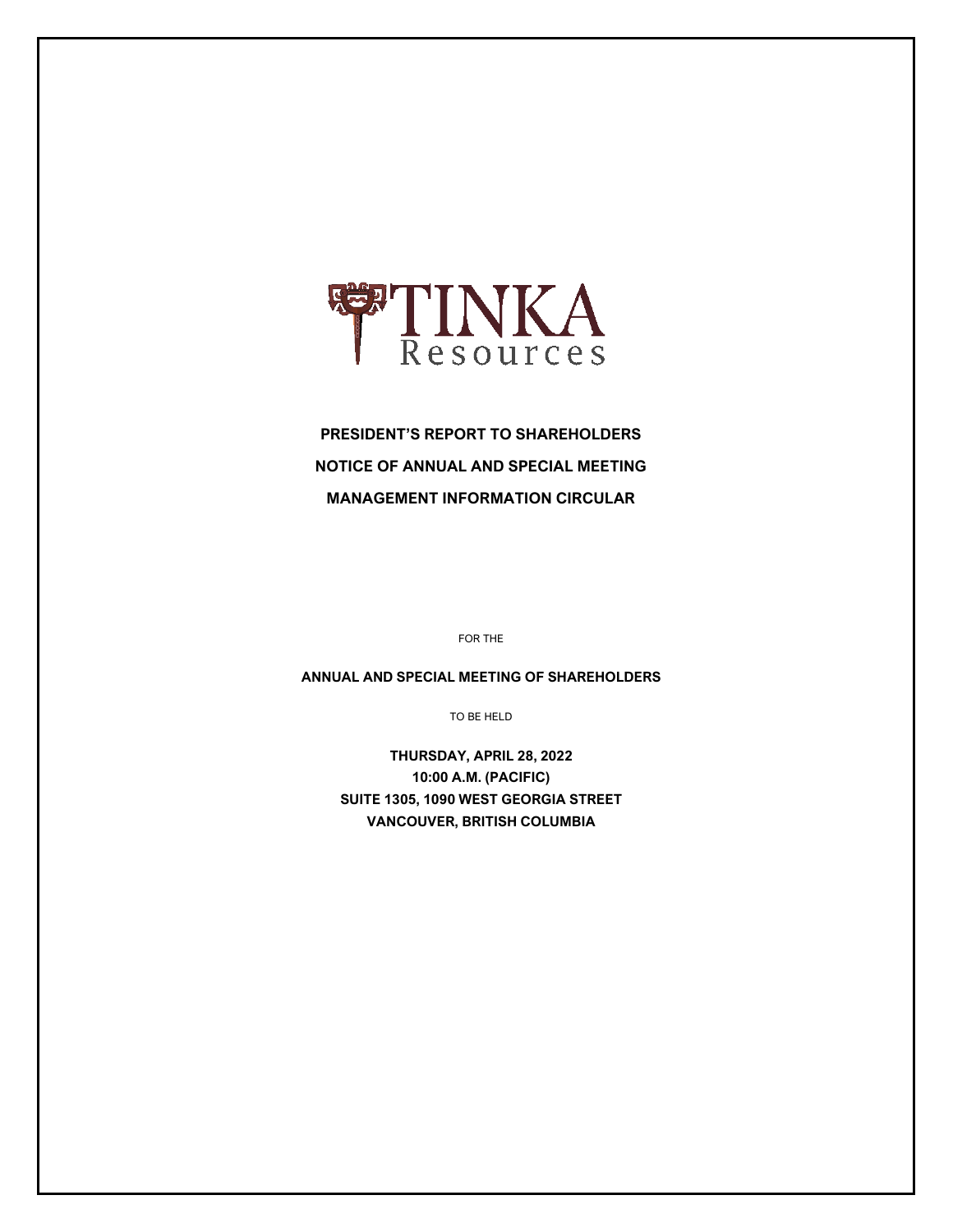#### **TINKA RESOURCES LIMITED PRESIDENT'S REPORT TO THE SHAREHOLDERS**

I am pleased to present the President's Report to the shareholders of Tinka Resources Limited for the financial year ended September 30, 2021.

During the year, your Company continued to successfully advance its flagship Ayawilca Zinc-Silver (Tin) Project with a significant drill program and the completion of an updated Preliminary Economic Assessment (PEA). Highlights of the 7,600-metre resource expansion drill program include the discovery of additional high-grade zinc mineralization (including 14 metres grading 16% zinc) and the expansion of tin mineralization (including 12 metres grading 3.1% tin). In addition, Tinka acquired from BHP a 100% ownership interest in the Silvia Project, an exploration property portfolio adjacent to Ayawilca comprising a large package of mining concessions prospective for copper and gold. Following this acquisition, Tinka is now one of the largest concession holders in Central Peru.

The updated PEA, released in October, provided the economic assessment of an underground mine development of the Ayawilca Zinc Zone. The economic modelling demonstrated that Ayawilca is an attractive potential zinc-silver-lead mining project with a strong NPV and IRR, and a relatively modest initial capital cost. The project is leveraged to zinc price - the PEA did not factor in the current strong price environment for base metals. At the chosen production rate, Ayawilca would be the largest primary zinc producer in South America and a top-10 global zinc producer. The PEA was designed to minimize risk and environmental impact, with processed tailings used as underground backfill and filtered dry-stack tailings on surface.

During the latter half of 2021, the Company commenced preliminary exploration activities at the Silvia Project. High-grade copper-gold skarn mineralization was discovered in surface outcrops at Area A, and was confirmed by positive trench sampling results. Exploration is continuing at Silvia NW and at other regional prospects at the Silvia Project.

Tinka continues to be committed to developing strong working relationships with the local communities and continues building on the sustainability programs we have been working on for several years at Ayawilca. The Company has provided local families with health support during the pandemic, and has funded a number of sustainable projects which provide employment opportunities for community members. We look forward to continuing to expand these programs as the project advances.

Prices for base metal commodities have improved substantially during the last two years driven by supply chain restrictions, the shift towards 'green energy' solutions and high energy prices which have forced some smelting operations to shutter or reduce capacity. Ayawilca is one of the few globally significant zinc deposits that remains undeveloped. We continue to believe that Ayawilca is well positioned to take advantage of the strong market sentiment towards base metals as we advance the project towards production.

On behalf of the Board of Directors, I wish to thank all of our shareholders and our stakeholders for your continued support of the Company and for our future prospects. We look forward to continued advancements in 2022.

### *"Graham Carman"*

Dr. Graham Carman President & CEO **March 23, 2022**

**Forward Looking Statements:** Certain disclosure contained in this report may constitute forward-looking information or forward-looking statements, within the meaning of Canadian securities laws. These statements may relate to this report and other matters identified in the Company's public filings. In making the forward-looking statements the Company has applied certain factors and assumptions that are based on the Company's current beliefs as well as assumptions made by and information currently available to the Company. These statements address future events and conditions and, as such, involve known and unknown risks, uncertainties and other factors which may cause the actual results, performance or achievements to be materially different from any future results, performance or achievements expressed or implied by the statements. These risks and uncertainties include but are not limited to the potential impact of epidemics, pandemics or other public health crises, including the current coronavirus pandemic known as COVID-19 on the Company's business. Readers are cautioned not to place undue reliance on forward-looking statements. The Company does not intend, and expressly disclaims any intention or obligation to, update or revise any forward-looking statements whether as a result of new information, future events or otherwise, except as required by law.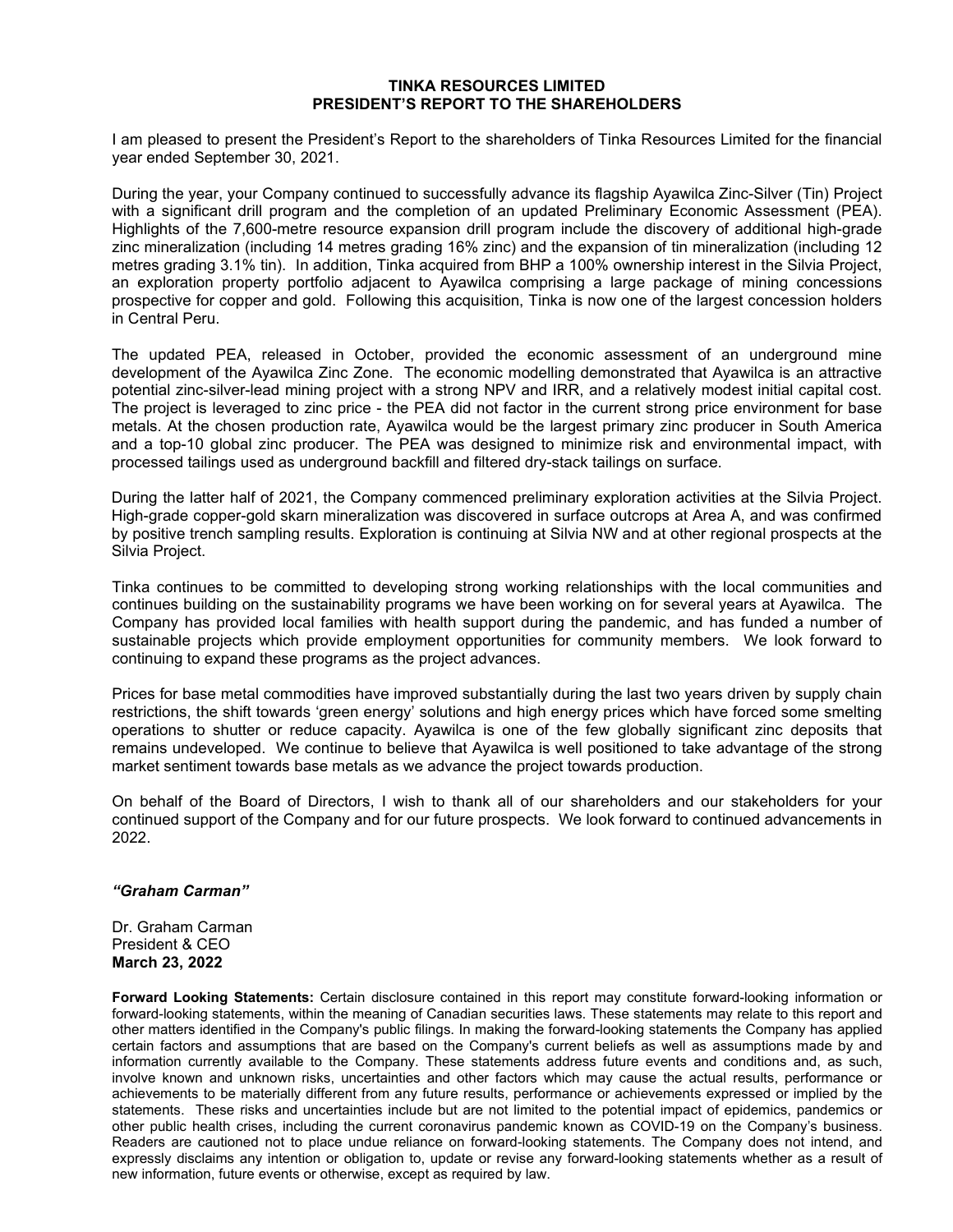# **TINKA RESOURCES LIMITED**

Suite 1305, 1090 West Georgia Street Vancouver, BC V6E 3V7

### **NOTICE OF ANNUAL AND SPECIAL MEETING OF SHAREHOLDERS**

**NOTICE IS HEREBY GIVEN** that the Annual and Special Meeting of the Shareholders (the "**Meeting**") of Tinka Resources Limited (the "**Company**") will be held at Suite 1305, 1090 West Georgia Street, Vancouver, British Columbia, Canada on Thursday, April 28, 2022 at 10:00 a.m. (Pacific time), for the following purposes:

- 1. To receive the President's Report to the Shareholders of the Company;
- 2. To receive the audited consolidated financial statements of the Company for the fiscal year ended September 30, 2021 (with comparative statements relating to the preceding financial period) together with the report of the auditor therein;
- 3. To fix the number of directors at six (6);
- 4. To elect directors;
- 5. To appoint D&H Group LLP, Chartered Professional Accountants, as the auditor of the Company for the ensuing year and to authorize the directors to fix the auditor's remuneration; and
- 6. To consider and, if thought fit, to pass an ordinary resolution to approve the adoption of a new 10% rolling stock option plan of the Company, as more particularly described in the Management Information Circular dated March 23, 2022.

Accompanying this Notice of Meeting are the President's Report to the Shareholders, a Management Information Circular, a form of Proxy (or a voting instruction form if you hold common shares through a broker or other intermediary) and a Financial Statement Request Form. The accompanying Management Information Circular provides additional information relating to the matters to be dealt with at the Meeting and is supplemental to and expressly made a part of this Notice of Meeting.

Shareholders are entitled to vote at the Meeting either in person or by proxy. If you are a registered shareholder of the Company and are unable to attend the Meeting in person, please complete, date and execute the accompanying form of proxy and deposit it with Computershare Investor Services Inc., 100 University Avenue, 8th Floor, Toronto, Ontario M5J 2Y1, Fax: 866-249-7775, email: [caregistryinfo@computershare.com](mailto:caregistryinfo@computershare.com) or by following the procedure for telephone or internet voting provided in the accompanying form of proxy, not less than 48 hours (excluding Saturdays, Sundays and holidays) prior to the Meeting, or with the Chairman of the Meeting on the day of the Meeting, prior to the commencement of the Meeting, or any adjournment(s) or postponement(s) thereof.

If you are a non-registered shareholder of the Company and received this Notice and accompanying materials through a broker, a financial institution, a participant, a trustee or administrator of a selfadministered retirement savings plan, retirement income fund, education savings plan or other similar selfadministered savings or investment plan registered under the Income Tax Act (Canada), or a nominee of any of the foregoing that holds your security on your behalf (the "Intermediary"), please complete and return the materials in accordance with the instructions provided to you by your Intermediary.

While it is not known what the situation with COVID-19 will be on the date of the Meeting, the Company will adhere to all government and public health authority recommendations and restrictions in order to support efforts to reduce the impact and spread of COVID-19. As such, Shareholders are encouraged to vote on the matters in advance of the Meeting by submitting their completed form of proxy (or voting instruction from) prior to the Meeting by one of the means described in the Management Information Circular and not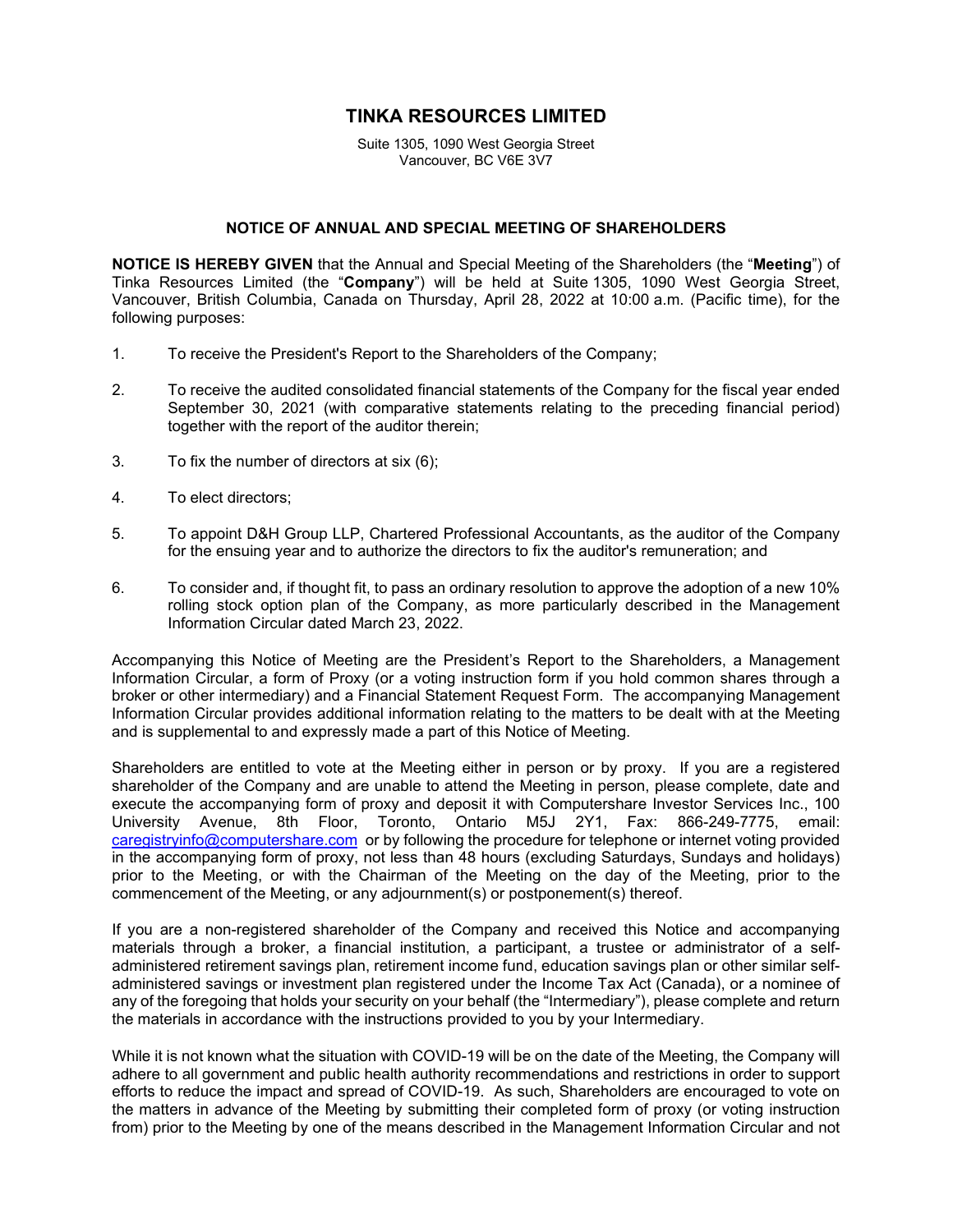to attend the Meeting in person. Shareholders wishing to attend the Meeting in person must call the Corporate Secretary of the Company at 1.604.685.9316 at least 48 hours prior to the date of the Meeting for further instructions.

**We ask that all questions which shareholders wish to raise be submitted in advance to [info@tinkaresources.com.](mailto:info@tinkaresources.com)**

DATED at Vancouver, British Columbia, this 23rd day of March 2022

# BY ORDER OF THE BOARD

### (signed) *"Graham Carman"*

Graham Carman President, Chief Executive Officer and Director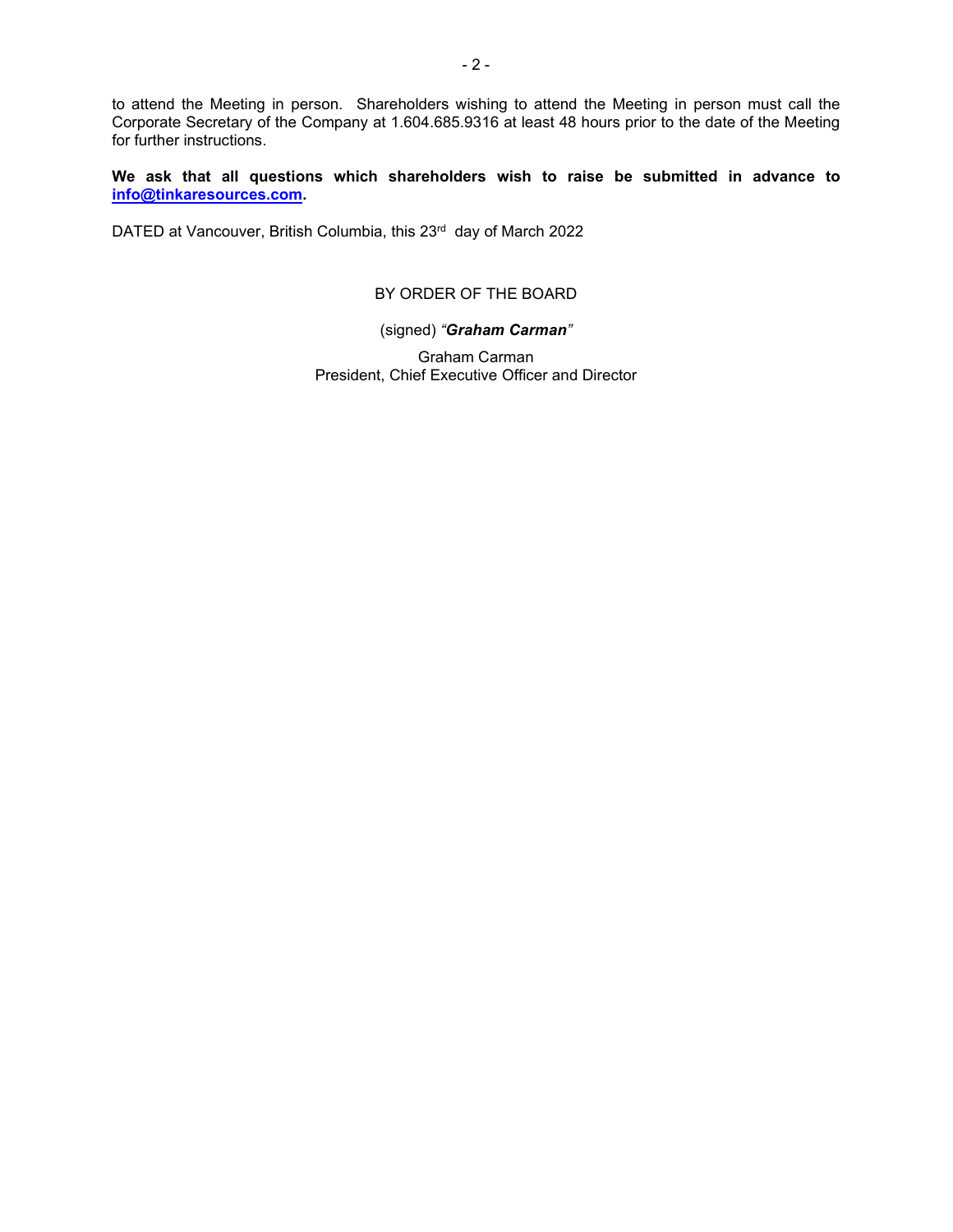# **TINKA RESOURCES LIMITED**

# **MANAGEMENT INFORMATION CIRCULAR**

(Containing information as at March 23, 2022 unless indicated otherwise)

# **SOLICITATION OF PROXIES**

This management information circular ("**Information Circular**") is furnished in connection with the solicitation of proxies by the management of Tinka Resources Limited (the "**Company**") for use at the Annual and Special Meeting of Shareholders of the Company (and any adjournment thereof) to be held on April 28, 2022 (the "**Meeting**") at the time and place and for the purposes set forth in the accompanying Notice of Meeting. While it is expected that the solicitation will be primarily by mail, proxies may be solicited personally or by telephone by the directors, officers and regular employees of the Company at nominal cost. All costs of solicitation by management will be borne by the Company.

The contents and the sending of this Information Circular have been approved by the directors of the Company.

While it is not known what the situation with COVID-19 will be on the date of the Meeting, the Company will adhere to all government and public health authority recommendations and restrictions in order to support efforts to reduce the impact and spread of COVID-19. As such, Shareholders are encouraged to vote on the matters in advance of the Meeting by submitting their completed form of proxy (or voting instruction from) prior to the Meeting by one of the means described in the Information Circular and not to attend the Meeting in person. Shareholders wishing to attend the Meeting in person must call the Corporate Secretary of the Company at 1.604.685.9316 at least 48 hours prior to the date of the Meeting for further instructions.

### **APPOINTMENT OF PROXYHOLDER**

The individuals named in the accompanying form of proxy are directors and/or officers ("**Management's Nominees**") of the Company. **A SHAREHOLDER WISHING TO APPOINT SOME OTHER PERSON (WHO NEED NOT BE A SHAREHOLDER) TO REPRESENT HIM AT THE MEETING HAS THE RIGHT TO DO SO, EITHER BY STRIKING OUT THE NAMES OF THOSE PERSONS NAMED IN THE ACCOMPANYING FORM OF PROXY AND INSERTING THE DESIRED PERSON'S NAME IN THE BLANK SPACE PROVIDED IN THE FORM OF PROXY OR BY COMPLETING ANOTHER FORM OF PROXY. A proxy will not be valid unless the completed form of proxy is received by Computershare Investor Services Inc. (the "Transfer Agent"), of 8th Floor, 100 University Avenue, Toronto, Ontario, M5J 2Y1, not less than 48 hours (excluding Saturdays, Sundays and holidays) before the time for holding the Meeting, or any adjournment thereof.** Proxies delivered after that time will not be accepted.

### **REVOCATION OF PROXIES**

A shareholder who has given a proxy may revoke it by an instrument in writing executed by the shareholder or by his attorney duly authorized in writing or, where the shareholder is a company, by a duly authorized officer or attorney of such company, and delivered to the head office of the Company, Suite 1305 – 1090 West Georgia Street, Vancouver, British Columbia V6E 3V7 (Attention: Corporate Secretary), at any time up to and including the last business day preceding the day of the Meeting, or if adjourned, any reconvening thereof, or to the Chairman of the Meeting on the day of the Meeting or, if adjourned, any reconvening thereof or in any other manner provided by law. A revocation of a proxy does not affect any matter on which a vote has been taken prior to the revocation.

# **INFORMATION FOR NON-REGISTERED SHAREHOLDERS**

**Only registered shareholders or duly appointed proxyholders are permitted to vote at the Meeting. Most shareholders of the Company are "non-registered" shareholders because the common shares in the capital of the Company ("Common Shares") they own are not registered in their names but**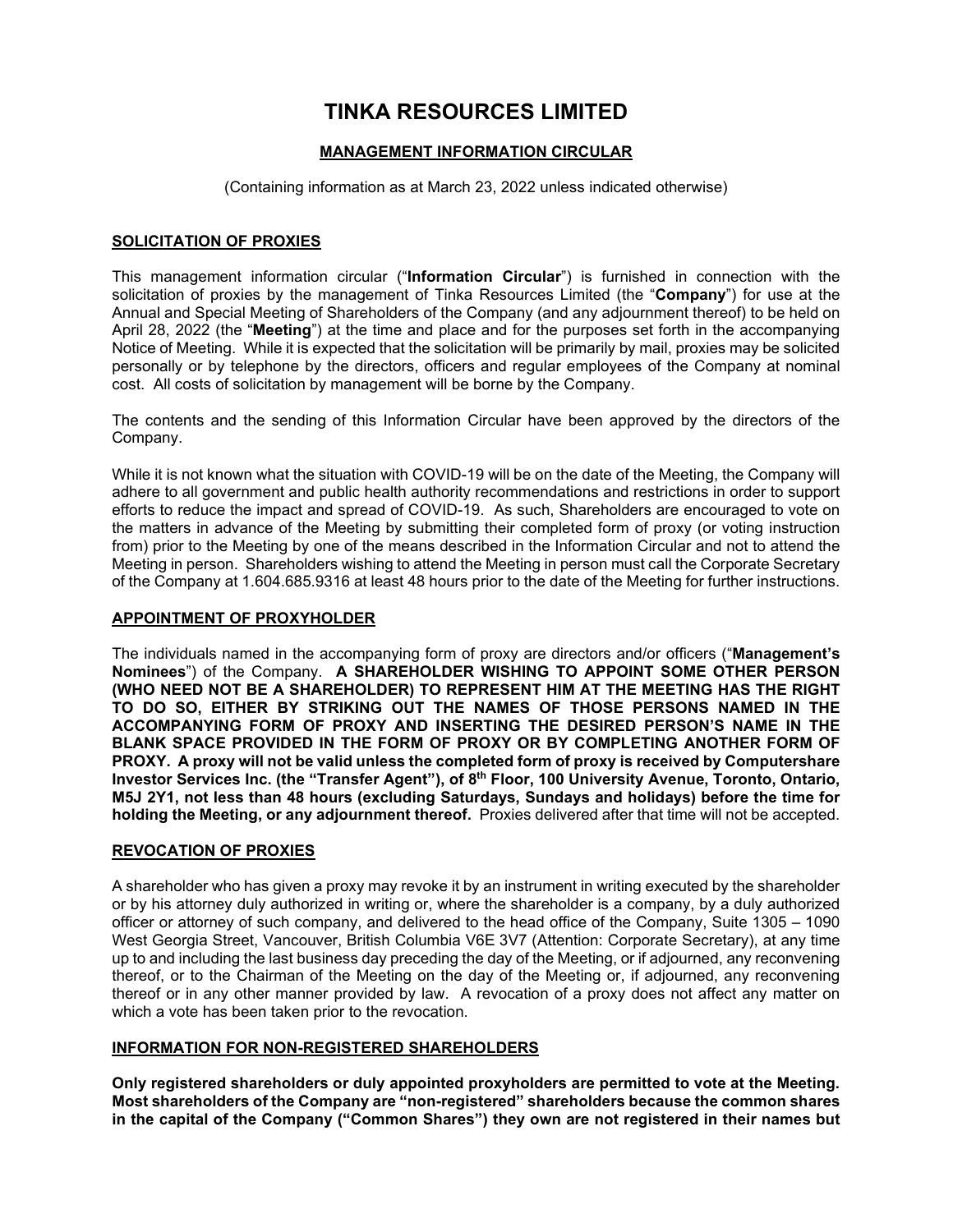**are instead registered in the names of a brokerage firm, bank or other intermediary or in the name of a clearing agency. Shareholders who do not hold their Common Shares in their own name (referred to herein as "Beneficial Shareholders") should note that only registered shareholders may vote at the Meeting.** If Common Shares are listed in an account statement provided to a shareholder by a broker, then in almost all cases those Common Shares will not be registered in such shareholder's name on the records of the Company. Such Common Shares will more likely be registered under the name of the shareholder's broker or an agent of that broker. In Canada, the vast majority of such shares are registered under the name of CDS & Co. (the registration name for CDS Clearing and Depository Services Inc., which company acts as nominee for many Canadian brokerage firms). Common Shares held by brokers (or their agents or nominees) on behalf of a broker's client can only be voted (for or against resolutions) at the direction of the Beneficial Shareholder. Without specific instructions, brokers and their agents and nominees are prohibited from voting shares for the brokers' clients. **Therefore, each Beneficial Shareholder should ensure that voting instructions are communicated to the appropriate person well in advance of the Meeting**.

Existing regulatory policy requires brokers and other intermediaries to seek voting instructions from<br>Beneficial Shareholders in advance of shareholders' meetings. The various brokers and other Beneficial Shareholders in advance of shareholders' meetings. intermediaries have their own mailing procedures and provide their own return instructions to clients, which should be carefully followed by Beneficial Shareholders in order to ensure that their Common Shares are voted at the Meeting. Often the form of proxy supplied to a Beneficial Shareholder by its broker is identical to the form of proxy provided by the Company to the registered shareholders. However, its purpose is limited to instructing the registered shareholder (i.e. the broker or agent of the broker) how to vote on behalf of the Beneficial Shareholder. The majority of brokers now delegate responsibility for obtaining instructions from clients to Broadridge Financial Solutions, Inc. ("**Broadridge**"). Broadridge typically prepares a machine-readable voting instruction form, mails those forms to the Beneficial Shareholders and asks Beneficial Shareholders to return the forms to Broadridge, or otherwise communicate voting instructions to Broadridge (by way of the internet or telephone, for example). Broadridge then tabulates the results of all instructions received and provides appropriate instructions respecting the voting of Common Shares to be represented at the Meeting. **A Beneficial Shareholder who receives a Broadridge voting instruction form cannot use that form to vote Common Shares directly at the Meeting. The voting instruction form must be returned to Broadridge (or instructions respecting the voting of Common Shares must be communicated to Broadridge) well in advance of the Meeting in order to have the Common Shares voted.**

This Information Circular and accompanying materials are being sent to both registered shareholders and Beneficial Shareholders. Beneficial Shareholders fall into two categories – those who object to their identity being known to the issuers of securities which they own ("**OBOs**") and those who do not object to their identity being made known to the issuers of the securities they own ("**NOBOs**"). Subject to the provision of National Instrument 54-101 – *Communication with Beneficial Owners of Securities of a Reporting Issuer* ("**NI 54-101**") issuers may request and obtain a list of their NOBOs from intermediaries via their transfer agents. Pursuant to NI 54-101, issuers may obtain and use the NOBO list for distribution of proxy-related materials directly (not via Broadridge) to such NOBOs. If you are a Beneficial Shareholder, and the Company or its agent has sent these materials directly to you, your name, address and information about your holdings of Common Shares have been obtained in accordance with applicable securities regulatory requirements from the intermediary holding the Common Shares on your behalf.

The Company has decided to take advantage of the provisions of NI 54-101 that permit it to deliver proxyrelated materials directly to its NOBOs. By choosing to send these materials to you directly, the Company (and not the intermediary holding Common Shares on your behalf) has assumed responsibility for (i) delivering these materials to you, and (ii) executing your proper voting instructions. Please return your voting instructions as specified in the request for voting instructions. As a result, if you are a NOBO of the Company, you can expect to receive a scannable Voting Instruction Form ("**VIF**") from the Transfer Agent. Please complete and return the VIF to the Transfer Agent in the envelope provided or by facsimile. In addition, telephone voting and internet voting instructions can be found on the VIF. The Transfer Agent will tabulate the results of the VIF's received from the Company's NOBOs and will provide appropriate instructions at the Meeting with respect to the Common Shares represented by the VIF's they receive.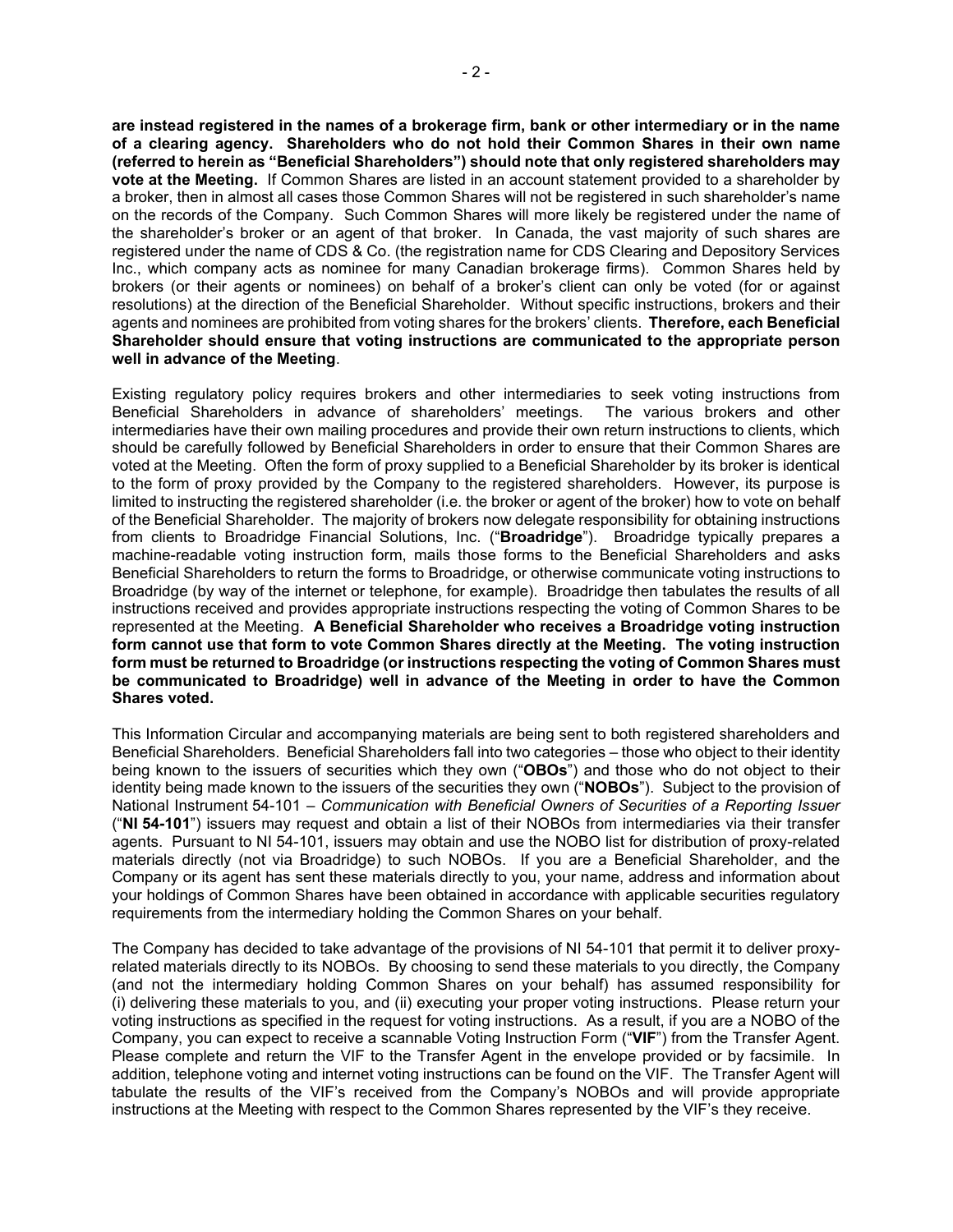The Company will not pay for intermediaries to deliver the Meeting materials to OBOs, and OBOs will not receive the Meeting materials unless their intermediary assumes the cost of delivery.

Although Beneficial Shareholders may not be recognized directly at the Meeting for the purposes of voting Common Shares registered in the Beneficial Shareholder's name, a Beneficial Shareholder may attend the Meeting as proxyholder for the registered shareholder and vote the Common Shares in that capacity. **Beneficial Shareholders who wish to attend the Meeting and indirectly vote their Common Shares as proxyholder for the registered shareholder should enter their own names in the blank space on the proxy provided to them and return the same to their broker (or the broker's agent) in accordance with the instructions provided by such broker.**

All references to shareholders in this Information Circular and the accompanying form of Proxy and Notice of Meeting are to shareholders of record unless specifically stated otherwise.

### **VOTING OF PROXIES**

The Common Shares represented by a properly executed proxy in favour of Management's Nominees as proxyholders in the accompanying form of proxy will:

- (a) be voted or withheld from voting in accordance with the instructions of the person appointing the proxyholder on any ballot that may be taken; and
- (b) where a choice with respect to any matter to be acted upon has been specified in the form of proxy, be voted in accordance with the specification made in such proxy.

ON A POLL, SUCH COMMON SHARES WILL BE VOTED AS DIRECTED BY MANAGEMENT OF THE COMPANY FOR EACH MATTER FOR WHICH NO CHOICE HAS BEEN SPECIFIED OR WHERE BOTH CHOICES HAVE BEEN SPECIFIED BY THE SHAREHOLDER.

The enclosed form of proxy when properly completed and delivered and not revoked confers discretionary authority upon the person appointed proxyholder thereunder to vote with respect to amendments or variations of matters identified in the Notice of Meeting and with respect to other matters which may properly come before the Meeting. If any amendments or variations to matters identified in the Notice of Meeting are properly brought before the Meeting or any further or other business is properly brought before the Meeting, it is the intention of the persons designated in the enclosed form of proxy to vote in accordance with their best judgment on such matters or business. At the time of the printing of this Information Circular, the management of the Company knows of no such amendment, variation or other matter that may be presented to the Meeting.

### **INTEREST OF CERTAIN PERSONS OR COMPANIES IN MATTERS TO BE ACTED UPON**

Except as disclosed elsewhere in this Information Circular, no person who has been a director or executive officer of the Company at any time since the beginning of the last financial year, nor any proposed nominee for election as a director of the Company, nor any associate or affiliate of any of the foregoing, has any material interest, direct or indirect, by way of beneficial ownership of securities or otherwise, in any matter to be acted upon other than the election of directors or the appointment of auditors.

# **VOTING SECURITIES AND PRINCIPAL HOLDERS OF VOTING SECURITIES**

The authorized capital of the Company consists of an unlimited number of Common Shares without par value. As at March 23, 2022 (the "**Record Date**"), the Company had 340,740,717 Common Shares issued and outstanding.

Only shareholders of record at the close of business on the Record Date who either personally attend the Meeting or who have completed and delivered a form of proxy in the manner and subject to the provisions described above shall be entitled to vote or to have their Common Shares voted at the Meeting.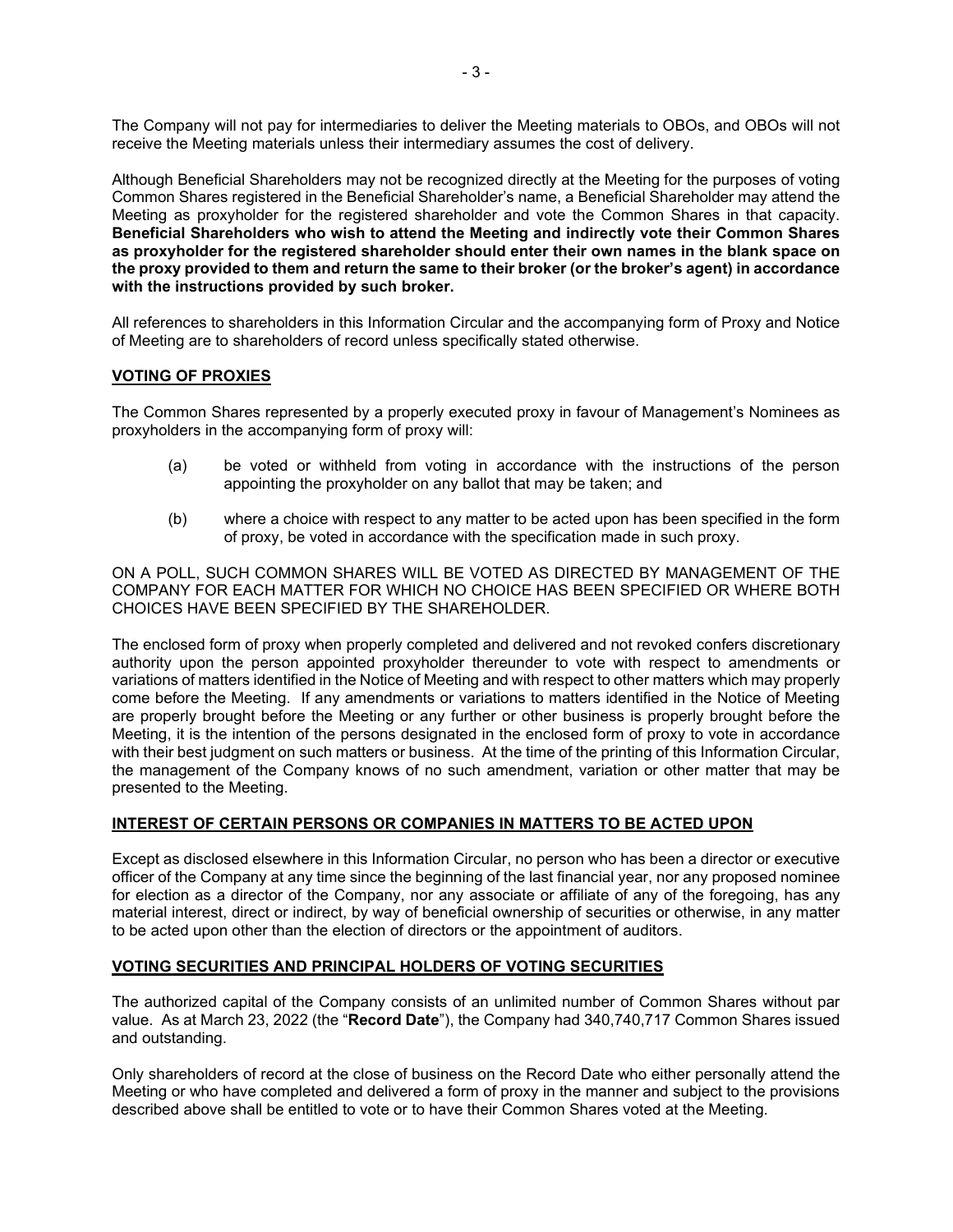On a show of hands, every individual who is present and is entitled to vote as a shareholder or as a representative of one or more corporate shareholders will have one vote, and on a poll every shareholder present in person or represented by a proxy and every person who is a representative of one or more corporate shareholders, will have one vote for each Common Share registered in that shareholder's name on the list of shareholders as at the Record Date, which is available for inspection during normal business hours at the offices of the Transfer Agent and will be available at the Meeting. **Shareholders represented by proxy holders are not entitled to vote on a show of hands.**

To the knowledge of the directors and executive officers of the Company, no person or company beneficially owns, directly or indirectly, or exercises control or direction over, Common Shares carrying more than 10% of the voting rights attached to all outstanding Common Shares as of the close of business on March 23, 2022, other than:

| Name of Shareholder                                                    | <b>Number of Common Shares</b> | Percentage of<br><b>Issued and Outstanding</b> |
|------------------------------------------------------------------------|--------------------------------|------------------------------------------------|
| Sentient Executive GP IV, Limited                                      | 73.709.452                     | 21.63%                                         |
| (For the general partner of Sentient Global)<br>Resources Fund IV L.P) |                                |                                                |
| Compañia de Minas Buenaventura SAA                                     | 65,843,620                     | 19.32%                                         |

### **ELECTION OF DIRECTORS**

The board of directors of the Company (the "**Board**") presently consists of six (6) directors, and shareholders will be asked at the Meeting to determine the number of directors at six for the ensuing year. It is proposed that six directors be elected for the ensuing year.

Pursuant to the Advance Notice Policy adopted by the Board on December 16, 2013, which was ratified and confirmed by the shareholders of the Company at the annual and special meeting of shareholders held on March 20, 2014 and is filed on SEDAR under the Company's profile at [www.sedar.com,](http://www.sedar.com/) any additional director nominations for the Meeting must have been received by the Company in compliance with the Advance Notice Policy on or before the close of business on March 7, 2022. No additional director nominations were received by the Company on or before such date.

The term of office of each of the present directors expires at the Meeting. The persons named below will be presented for election as directors at the Meeting as management's nominees, and the Management's Nominees proposed by management as proxyholders in the accompanying form of proxy intend to vote for the election of these nominees. Management does not contemplate that any of these nominees will be unable to serve as a director. Each director elected will hold office until the next annual general meeting of the Company or until his or her successor is elected or appointed, unless his or her office is earlier vacated in accordance with the Articles of the Company or the provisions of the *Business Corporations Act* (British Columbia) (the "**BCBCA**").

The following table and notes thereto sets out the name of each person proposed to be nominated by management for election as a director (a "**proposed director**"), the province and country in which he or she is ordinarily resident, all offices of the Company now held by him or her, his or her principal occupation within the five preceding years, the period of time for which he or she has been a director of the Company, and the number of Common Shares beneficially owned by him or her, directly or indirectly, or over which he or she exercises control or direction, as at the date hereof.

Shareholders can vote for all of the proposed nominees for directors of the Company, vote for some of the proposed nominees and withhold for others, or withhold from voting for all or any of the proposed nominees. **Unless such authority is withheld, Management's Nominees intend to vote "FOR" the election as directors of the Company, of the six proposed directors names are set forth below.**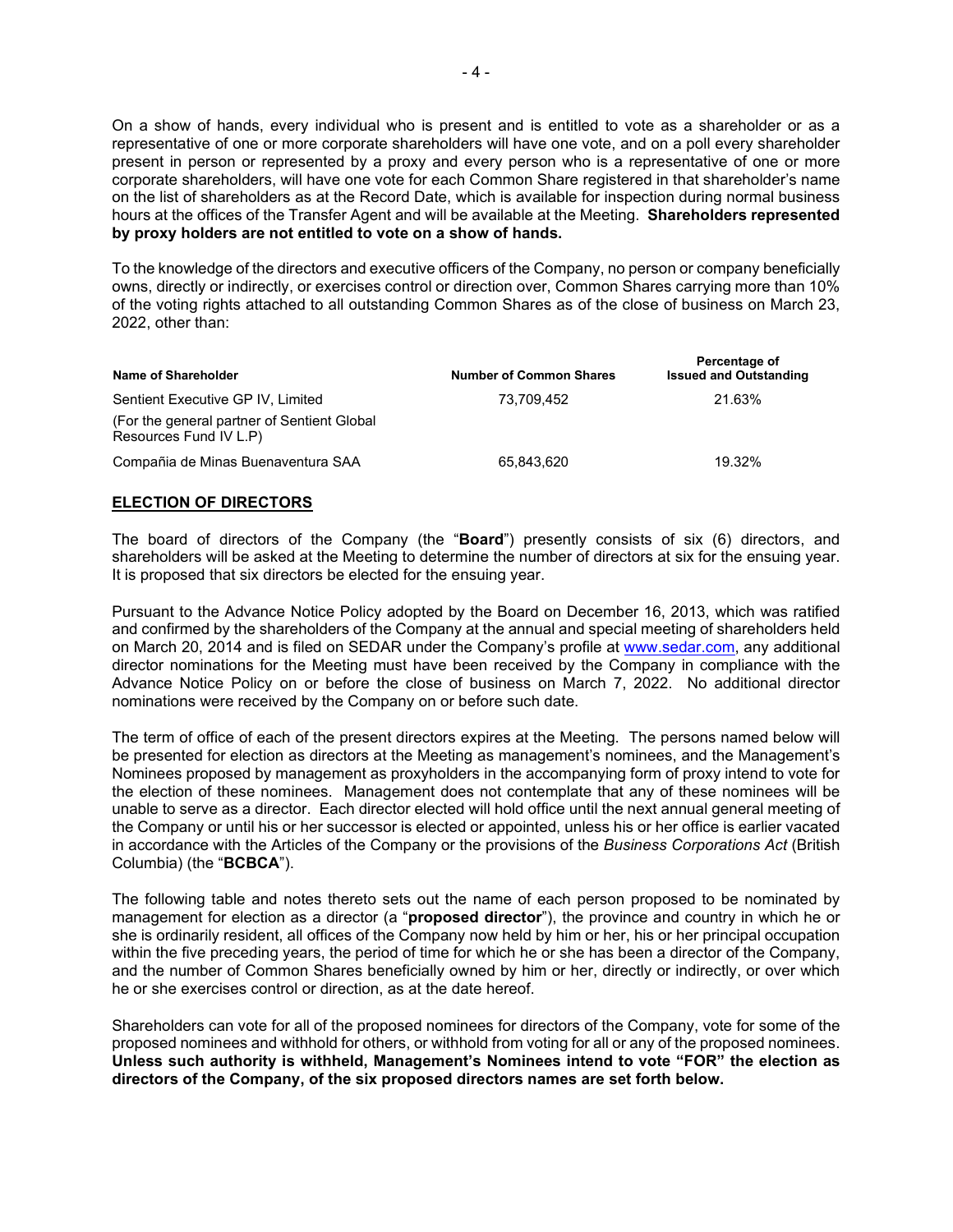| Name, Position,<br><b>Province or State</b><br>and Country of<br>Residence <sup>(1)</sup>                                                                      | <b>Principal Occupation</b><br>During Past Five Years <sup>(1)</sup>                                                                                                                                                                                                                                                                                                                               | <b>Date</b><br><b>Became</b><br>a Director | <b>Number of Common</b><br><b>Shares beneficially</b><br>owned or controlled<br>or directed, directly<br>or indirectly <sup>(1)</sup> |
|----------------------------------------------------------------------------------------------------------------------------------------------------------------|----------------------------------------------------------------------------------------------------------------------------------------------------------------------------------------------------------------------------------------------------------------------------------------------------------------------------------------------------------------------------------------------------|--------------------------------------------|---------------------------------------------------------------------------------------------------------------------------------------|
| <b>GRAHAM</b><br>CARMAN <sup>(2)</sup><br>President, Chief<br><b>Executive Officer</b><br>("CEO") & Director<br>(resident of New<br>South Wales.<br>Australia) | President, CEO and a director of the Company since<br>July 2014. Dr. Carman provides geological and<br>management services to the Company through<br>Bluerock Geological Pty Ltd., a private company<br>controlled by Dr. Carman. Dr. Carman is a Fellow of<br>the Australasian Institute of Mining and Metallurgy<br>("AusIMM") and is the Company's Qualified Person as<br>defined by NI 43-101. | <b>July 24,</b><br>2014                    | 1,983,612(4)                                                                                                                          |
| <b>NICK DEMARE</b> $(3)$<br><b>Chief Financial</b><br>Officer ("CFO") &<br><b>Director</b><br>(resident of British<br>Columbia,<br>Canada)                     | Chartered Professional Accountant. President of<br>Chase Management Ltd. ("Chase"), a private company<br>which provides accounting management, securities<br>regulatory compliance and corporate secretarial<br>services to companies listed on the TSXV and TSX,<br>from 1991 to present.                                                                                                         | October<br>15, 2002                        | 1,780,286(5)                                                                                                                          |
| <b>BENEDICT</b><br>MCKEOWN <sup>(2)(3)</sup><br>Non-Executive<br>Chairman and<br><b>Director</b><br>(resident of New<br>South Wales,<br>Australia)             | Self-employed Chartered Engineer through the UK<br>Engineering Council and a Fellow of the UK Institute of<br>Materials, Mining and Metallurgy. Previously, Mr.<br>McKeown was a partner at The Sentient Group for 10<br>years until May 2017.                                                                                                                                                     | August<br>17, 2017                         | 105,000                                                                                                                               |
| <b>MARY LITTLE</b> $(2)(3)$<br><b>Director</b><br>(resident of<br>Santiago, Chile)                                                                             | President and CEO of Perihelion Inc., a management<br>consultancy company, since 2014. Formerly, founder,<br>director, CEO and President of Mirasol Resources Ltd.<br>(from October 2003 to May 2014).                                                                                                                                                                                             | March<br>22, 2016                          | 600,000                                                                                                                               |
| PIETER BRITZ $(6)$<br><b>Director</b><br>(resident of New<br>South Wales,<br>Australia)                                                                        | Managing Partner at Sentient Equity Partners<br>(previously, The Sentient Group). Mr. Britz joined<br>Sentient Equity Partners as an investment professional<br>in private equity in 2007.                                                                                                                                                                                                         | January<br>8, 2018                         | 50,181                                                                                                                                |
| <b>RAUL</b><br><b>BENAVIDES(7)</b><br><b>Director</b><br>(resident of Lima,<br>Peru)                                                                           | Retired. Director of Compañia de Minas Buenaventura<br>SAA ("Buenaventura"), a Peruvian precious and base<br>metal producer, since January 2021. Previously, Mr.<br>Benavides served as Vice President - Corporate<br>Development with Buenaventura from 1997 to 2020.                                                                                                                             | February<br>27, 2020                       | Nil                                                                                                                                   |

NOTES:

(2) Member of the Compensation Committee.<br>
(3) Member of the Audit Committee.<br>
(4) Of these Common Shares, 167,113 are ow<br>
(5) Of these Common Shares, 153,030 are ov

Member of the Audit Committee.

(4) Of these Common Shares, 167,113 are owned by The Carman Family Superfund of which Dr. Carman is a trustee.

(5) Of these Common Shares, 153,030 are owned by Chase, 613,167 are owned by DNG Capital Corp., a private company owned by Mr. DeMare, and 49,692 are owned by 888 Capital Corp., a private company owned 50% by Mr. DeMare.

(6) Mr. Britz is a director nominee of Sentient Executive GP IV, Limited. (6) Mr. Britz is a director nominee of Sentient Executive G<br>
(7) Mr. Benavides is a director nominee of Buenaventura.

<sup>(1)</sup> The information as to the residence, principal occupation and number of Common Shares beneficially owned by the nominee (directly or indirectly or over which control or direction is exercised), not being within the knowledge of the Company, has been furnished by the respective proposed directors individually.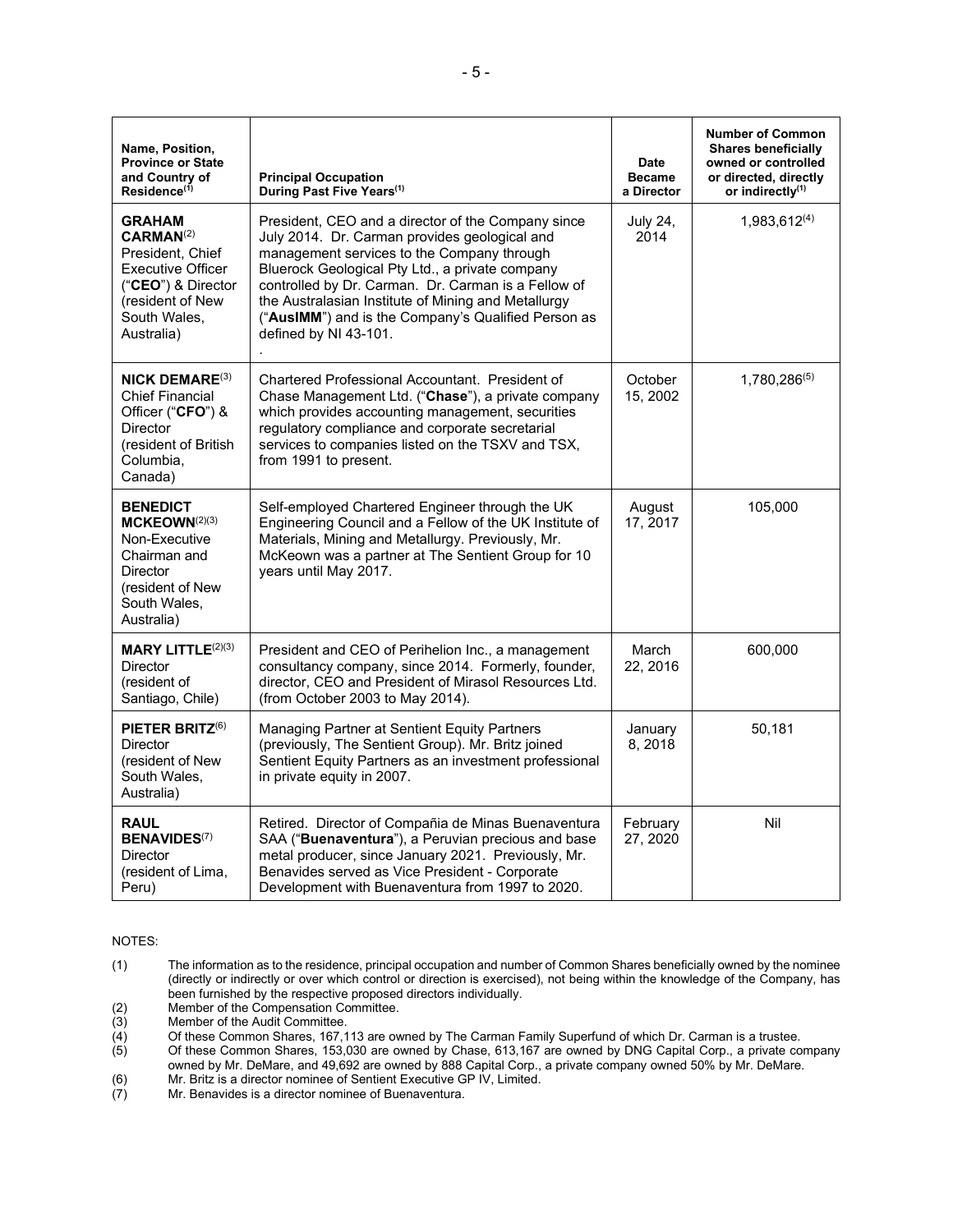### **CORPORATE CEASE TRADE ORDERS OR BANKRUPTCIES**

None of the proposed directors of the Company or any of their personal holding companies:

- (a) is, as at the date of this Information Circular, or has been, within ten years before the date of this Information Circular, a director, chief executive officer or chief financial officer of any company, including the Company, that:
	- (i) was subject to a cease trade order or similar order or an order that denied the relevant company access to any exemption under securities legislation, that was in effect for a period of more than 30 consecutive days while that person was acting in the capacity as director, chief executive officer or chief financial officer; or
	- (ii) was subject to a cease trade or similar order or an order that denied the company access to any exemption under securities legislation, that was in effect for a period of more than 30 consecutive days, that was issued after the person ceased to be a director, chief executive officer or chief financial officer of the relevant company and which resulted from an event that occurred while that person was acting in the capacity as director, chief executive officer or chief financial officer; or
- (b) is as at the date of this Information Circular or has been within the 10 years before the date of this Information Circular, a director or executive officer of any company, including the Company, that while that person was acting in that capacity, or within a year of that person ceasing to act in that capacity, became bankrupt, made a proposal under any legislation relating to bankruptcy or insolvency or was subject to or instituted any proceedings, arrangement or compromise with creditors or had a receiver, receiver manager or trustee appointed to hold its assets; or
- (c) has, within the 10 years before the date of this Information Circular, become bankrupt, made a proposal under any legislation relating to bankruptcy or insolvency, or become subject to or instituted any proceedings, arrangements or compromise with creditors, or had a receiver, receiver manager or trustee appointed to hold the assets of that person.

None of the proposed directors of the Company or any of their personal holding companies have been subject to:

- (a) any penalties or sanctions imposed by a court relating to securities legislation or by a securities regulatory authority or has entered into a settlement agreement with a securities regulatory authority; or
- (b) any other penalties or sanctions imposed by a court or regulatory body that would likely be considered important to a reasonable securityholder in deciding whether to vote for a proposed director.

### **STATEMENT OF EXECUTIVE COMPENSATION**

In this section, a "**Named Executive Officer**", or "**NEO**", means each of the following individuals:

- (a) each individual who, in respect of the Company, during any part of the most recently completed financial year, served as chief executive officer ("**CEO**"), including an individual performing functions similar to a CEO;
- (b) each individual who, in respect of the Company, during any part of the most recently completed financial year, served as chief financial officer ("**CFO**"), including an individual performing functions similar to a CFO;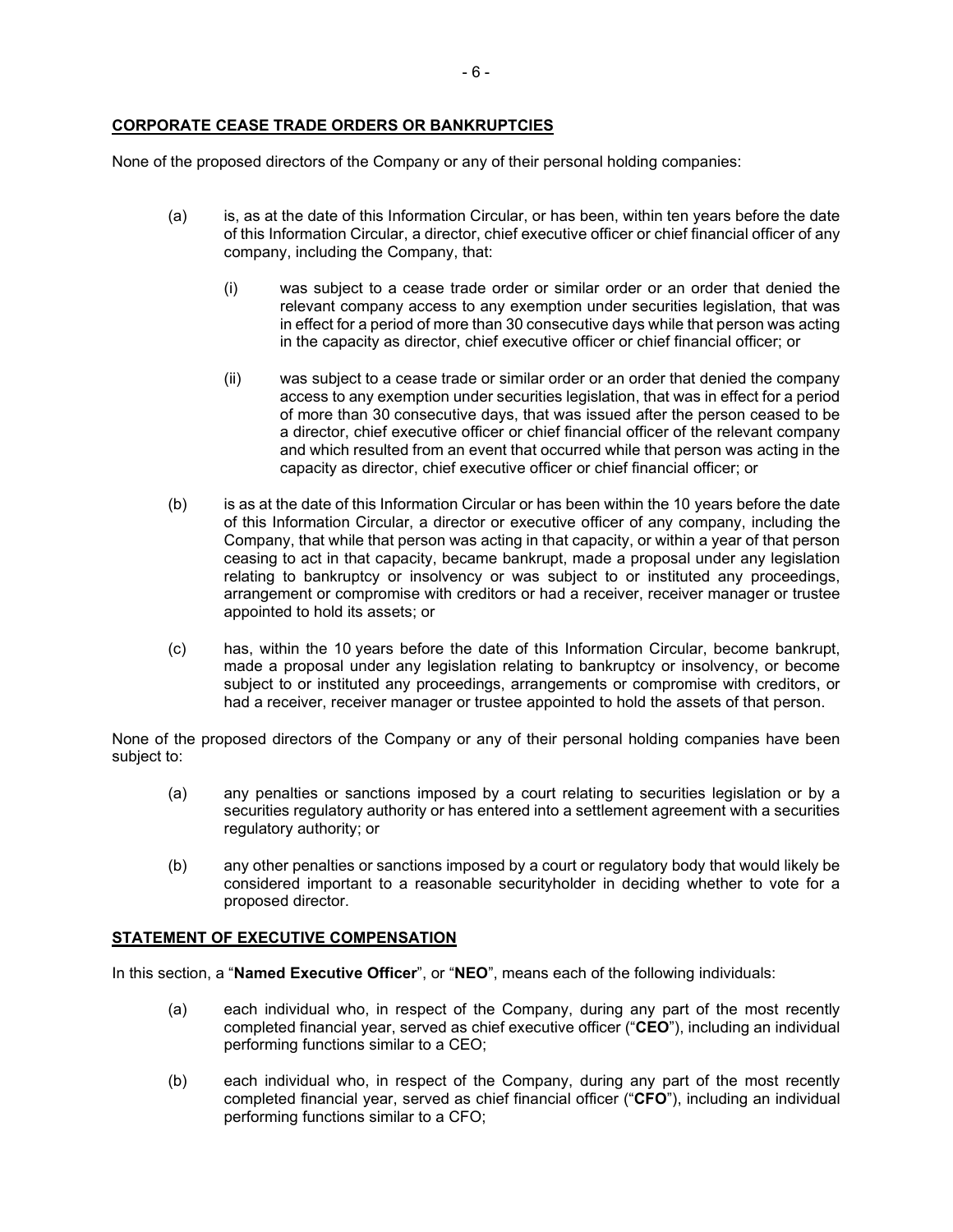- (c) in respect of the Company and its subsidiaries, the most highly compensated executive officer other than the individuals identified in paragraphs (a) and (b) at the end of the most recently completed financial year whose total compensation was more than \$150,000, as determined in accordance with subsection 1.3(5) of Form 51-102F6V – *Statement of Executive Compensation – Venture Issuers*, for that financial year; and
- (d) each individual who would be a NEO under paragraph (c) but for the fact that the individual was not an executive officer of the Company, and was not acting in a similar capacity, at the end of that financial year.

Based on the foregoing definitions, during the financial year ended September 30, 2021, the Company had three NEOs, namely: Dr. Graham Carman, President and CEO, Mr. Nick DeMare, CFO, and Mr. Alvaro Fernandez-Baca, Vice President of Exploration.

# **Director and NEO Compensation, Excluding Options and Compensation Securities**

The following table of compensation, excluding options and compensation securities, provides a summary of the compensation paid by the Company to each NEO and director of the Company for the two most recently completed financial years ended September 30, 2021 and 2020. Options and compensation securities are disclosed under the heading "**Stock Options and Other Compensation Securities and Instruments**" of this Information Circular.

| Table of Compensation, Excluding Compensation Securities            |              |                                                                    |                         |                                                |                                                   |                                                  |                                         |
|---------------------------------------------------------------------|--------------|--------------------------------------------------------------------|-------------------------|------------------------------------------------|---------------------------------------------------|--------------------------------------------------|-----------------------------------------|
| Name and position                                                   | $Year^{(1)}$ | Salary,<br>consulting<br>fee, retainer or<br>commission<br>$($ \$) | <b>Bonus</b><br>$($ \$) | <b>Committee or</b><br>meeting fees<br>$($ \$) | Value of<br>perquisites<br>$($ \$) <sup>(2)</sup> | Value of<br>all other<br>compensation<br>$($ \$) | <b>Total</b><br>compensation<br>$($ \$) |
| Graham Carman<br><b>CEO</b><br>President.<br>and<br><b>Director</b> | 2021<br>2020 | $309,996^{(3)}$<br>$279,336^{(3)}$                                 | Nil<br>$75.000^{(3)}$   | Nil<br>Nil                                     | Nil<br>Nil                                        | Nil<br>Nil                                       | 309,996<br>354.336                      |
| Nick DeMare                                                         | 2021         | $42,000^{(4)}$                                                     | Nil                     | Nil                                            | Nil                                               | $58.020^{(5)}$                                   | 100.020                                 |
| CFO and Director                                                    | 2020         | $33.100^{(4)}$                                                     | Nil                     | Nil                                            | Nil                                               | $61.820^{(5)}$                                   | 94,920                                  |
| Alvaro Fernandez-Baca                                               | 2021         | $206, 190^{(6)}$                                                   | Nil                     | Nil                                            | Nil                                               | Nil                                              | 206,190                                 |
| VP of Exploration                                                   | 2020         | $225.959^{(6)}$                                                    | 40.000                  | Nil                                            | Nil                                               | Nil                                              | 265.959                                 |
| Mary Little                                                         | 2021         | 30,000                                                             | Nil                     | Nil                                            | Nil                                               | Nil                                              | 30,000                                  |
| <b>Director</b>                                                     | 2020         | 27,500                                                             | Nil                     | Nil                                            | Nil                                               | Nil                                              | 27,500                                  |
| <b>Benedict McKeown</b><br>Non-Executive<br>Chairman and Director   | 2021<br>2020 | $48,000^{(7)}$<br>$42.800^{(7)}$                                   | Nil<br>Nil              | Nil<br>Nil                                     | Nil<br>Nil                                        | Nil<br>Nil                                       | 48.000<br>42.800                        |
| Pieter Britz                                                        | 2021         | Nil                                                                | Nil                     | Nil                                            | Nil                                               | Nil                                              | Nil                                     |
| <b>Director</b>                                                     | 2020         | Nil                                                                | Nil                     | Nil                                            | Nil                                               | Nil                                              | Nil                                     |
| Raul Benavides <sup>(8)</sup>                                       | 2021         | 30.000                                                             | Nil                     | Nil                                            | Nil                                               | Nil                                              | 30.000                                  |
| Director                                                            | 2020         | 15,500                                                             | Nil                     | Nil                                            | Nil                                               | Nil                                              | 15,500                                  |

#### NOTES:

(1) Fiscal year end September 30.

The Company doesn't pay perquisites.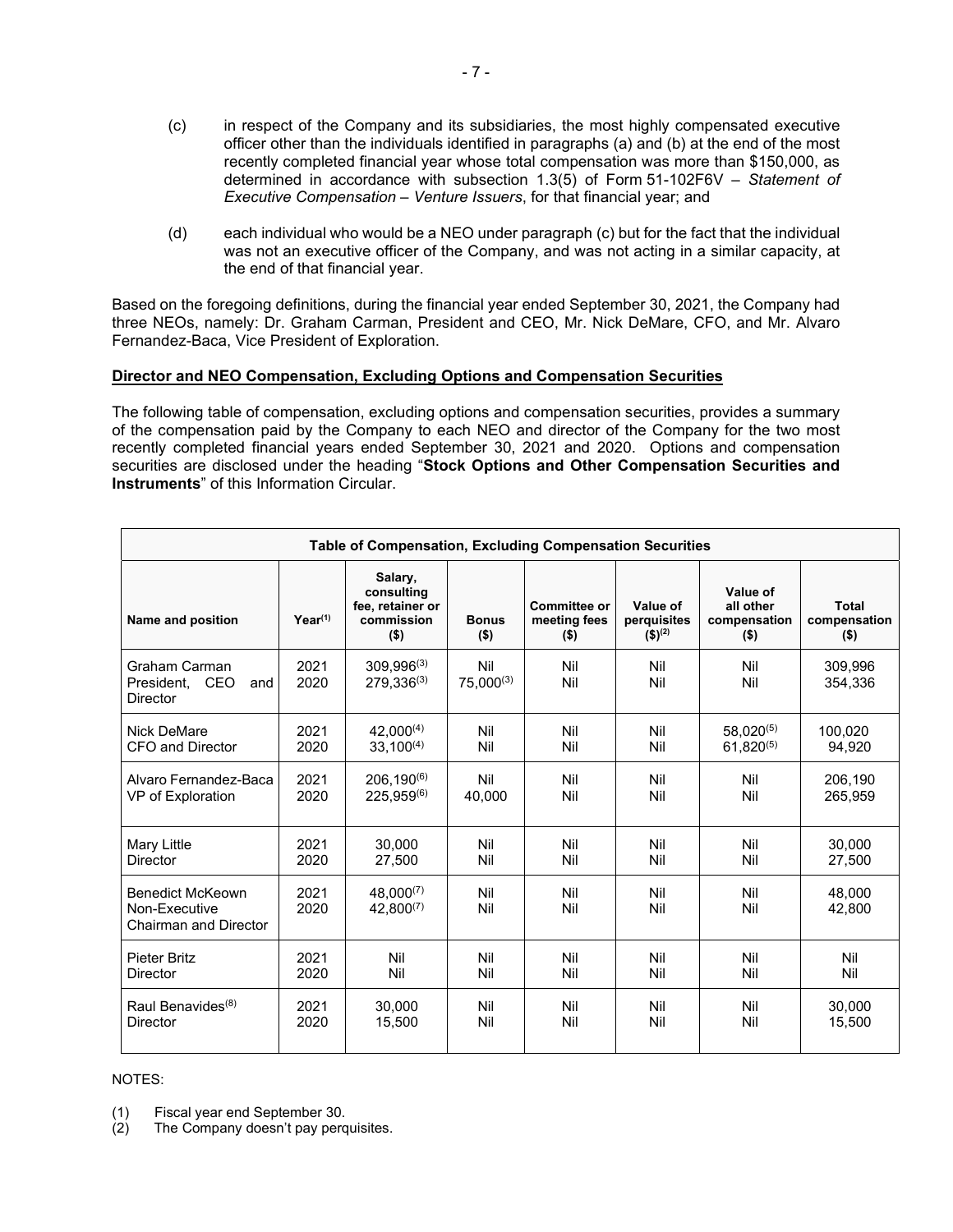- (3) Paid to Bluerock Geological Pty Ltd. ("**Bluerock**"), a private company controlled by Dr. Carman, which provides the services of Dr. Carman as the Company's President and CEO. See "*Employment***,** *Consulting and Management Agreements*"*.* From May to August 2020, Dr. Carman's fees were reduced, in response to the Company's cost saving measures as a result of COVID-19.
- (4) Paid to Chase Management Ltd. ("**Chase**"), a company wholly-owned by Mr. DeMare, in his capacity as CFO and director of the Company. Of this amount, \$6,000 was paid to Mr. DeMare in his capacity as CFO for 2021 (2020 - \$5,600). Includes \$13,100 paid to Mr. DeMare subsequent to fiscal year end, to reflect an adjustment to his approved compensation in prior periods.
- (5) Paid to Chase for rent, administrative and accounting services rendered to the Company.
- (6) Paid in Peruvian Soles equivalent, as a result of which, exchange rate fluctuations apply. See "*Employment***,**  *Consulting and Management Agreements*"*.* Of this amount, \$15,854 (2020 - \$18,072) was paid to Mr. Fernandez-Baca's pension plan, mandatory under Peruvian legislation.
- (7) Of this amount, Mr. McKeown was paid \$18,000 in his capacity as Non-Executive Chairman of the Company (2020 - \$16,500)
- (8) Mr. Benavides was appointed as director of the Company on February 27, 2020.

### **External Management Companies**

Please refer to "**Employment, Consulting and Management Agreements**" below for disclosure relating to any external management company employing, or retaining individuals, acting as Named Executive Officers of the Company, or that provide the Company's executive management services and allocate compensation paid to any Name Executive Officer or director.

# **Stock Options and Other Compensation Securities**

The following table of compensation securities provides a summary of all compensation securities granted or issued by the Company to each NEO and director of the Company for the financial year ended September 30, 2021, for services provided or to be provided, directly or indirectly, to the Company or any of its subsidiaries:

| <b>Compensation Securities</b>                                                       |                                     |                                                                                                                          |                              |                                                         |                                                                                                 |                                                                                            |                    |
|--------------------------------------------------------------------------------------|-------------------------------------|--------------------------------------------------------------------------------------------------------------------------|------------------------------|---------------------------------------------------------|-------------------------------------------------------------------------------------------------|--------------------------------------------------------------------------------------------|--------------------|
| Name and position                                                                    | Type of<br>compensation<br>security | Number of<br>compensation<br>securities.<br>number of<br>underlying<br>securities, and<br>percentage<br>of $class^{(1)}$ | Date of<br>issue or<br>grant | Issue.<br>conversion<br>or exercise<br>price<br>$($ \$) | <b>Closing price</b><br>of security or<br>underlying<br>security on<br>date of grant<br>$($ \$) | <b>Closing price</b><br>of security or<br>underlying<br>security at<br>year end<br>$($ \$) | <b>Expiry Date</b> |
| Graham Carman $(2)$<br>President, CEO and<br><b>Director</b>                         | N/A                                 | N/A                                                                                                                      | N/A                          | N/A                                                     | N/A                                                                                             | N/A                                                                                        | N/A                |
| Benedict McKeown <sup>(3)</sup><br>Non-<br>Executive<br><b>Chairman and Director</b> | N/A                                 | N/A                                                                                                                      | N/A                          | N/A                                                     | N/A                                                                                             | N/A                                                                                        | N/A                |
| Nick DeMare <sup>(4)</sup><br>CFO and Director                                       | N/A                                 | N/A                                                                                                                      | N/A                          | N/A                                                     | N/A                                                                                             | N/A                                                                                        | N/A                |
| Fernandez-<br>Alvaro<br>Baca <sup>(5)</sup><br>VP of Exploration                     | N/A                                 | N/A                                                                                                                      | N/A                          | N/A                                                     | N/A                                                                                             | N/A                                                                                        | N/A                |
| Mary Little <sup>(6)</sup><br><b>Director</b>                                        | N/A                                 | N/A                                                                                                                      | N/A                          | N/A                                                     | N/A                                                                                             | N/A                                                                                        | N/A                |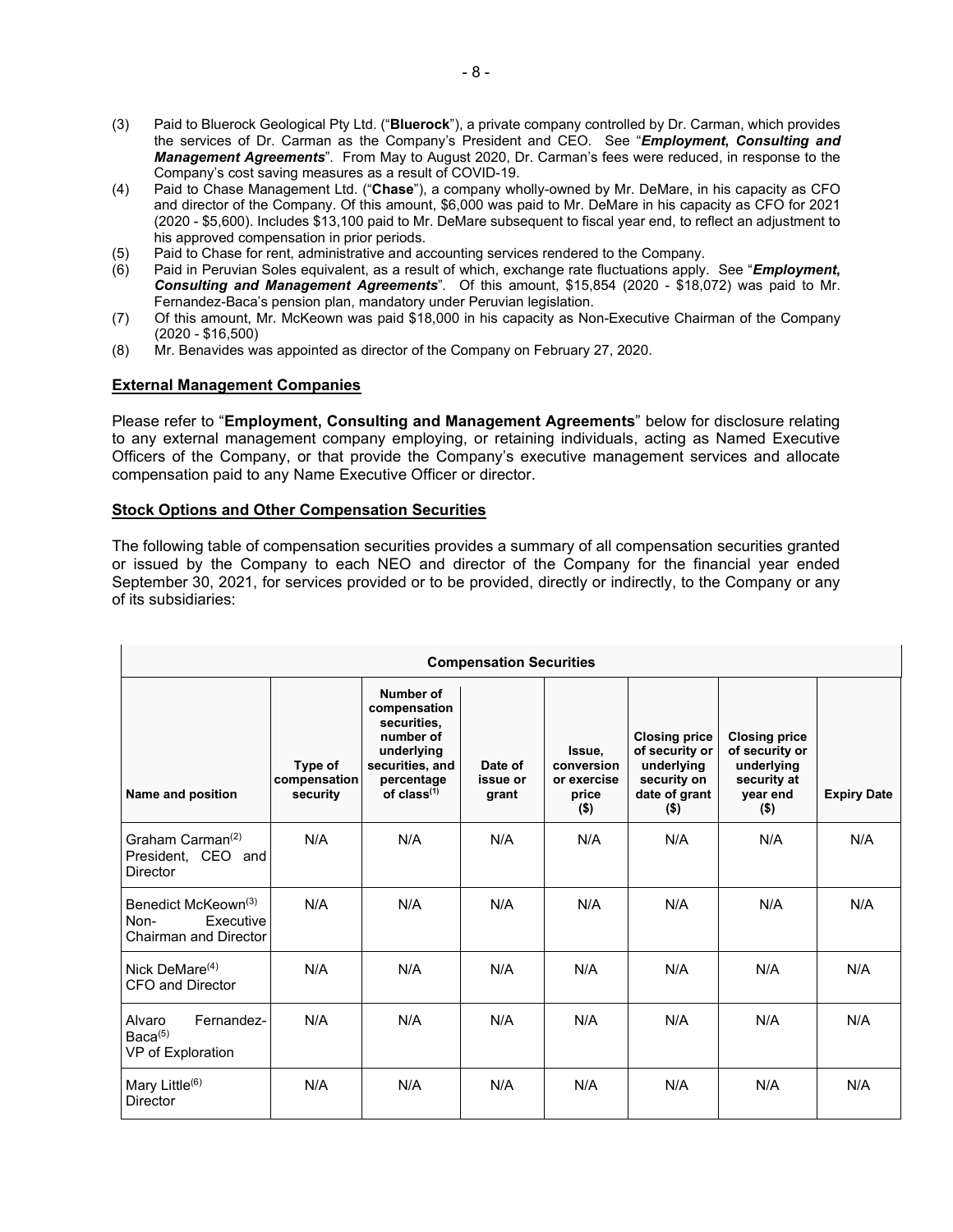| <b>Compensation Securities</b>                              |                                     |                                                                                                                          |                              |                                                         |                                                                                                 |                                                                                            |                    |
|-------------------------------------------------------------|-------------------------------------|--------------------------------------------------------------------------------------------------------------------------|------------------------------|---------------------------------------------------------|-------------------------------------------------------------------------------------------------|--------------------------------------------------------------------------------------------|--------------------|
| Name and position                                           | Type of<br>compensation<br>security | Number of<br>compensation<br>securities.<br>number of<br>underlying<br>securities, and<br>percentage<br>of $class^{(1)}$ | Date of<br>issue or<br>grant | Issue,<br>conversion<br>or exercise<br>price<br>$($ \$) | <b>Closing price</b><br>of security or<br>underlying<br>security on<br>date of grant<br>$($ \$) | <b>Closing price</b><br>of security or<br>underlying<br>security at<br>year end<br>$($ \$) | <b>Expiry Date</b> |
| Pieter Britz <sup><math>(7)</math></sup><br><b>Director</b> | N/A                                 | N/A                                                                                                                      | N/A                          | N/A                                                     | N/A                                                                                             | N/A                                                                                        | N/A                |
| Raul Benavides <sup>(8)</sup><br><b>Director</b>            | N/A                                 | N/A                                                                                                                      | N/A                          | N/A                                                     | N/A                                                                                             | N/A                                                                                        | N/A                |

NOTES:

- (1) As at September 30, 2021, there were 13,720,000 stock options outstanding.
- As at September 30, 2021, Dr. Carman held an aggregate of 3,550,000 stock options of the Company, that entitle him to acquire upon exercise 3,550,000 Common Shares. All these stock options have vested.
- (3) As at September 30, 2021, Mr. McKeown held an aggregate of 1,900,000 stock options of the Company that entitle him to acquire upon exercise 1,900,000 Common Shares. All these stock options have vested.
- (4) As at September 30, 2021, Mr. DeMare held an aggregate of 1,090,000 stock options of the Company in his name, that entitle him to acquire upon exercise 1,090,000 Common Shares and 130,000 stock options of the Company through Chase, that entitle him to acquire upon exercise 130,000 Common Shares. All of the stock options have vested.
- (5) As at September 30, 2021, Mr. Fernandez-Baca held an aggregate of 1,850,000 stock options of the Company, that entitle him to acquire upon exercise 1,850,000 Common Shares. All of the stock options have vested.
- (6) As at September 30, 2021, Ms. Little held an aggregate of 1,120,000 stock options of the Company, that entitle her to acquire upon exercise 1,120,000 Common Shares. All of the stock options have vested.
- (7) As at September 30, 2021, Mr. Britz held no stock options of the Company.
- (8) As at September 30, 2021, Mr. Benavides held no stock options of the Company.

There were no exercises of compensation securities by directors or Named Executive Officers during the most recently completed financial year ended September 30, 2021.

The Shareholders will be asked at the Meeting to approve the adoption of a new stock option plan (the "**2022 Option Plan**"), which will replace the Option Plan (as defined below). See "*Particulars of Other Matters to be Acted Upon*".

### **Stock Option Plan and Other Incentive Plans**

The Company has no other incentive plans other than its stock option plan (the "**Option Plan**"). The Company has adopted a rolling stock option plan, which makes a total of 10% of the issued and outstanding Common Shares at the date of grant of an option available for issuance thereunder.

The Option Plan, which is a significant component of executive compensation, was established to promote the profitability and growth of the Company by facilitating the efforts of the Company to retain and encourage key individuals and qualified parties to continue their association with the Company. The Option Plan provides that it is solely within the discretion of the Board, upon consideration of a recommendation from the Company's Compensation Committee, to determine who should receive options and in what amounts. The options may have vesting provisions, as determined by the Board. Options may be granted for any term up to a maximum of ten years after the issuance of such options.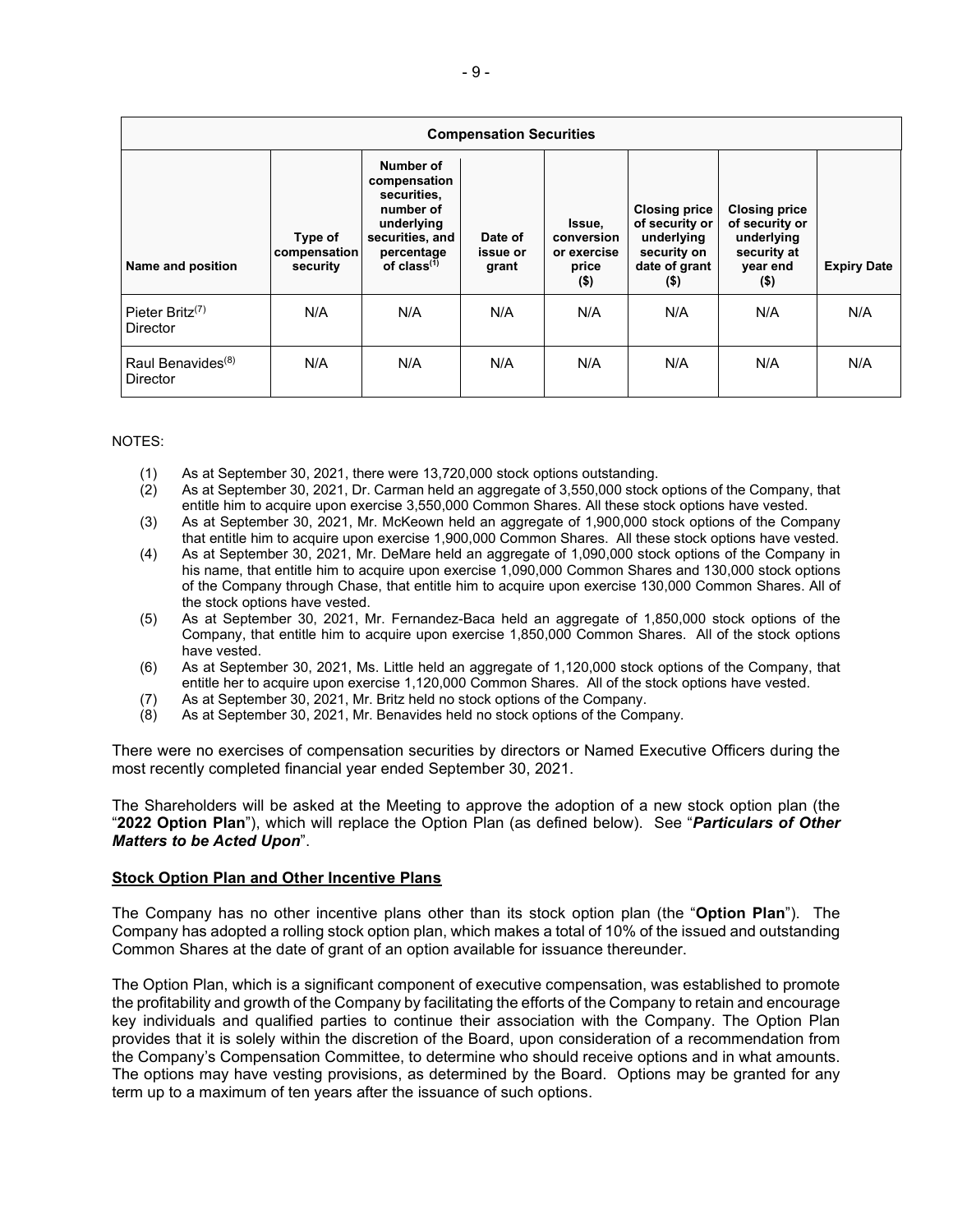The following is a summary of the material terms of the Option Plan:

- 1. Stock options may be granted to directors, officers, employees and consultants of the Company or any subsidiary of the Company.
- 2. The aggregate number of options granted to any option holder in a twelve month period must not exceed 5% of the issued and outstanding Common Shares, and the maximum number of options which may be granted to insiders within any twelve month period must not exceed 10% of the issued and outstanding Common Shares (unless the Company has obtained disinterested shareholder approval of such grants as required by the TSX Venture Exchange (the "**Exchange**")).
- 3. The aggregate number of options granted to any one consultant of the Company within any twelve month period must not exceed 2% of the issued and outstanding Common Shares.
- 4. Options granted to all persons retained to provide investor relations activities must not exceed 2% of the issued and outstanding Common Shares in any twelve month period, calculated at the date an option is granted to any such person, and such options are subject to vesting provisions.
- 5. The exercise price of the stock options, as determined by the Board in its sole discretion, shall not be less than the closing price of the Common Shares traded through the facilities of the Exchange on the date prior to the date of grant, less allowable discounts, in accordance with the policies of the Exchange or, if the Common Shares are no longer listed for trading on the Exchange, then such other exchange or quotation system on which the Common Shares are listed and quoted for trading.
- 6. The term of the options will not exceed 10 years. If the option holder ceases to be a director of the Company or ceases to be employed by the Company (other than by reason of death), as the case may be, then the option granted shall expire within 90 days following the date that the option holder ceases to be a director or ceases to be employed by the Company, or for those holders engaged in providing investor relations services, the options granted shall expire within 30 days following the date that the option holder ceases to provide such investor relations services, unless the Board or committee of the Board authorized to act on the Board's behalf, at its own discretion, extends the expiry of such options
- 7. The Option Plan does not provide for mandatory vesting provisions of the options. Options granted under the Option Plan may contain vesting provisions at the discretion of the Board (or a committee thereof).

As at the date of this Form, the Company had 340,740,717 Common Shares issued and outstanding so that a maximum of 34,074,072 Common Shares would be available for issuance pursuant to the stock options granted under the Option Plan. Currently there are 13,720,000 stock options outstanding leaving 20,354,072 Common Shares available for grant of further options under the Option Plan.

The Stock Option Plan was originally adopted by the shareholders of the Company in 2002 and most recently ratified by the shareholders of the Company in March 2021. The Shareholders will be asked at the Meeting to approve the adoption of the 2022 Option Plan, which will replace the Option Plan. See "*Particulars of Other Matters to be Acted Upon*".

### **Employment, Consulting and Management Agreements**

Management functions of the Company are substantially performed by directors or executive officers (or private companies controlled by them, either directly or indirectly) of the Company and not, to any substantial degree, by any other person with whom the Company has contracted.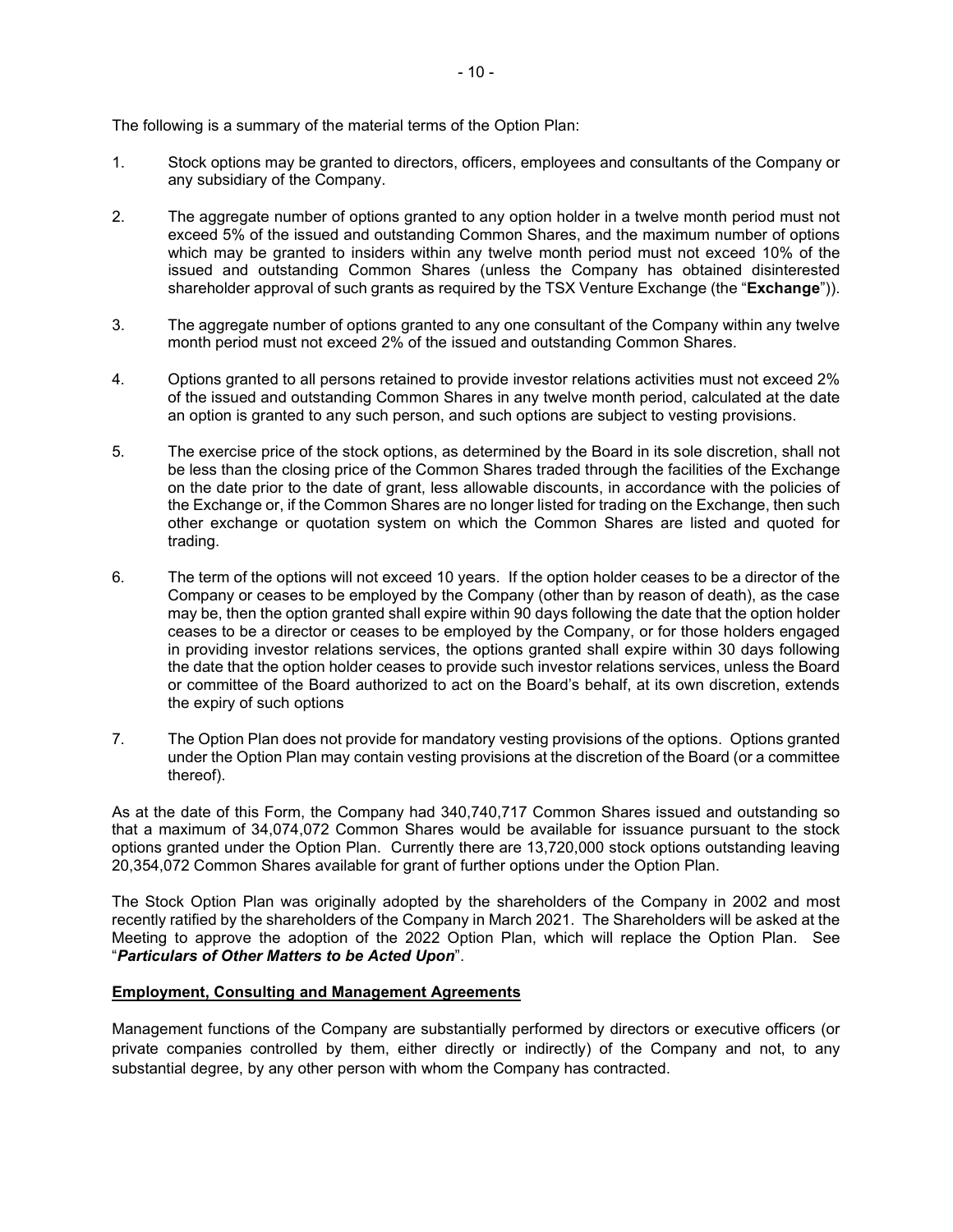### *Dr. Graham Carman, President and CEO*

Pursuant to a management agreement dated August 1, 2014, as amended on June 1, 2017, the Company engaged Bluerock to provide the services of Dr. Graham Carman as the Company's President and Chief Executive Officer. Effective February 1, 2020, the Company pays Bluerock C\$310,000 per year at a monthly rate of C\$25,833 (the "**Base Monthly Fee**") for management compensation of which C\$20,667 or 80% of compensation to Bluerock is paid by the Company (the "**Company Base Monthly Fee**") and C\$5,166 or 20% of compensation payable to Bluerock is paid by the Company's wholly-owned subsidiary, Darwin Resources Corp. (the "**Darwin Base Monthly Fee**"). As a result, the Company entered into a new management agreement with Bluerock (the "**New Management Agreement**") dated February 1, 2020. Darwin entered into a separate agreement with Bluerock and Dr. Carman dated February 1, 2020.

The New Management Agreement provides that Bluerock may terminate the obligations under the New Management Agreement upon the occurrence of the following events:

- (a) at any time upon providing 60 days' notice in writing to the Company (following which the Company must pay Bluerock the Base Monthly Fee and any reasonable expenses accrued up to such date of termination (the "**Accrued Obligations**");
- (b) upon a material breach or default of any term of the New Management Agreement by the Company if such breach or default has not be remedied within 30 days after written notice of the breach or default has been delivered by Bluerock to the Company; or
- (c) in certain circumstances within six months of a change of control (as defined below) of the Company (following which the Company must pay to Bluerock the Accrued Obligations, together with a fee equal to 30 months of the Base Monthly Fee).

The New Management Agreement further provides that the Company can terminate Bluerock's engagement under the New Management Agreement upon the occurrence of any of the following events:

- (a) Bluerock or Dr. Carman acting in a way which would permit the Company to terminate the New Management Agreement "for cause" at common law if Bluerock or Dr. Carman were employees of the Company (following which the Company must pay Bluerock the Accrued Obligations);
- (b) the conviction of Bluerock or Dr. Carman of any crime or fraud against the Company or its property or any felony offence or crime reasonably likely to bring discredit upon Bluerock, Dr. Carman or the Company (following which the Company must pay Bluerock the Accrued Obligations);
- (c) Bluerock or Dr. Carman filing a voluntary petition in bankruptcy, or being adjudicated bankrupt or insolvent, or filing any petition or answer under any present or future statute or law relating to bankruptcy, insolvency or other relief for debtors (following which the Company must pay Bluerock the Accrued Obligations);
- (d) a material breach or default of any term of the New Management Agreement by Bluerock or Dr. Carman if such breach or default has not been remedied within 15 days after written notice of the breach or default has been delivered by the Company to Bluerock or Dr. Carman (following which the Company must pay Bluerock the Accrued Obligations);
- (e) Dr. Carman dying or being unable to provide substantially the services agreed to be performed under the New Management Agreement for a continuous period of 90 days or a period totaling 120 days in any 12-month period;
- (f) In the event of a change of control of the Company (following which the Company must pay to Bluerock the Accrued Obligations, together with a fee equal to 30 months of the Company Base Monthly Fee); or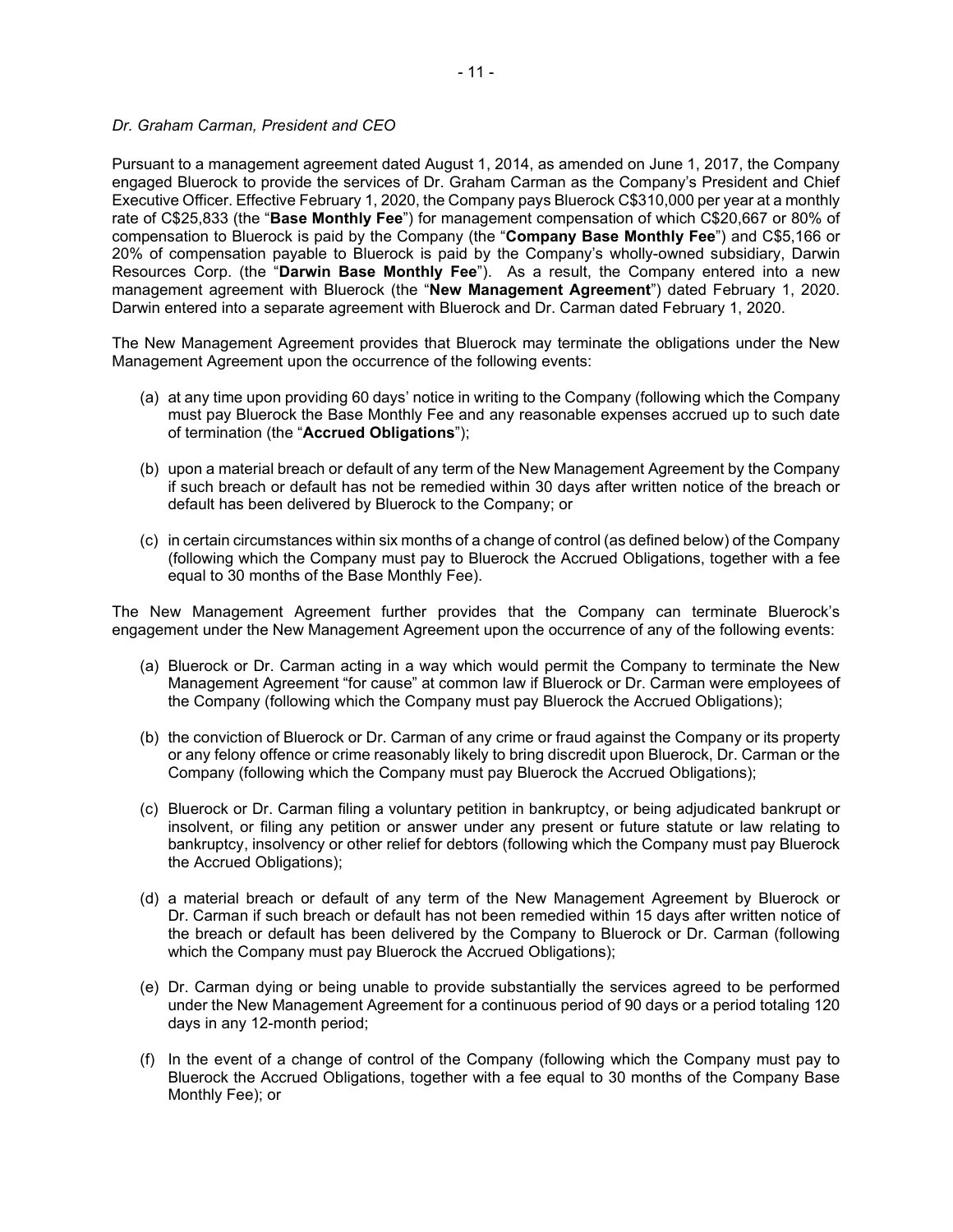(g) at the discretion of the Company without cause (following which the Company must pay to Bluerock the Accrued Obligations, together with a fee equal to 30 months of the Company Base Monthly Fee).

In the New Management Agreement, a "Change of Control" of the Company shall be deemed to have occurred when: (i) there is an occurrence of an event, including a take over bid (as defined in the Securities Act (British Columbia)), whereby any person or entity becomes the beneficial owner of shares representing 50% plus 1 (one) share of the combined voting power of the voting securities of the Company; (ii) a majority of the directors elected at any annual or special general meeting of shareholders of the Company are not individuals nominated by the Company's then incumbent Board; or (iii) there is a merger, amalgamation, reorganization or other corporate transaction of the Company with one or more companies as a result of which, immediately following such merger, amalgamation, reorganization or other corporate transaction the shareholders of the Company as a group will hold less than a majority of the outstanding capital stock of the surviving company.

Neither Bluerock nor Dr. Carman are entitled to receive any additional compensation on termination of the Darwin agreement or pursuant to the Darwin Base Monthly Fee.

The estimated incremental amounts payable from the Company to Bluerock on (i) a change of control of the Company; (ii) termination by the Company without cause; (iii) termination by Bluerock with notice for good cause (as defined in the New Management Agreement) within six months of a change of control; or (iv) constructive dismissal, assuming the termination occurred on the financial year ended September 30, 2021, are \$620,010 in each situation.

#### *Mr. Alvaro Fernandez-Baca – Vice President Exploration*

On April 17, 2015, the Company entered into an employment agreement with Alvaro Fernandez-Baca, effective as of April 20, 2015, amended on June 1, 2017 (the "**Fernandez-Baca Employment Agreement**"), pursuant to which the Company employed Mr. Fernandez-Baca as Vice President Exploration for the Company. The Fernandez-Baca Employment Agreement was amended on February 1, 2020, such that under the terms of the Fernandez-Baca Agreement, the Company paid Mr. Fernandez-Baca an annual gross salary of C\$240,000 per year. Mr. Fernandez-Baca's salary was paid in the equivalent of Peruvian soles and paid monthly in Peru, as a result of which, currency exchange fluctuations applied.

If an event of a change of control of the Company that resulted in in the termination of Mr. Fernandez-Baca's employment pursuant to the Fernandez-Baca Employment Agreement, the Company would have been required to pay to Mr. Fernandez-Baca an amount equal to one year's salary, whether the termination was implemented by the Company or if by Mr. Fernandez-Baca, at any time within six months of the change of control.

The estimated incremental amounts payable from the Company to Mr. Fernandez-Baca (i) in the event of a change of control of the Company; and (ii) on termination by the Company without cause; and (iii) on termination by Mr. Fernandez-Baca with notice upon a change of control, and assuming the termination occurred on the financial year ended September 30, 2021, are \$240,000 in each situation, plus any unpaid vacation time Mr. Fernandez-Baca would be entitled to right up to the time of termination pursuant to Peruvian law.

Subsequent to fiscal year end, effective January 1, 2022, the Fernandez-Baca Employment Agreement was terminated and superseded by a new consulting agreement (the "**New Fernandez-Baca Consulting Agreement**'). The New Fernandez-Baca Consulting Agreement provides for Mr. Fernandez-Baca's continued services as Vice President of Exploration of the Company, on a part-time basis, in consideration of C\$10,000 per month (the "**Fernandez-Baca Monthly Fee**").

Other than in the event of a Change of Control of the Company, either the Company or Mr. Fernandez-Baca may terminate their respective obligations under the New Fernandez-Baca Consulting Agreement at any time upon providing 60 days' written notice of termination to the other. During the notice period of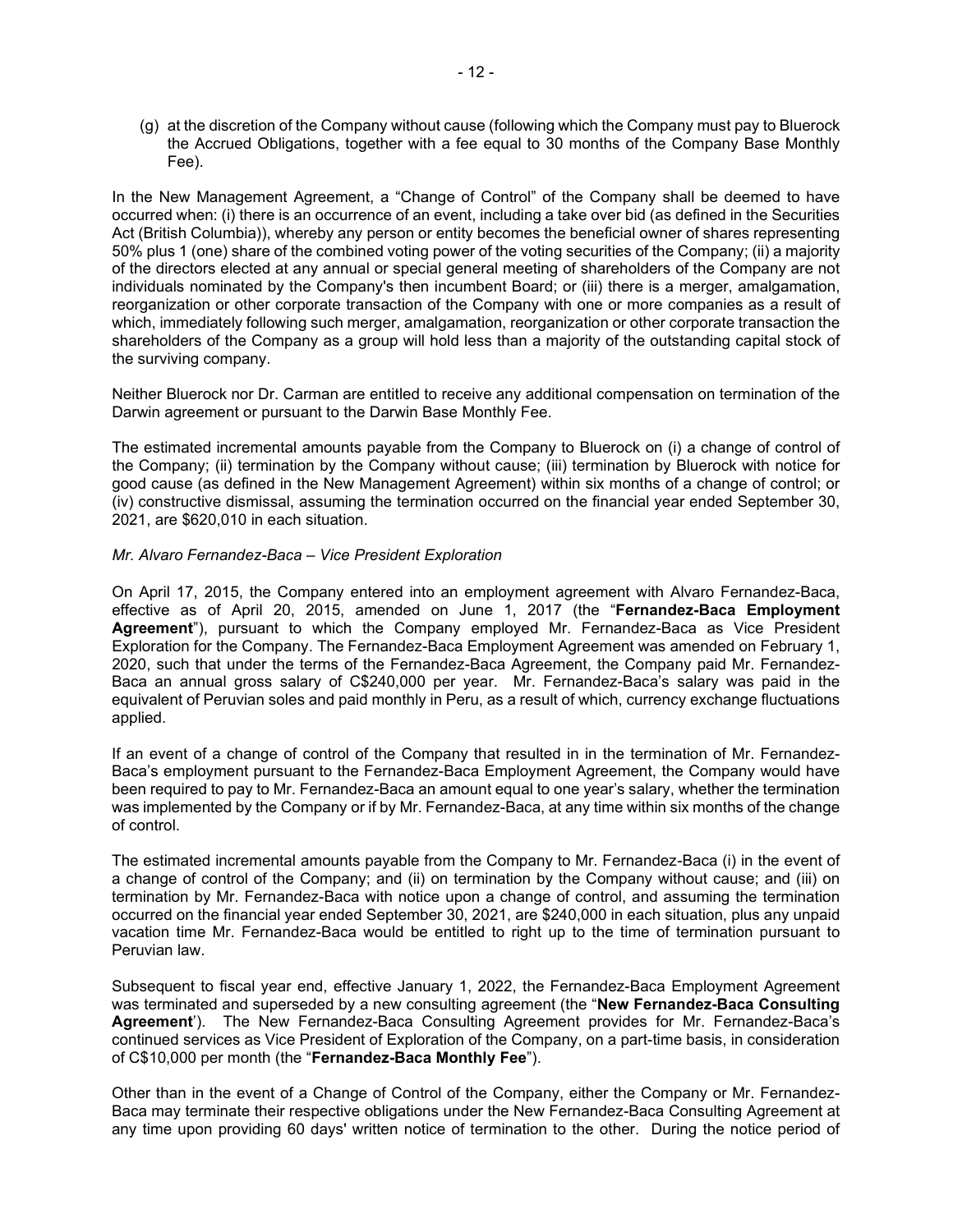termination by Mr. Fernandez-Baca, Mr. Fernandez-Baca is required to continue to provide services to the Company.

The New Fernandez-Baca Consulting Agreement further provides that the Company may terminate Mr. Fernandez-Baca's engagement under the New Fernandez-Baca Consulting Agreement without advance notice at any time upon the occurrence of any of the following events:

- (a) Mr. Fernandez-Baca acting unlawfully, dishonestly, in bad faith or negligently with respect to the business of the Company to the extent that it has a material and adverse effect on the Company;
- (b) Mr. Fernandez-Baca breaching any provision of the New Fernandez-Baca Consulting Agreement;
- (c) the conviction of Mr. Fernandez-Baca of any crime or fraud against the Company or its property or any felony offence or crime reasonably likely to bring discredit upon Mr. Fernandez-Baca or the Company;
- (d) Mr. Fernandez-Baca filing a voluntary petition in bankruptcy, or being adjudicated bankrupt or insolvent, or filing any petition or answer under any statute or law relating to bankruptcy, insolvency or other relief for debtors;
- (e) a material breach or default of any term of the New Fernandez-Baca Consulting Agreement if such material breach or default has not been remedied within 30 days after written notice of the material breach or default has been delivered by the Company to Mr. Fernandez-Baca; or
- (f) Mr. Fernandez-Baca dying or being unable to provide substantially all services for a continuous period of 90 days or period totalling 120 days in any 12- month period.
- (g) In the event Mr. Fernandez-Baca's services are no longer required pursuant as a result of a change of control of the Company (following which the Company must pay Mr. Fernandez-Baca a fee equal to 18 months of the Fernandez-Baca Monthly Fee);

In the New Fernandez-Baca Consulting Agreement, a "Change of Control" of the Company shall be deemed to have occurred when: (i) there is an occurrence of an event, including a take over bid (as defined in the Securities Act (British Columbia)), whereby any person or entity becomes the beneficial owner of shares representing 50% plus 1 (one) share of the combined voting power of the voting securities of the Company; (ii) a majority of the directors elected at any annual or special general meeting of shareholders of the Company are not individuals nominated by the Company's then incumbent Board; or (iii) there is a merger, amalgamation, reorganization or other corporate transaction of the Company with one or more companies as a result of which, immediately following such merger, amalgamation, reorganization or other corporate transaction the shareholders of the Company as a group will hold less than a majority of the outstanding capital stock of the surviving company.

### **OVERSIGHT AND DESCRIPTION OF DIRECTOR AND NAMED EXECUTIVE COMPENSATION**

The objectives of the Company's executive compensation policy are to:

- attract, retain and motivate executives critical to the success of the Company;
- provide fair, competitive and cost effective compensation programs to its executives;
- link the interests of management with those of the holders of Common Shares; and
- provide rewards for outstanding corporate and individual performance.

Compensation of the Named Executive Officers is determined based on the recommendation of the Company's Compensation Committee which is comprised of Dr. Graham Carman, Ms. Mary Little and Mr. Benedict McKeown. Ms. Little and Mr. McKeown are independent directors of the Company.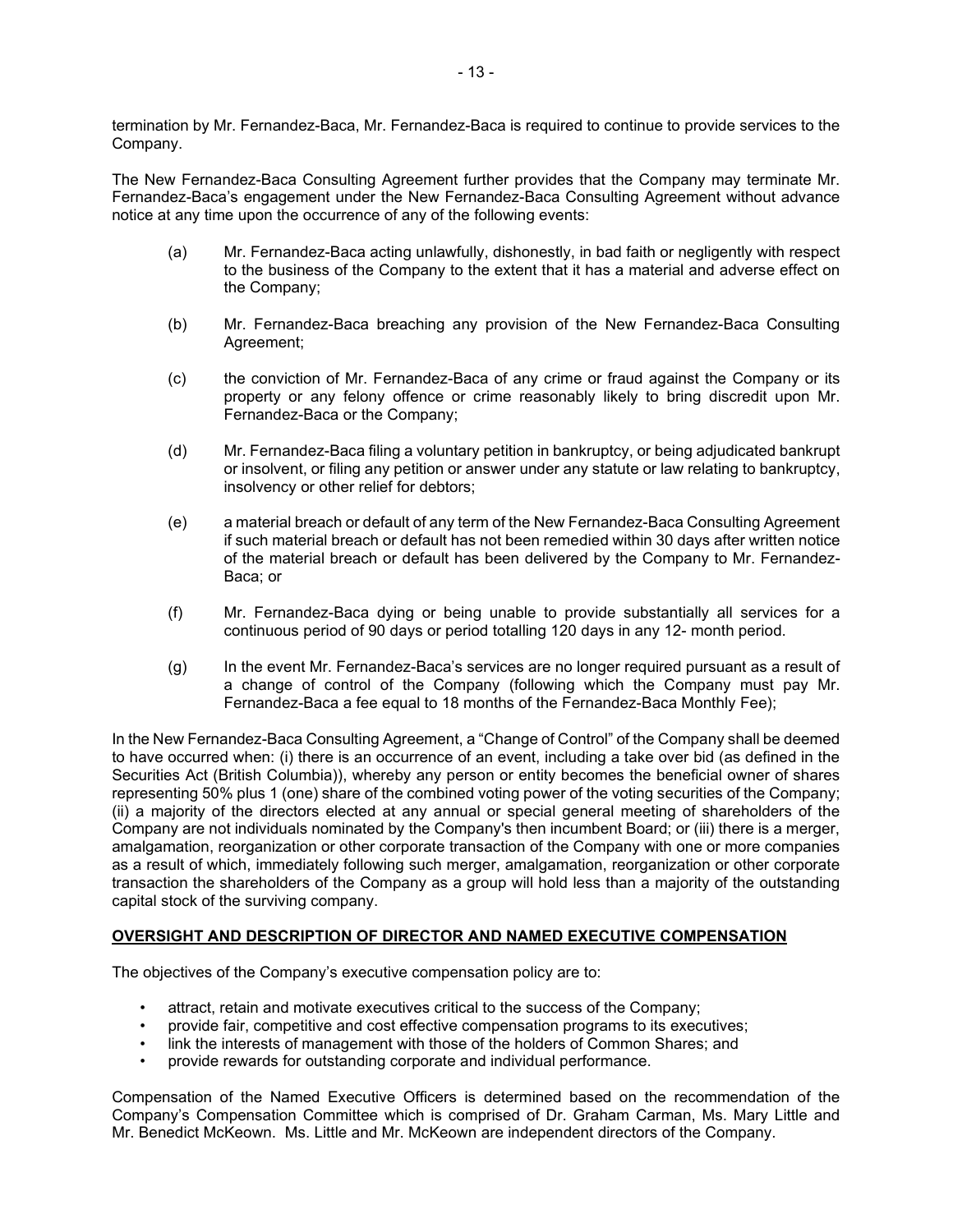#### **Named Executive Officer Compensation**

The Board determines Named Executive Officer compensation at the recommendation of the Compensation Committee, without reference to formal objectives, criteria or analysis, at the time of engagement of the Named Executive Officer and subsequently reviews compensation payable to a Named Executive Officer from time to time to ensure that total compensation paid to all Named Executive Officers is fair and reasonable. Compensation is comprised of a monthly payment and, from time to time, long-term incentive compensation, which is provided through the granting of stock options of the Company.

For the Company's financial year ended September 30, 2021, the significant element of compensation paid and awarded to Dr. Carman was a salary paid to Bluerock, see **"***Director and NEO Compensation, Excluding Options and Compensation Securities*". The significant elements of compensation paid and awarded to Mr. DeMare were fees paid to Chase in exchange for the services of Mr. DeMare as CFO of the Company and fees paid to Chase for rent and administrative and accounting services rendered to the Company, see **"***Director and NEO Compensation, Excluding Options and Compensation Securities*" The significant element of compensation paid and awarded to Mr. Fernandez-Baca was a salary. See *"Director and NEO Compensation, Excluding Options and Compensation Securities"* and *"Employment, Consulting and Management Agreements".* The base salary for each Named Executive Officer is based on the position held, the related responsibilities and functions performed by the executive and that are competitive and motivating, commensurate with the time spent by executive officers in meeting their obligations and reflective of compensation paid by companies similar in size and business to the Company.Individual and corporate performance is also taken into account in determining base salary levels for executives. In addition, the Board may determine to pay additional fees to Named Executive Officers for special services rendered to the Company from time to time. The Board also relies on the Compensation Committee and its collective experience in similar lines of business when assessing compensation levels and considers the implications of the risks associated with the Company's compensation policies and practices when determining rewards for its Named Executive Officers. The Board also ensures that those policies do not encourage management to take inappropriate or excessive risks. The Board does not believe that there are any risks arising from the compensation programs that would be reasonably likely to have a material adverse effect on the compensation.

See "*Stock Option Plan and Other Incentive Plans*" for a discussion on incentive stock options that may be awarded to Named Executive Officers. The Shareholders will be asked at the Meeting to approve the adoption of the 2022 Option Plan, which will replace the Option Plan. See "*Particulars of Other Matters to be Acted Upon*".

Compensation for the most recently completed financial year should not be considered as an indicator of expected compensation levels in future periods. All compensation is subject to and dependent on the Company's financial resources and prospects.

#### *Pension Disclosure*

The Company does not have any defined benefit or defined contribution pension plans in place which provide for payments or benefits at, following, or in connection with retirement for its directors or Named Executive Officers.

#### **Director Compensation**

The Board determines director compensation for the Company from time to time based on recommendations of the Compensation Committee. Directors of the Company (other than Mr. Britz and Dr. Carman) were paid monthly fees of \$2,500 for serving on the Board for the financial year ended September 30, 2021. In addition, Mr. McKeown also receives \$1,500 per month for serving as Non-Executive Chairman of the Board. Directors are not paid fees for serving on any committee of the Company or for attending any committee or Board meetings. See *"Director and NEO Compensation, Excluding Options and Compensation Securities".* Directors are entitled to receive compensation from the Company to the extent that they provide other services to the Company and any such compensation is based on rates that would be charged by such directors for such services by arm's length parties. Directors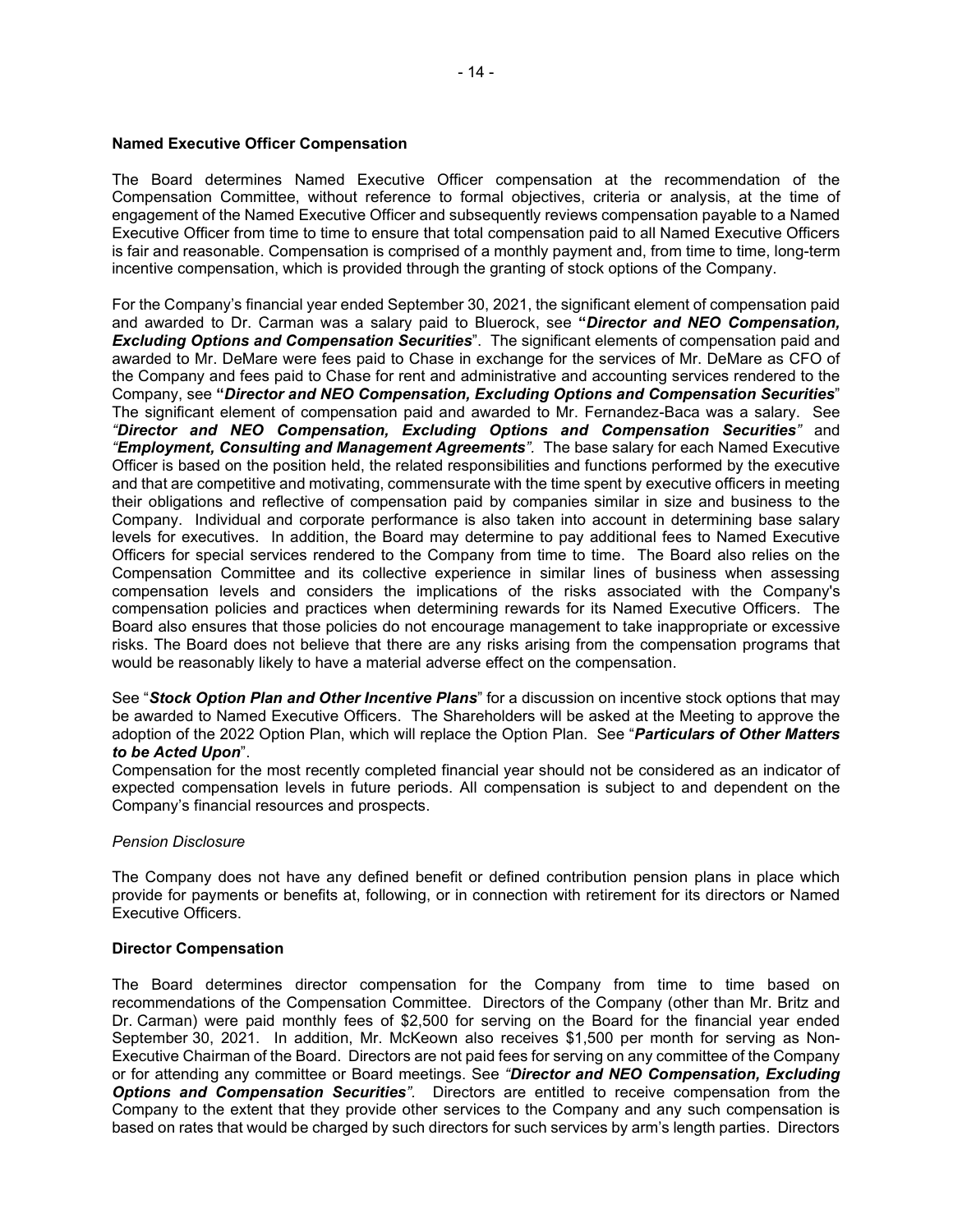are also entitled to be reimbursed for reasonable expenditures incurred in performing their duties as directors. See "*Stock Option Plan and Other Incentive Plans*" for a discussion on incentive stock options that may be awarded to directors. The Shareholders will be asked at the Meeting to approve the adoption of the 2022 Option Plan, which will replace the Option Plan. See "*Particulars of Other Matters to be Acted Upon*".

### **SECURITIES AUTHORIZED FOR ISSUANCE UNDER EQUITY COMPENSATION PLANS**

#### **Equity Compensation Plan Information**

The following table provides information regarding the number of securities authorized for issuance under the Option Plan, as at the end of the Company's most recently completed financial year ended September 30, 2021:

| <b>Plan Category</b>                                            | <b>Number of securities</b><br>to be issued upon<br>exercise of<br>outstanding options,<br>warrants and rights<br>(a) | Weighted-average<br>exercise price of<br>outstanding options,<br>warrants and rights<br>(b) | <b>Number of securities</b><br>remaining available for<br>future issuance under<br>equity compensation<br>plans (excluding<br>securities reflected in<br>column (a)) $(1)$<br>(c) |
|-----------------------------------------------------------------|-----------------------------------------------------------------------------------------------------------------------|---------------------------------------------------------------------------------------------|-----------------------------------------------------------------------------------------------------------------------------------------------------------------------------------|
| Equity compensation plans<br>approved by securityholders        | 13,720,000                                                                                                            | \$0.35                                                                                      | 20,354,072                                                                                                                                                                        |
| Equity compensation plans<br>not approved by<br>securityholders | Nil                                                                                                                   | N/A                                                                                         | N/A                                                                                                                                                                               |
| <b>Total</b>                                                    | 13,720,000                                                                                                            |                                                                                             | 20,354,072                                                                                                                                                                        |

(1) Based upon the Company having 340,740,717 Common Shares issued and outstanding as at September 30, 2021. The Company has in place a "rolling" stock option plan whereby the maximum number of Common Shares that may be reserved for issuance pursuant to such plan will not exceed 10% of the issued Common Shares at the time of the stock option grant.

The Shareholders will be asked at the Meeting to approve the adoption of the 2022 Option Plan, which will replace the Option Plan. See "*Particulars of Other Matters to be Acted Upon*".

#### **APPOINTMENT OF AUDITOR**

**Unless such authority is withheld, Management's Nominees intend to vote "FOR" the re-appointment of D&H Group LLP, Chartered Professional Accountants, as the auditor of the Company**, to hold office until the next annual general meeting, at a remuneration to be fixed by the directors.

### **INDEBTEDNESS OF DIRECTORS AND EXECUTIVE OFFICERS**

Since the beginning of the last completed financial year, no current or former director, executive officer, employee or proposed director of the Company or any associate of such persons, or of any of its subsidiaries, has been indebted to the Company or to any of its subsidiaries, nor have any of these individuals been indebted to another entity which indebtedness is the subject of a guarantee, support agreement, letter of credit or other similar arrangement or understanding provided by the Company or any of its subsidiaries.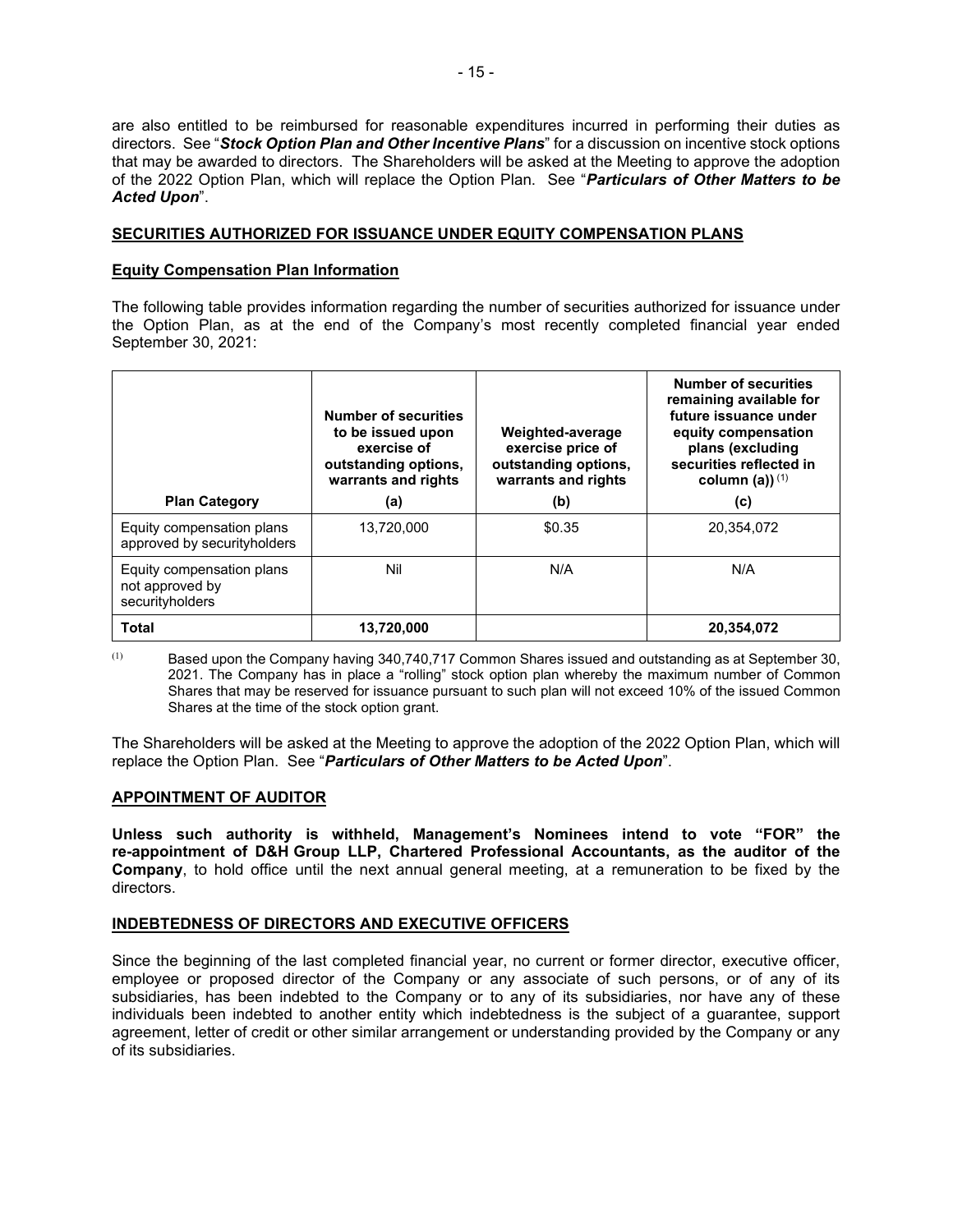### **DIRECTORS' AND OFFICERS' INSURANCE**

The Company has purchased, at its expense, directors' and officers' liability insurance for the protection of its directors and officers against liability incurred by them in their capacities as directors and officers of the Company and its subsidiaries.

# **INTEREST OF INFORMED PERSONS IN MATERIAL TRANSACTIONS**

Other than as set forth elsewhere in this Information Circular and as set out below, no informed person of the Company, no proposed nominee for election as a director of the Company and no associate or affiliate of any such informed person or proposed nominee has had any material interest, direct or indirect, in any transaction since the commencement of the Company's most recently completed financial year or in any proposed transaction that, in either case, has materially affected or would materially affect the Company or any of its subsidiaries.

# **AUDIT COMMITTEE**

Pursuant to the provisions of section 224 of the BCBCA, the Company is required to have an Audit Committee. Under National Instrument 52-110 – *Audit Committees* ("**NI 52-110**"), companies are required to provide disclosure with respect to their audit committee, including the text of the audit committee's charter, the composition of the audit committee and the fees paid to the external auditor. This information is set out in the attached Schedule "A" to this Information Circular.

# **CORPORATE GOVERNANCE PRACTICE**

National Instrument 58-101 - *Disclosure of Corporate Governance Practices* ("**NI 58-101**") requires issuers to disclose their governance practices in accordance with that instrument. The Company is a "venture issuer" within the meaning of NI 58-101.

The Board has adopted certain corporate governance policies to reflect the Company's commitment to good corporate governance, and to comply with NI 58-101 and National Policy 58-201 - *Corporate Governance Guidelines*. The Board periodically reviews these policies and proposes modifications to the Board for consideration as appropriate. The Company considers good corporate governance to be central to the effective and efficient management and operation of the Company, and the Board is directly responsible for developing the Company's approach to corporate governance issues. A discussion of the Company's governance practices is set out in the attached Schedule "B" to this Information Circular.

# **PARTICULARS OF OTHER MATTERS TO BE ACTED UPON**

### **Approval of the 2022 Option Plan**

At the Meeting, Shareholders will be asked to approve the adoption of the 2022 Option Plan, a new 10% rolling incentive stock option plan. The 2022 Option Plan was approved by the Board on March 23, 2022 and has been conditionally accepted by the Exchange. The 2022 Option Plan shall become effective upon the receipt of approval of the Shareholders and the final acceptance of the Exchange (the "**Effective Date**") and will replace the Option Plan. All of the 13,720,000 stock options (the "**Outstanding Options**") currently outstanding under the Option Plan will remain outstanding and in full force and effect in accordance with their terms after the Effective Date. However, following the Effective Date, no additional grants shall be made pursuant to the Option Plan, and the Option Plan will terminate on the date upon which no Outstanding Options remain outstanding.

The purpose of the 2022 Option Plan is to, among other things: (i) provide the Company with a mechanism to attract, retain and motivate qualified directors, officers, employees and consultants of the Company and its subsidiaries; (ii) reward directors, officers, employees and consultants that have been granted stock options (each, an "**Option**") under the 2022 Option Plan for their contributions toward the long-term goals and success of the Company; and (iii) enable and encourage such directors, officers, employees and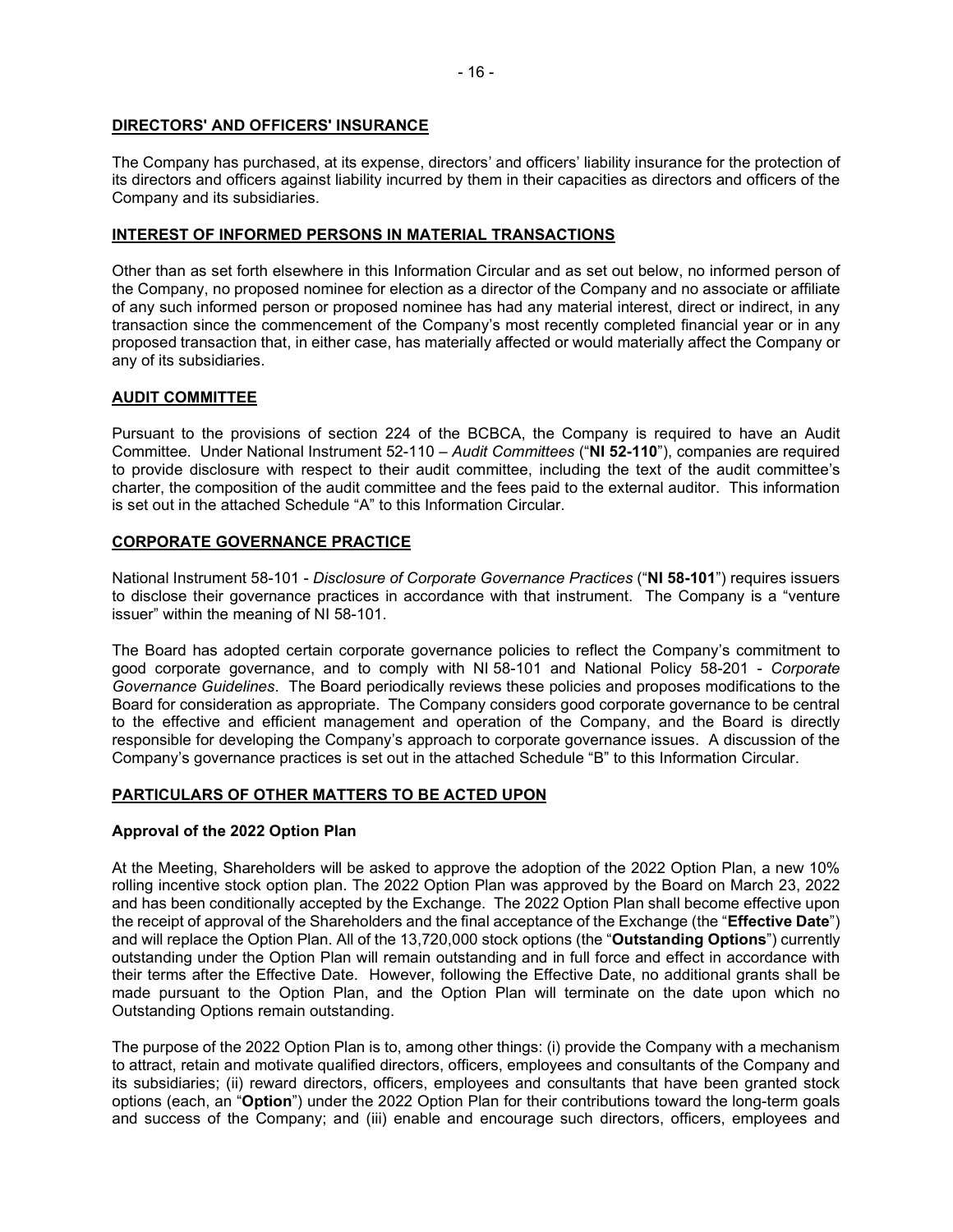consultants to acquire Shares of the Company as long-term investments and proprietary interests in the Company. The approval of the 2022 Option Plan by the Board is subject to approval by the Shareholders and to the [**final**] acceptance of the Exchange.

A summary of certain provisions of the 2022 Option Plan is set out below, and a full copy of the 2022 Option Plan is attached hereto as Schedule **"**C**"**. This summary is qualified in its entirety to the full copy of the 2022 Option Plan.

#### **Summary of the 2022 Option Plan**

#### *Eligibility*

The 2022 Option Plan allows the Company to grant Options to attract, retain and motivate qualified directors, officers, employees and consultants of the Company and its subsidiaries (collectively, the "**Option Plan Participants**").

#### *Number of Shares Issuable*

The aggregate number of Common Shares that may be issued to Option Plan Participants under the 2022 Option Plan will be that number of Shares equal to 10% of the issued and outstanding Shares on the particular date of grant of the Option, inclusive of the 13,720,000 Outstanding Options.

#### *Limits on Participation*

The 2022 Option Plan provides for the following limits on grants, for so long as the Company is subject to the requirements of the Exchange, unless disinterested Shareholder approval is obtained or unless permitted otherwise pursuant to the policies of the Exchange:

- (i) the maximum number of Shares that may be issued to any one Option Plan Participant (and where permitted pursuant to the policies of the Exchange, any company that is wholly-owned by the Option Plan Participant) under the 2022 Option Plan, together with any other security based compensation arrangements, within a 12-month period, may not exceed 5% of the issued Shares calculated on the date of grant;
- (ii) the maximum number of Shares that may be issued to insiders collectively under the 2022 Option Plan, together with any other security based compensation arrangements, within a 12 month period, may not exceed 10% of the issued Shares calculated on the date of grant; and
- (iii) the maximum number of Shares that may be issued to insiders collectively under the 2022 Option Plan, together with any other security based compensation arrangements, may not exceed 10% of the issued Shares at any time.

For so long as such limitation is required by the Exchange, the maximum number of Options which may be granted within any 12-month period to Option Plan Participants who perform investor relations activities must not exceed 2% of the issued and outstanding Shares, and such Options must vest in stages over 12 months with no more than 25% vesting in any three month period. In addition, the maximum number of Shares that may be granted to any one consultant under the 2022 Option Plan, together with any other security based compensation arrangements, within a 12-month period, may not exceed 2% of the issued Shares calculated on the date of grant.

### *Administration*

The plan administrator of the 2022 Option Plan (the "**Option Plan Administrator**") will be the Board or a committee of the Board, if delegated. The Option Plan Administrator will, among other things, determine which directors, officers, employees or consultants are eligible to receive Options under the 2022 Option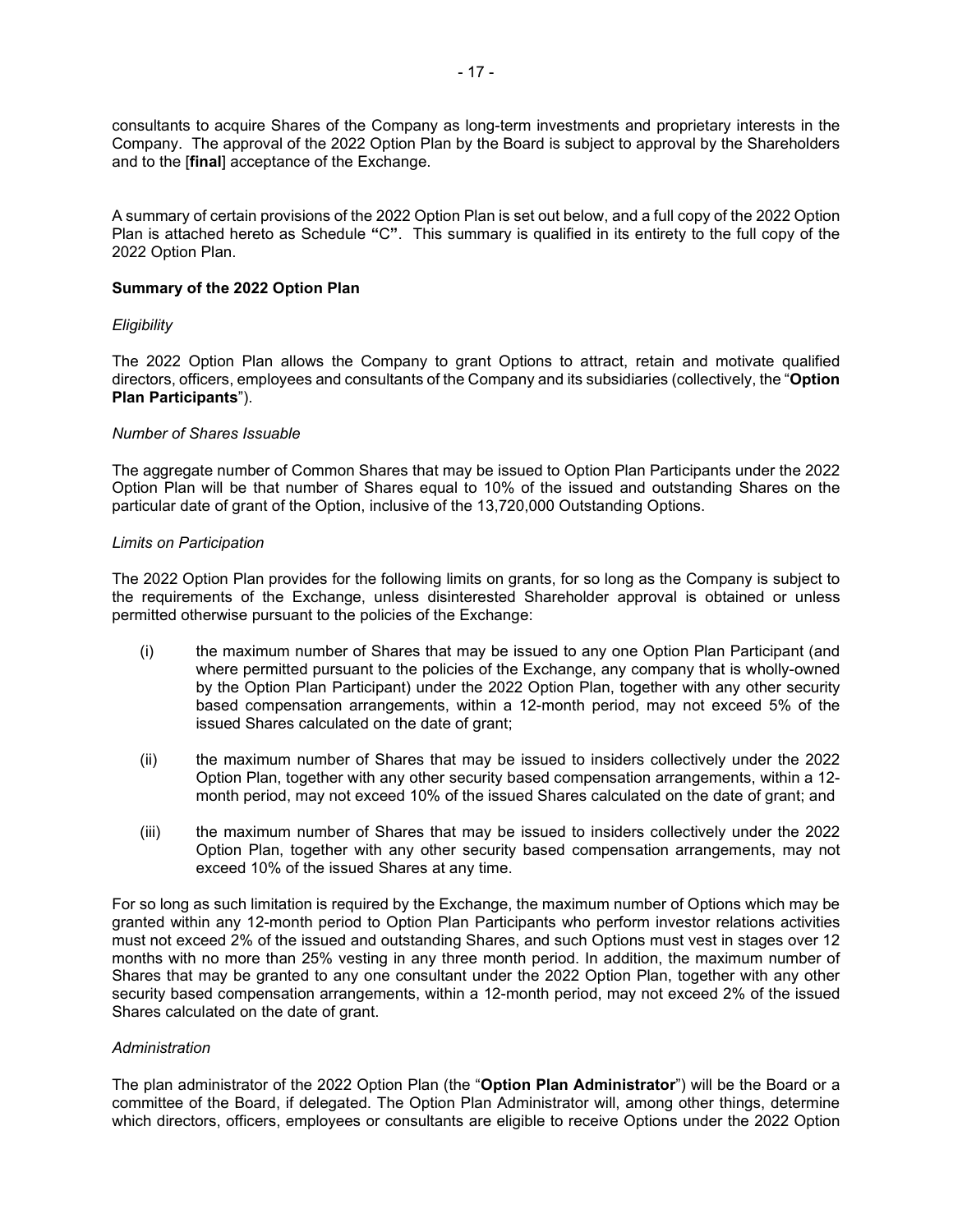Plan; determine conditions under which Options may be granted, vested or exercised, including the expiry date, exercise price and vesting schedule of the Options; establish the form of option certificate ("**Option Certificate**"); interpret the 2022 Option Plan; and make all other determinations and take all other actions necessary or advisable for the implementation and administration of the 2022 Option Plan.

Subject to any required regulatory or shareholder approvals, the Option Plan Administrator may also, from time to time, without notice to or without approval of the Shareholders or the Option Plan Participants, amend, modify, change, suspend or terminate the Options granted pursuant thereto as it, in its discretion, determines appropriate, provided that no such amendment, modification, change, suspension or termination of the 2022 Option Plan or any Option granted pursuant thereto may materially impair any rights of an Option Plan Participant or materially increase any obligations of an Option Plan Participant under the 2022 Option Plan without the consent of such Option Plan Participant, unless the Option Plan Administrator determines such adjustment is required or desirable in order to comply with any applicable securities laws or stock exchange requirements or as otherwise permitted pursuant to the 2022 Option Plan.

All of the Options are subject to the conditions, limitations, restrictions, vesting, exercise and forfeiture provisions determined by the Option Plan Administrator, in its sole discretion, subject to such limitations provided in the 2022 Option Plan, and will be evidenced by an Option Certificate. In addition, subject to the limitations provided in the 2022 Option Plan and in accordance with applicable law, the Option Plan Administrator may accelerate the vesting of Options, cancel or modify outstanding Options and waive any condition imposed with respect to Options or Shares issued pursuant to Options.

#### *Exercise of Options*

Options shall be exercisable as determined by the Option Plan Administrator at the time of grant, provided that no Option shall have a term exceeding 10 years so long as the Shares are listed on the Exchange.

Subject to all applicable regulatory rules, the vesting schedule for an Option, if any, shall be determined by the Option Plan Administrator. The Option Plan Administrator may elect, at any time, to accelerate the vesting schedule of an Option, and such acceleration will not be considered an amendment to such Option and will not require the consent of the Option Plan Participant in question. However, no acceleration to the vesting schedule of an Option granted to an Option Plan Participant performing investor relations services may be made without prior acceptance of the Exchange.

The exercise price of an Option shall be determined by the Option Plan Administrator and cannot be lower than the greater of: (i) the minimum price required by the Exchange; and (ii) the market value of the Shares on the applicable grant date.

An Option Plan Participant may exercise the Options in whole or in part through any one of the following forms of consideration, subject to applicable laws, prior to the expiry date of such Options, as determined by the Option Plan Administrator:

- the Option Plan Participant may send a wire transfer, certified cheque or bank draft payable to the Company in an amount equal to the aggregate exercise price of the Shares being purchased pursuant to the exercise of the Options;
- subject to approval from the Option Plan Administrator and the Shares being traded on the Exchange, a brokerage firm may be engaged to loan money to the Option Plan Participant in order for the Option Plan Participant to exercise the Options to acquire the Shares, subsequent to which the brokerage firm shall sell a sufficient number of Shares to cover the exercise price of such Options to satisfy the loan. The brokerage firm shall receive an equivalent number of Shares from the exercise of the Options, and the Option Plan Participant shall receive the balance of the Shares or cash proceeds from the balance of such Shares; and
- subject to approval from the Option Plan Administrator and the Shares being traded on the Exchange, consideration may be paid by reducing the number of Shares otherwise issuable under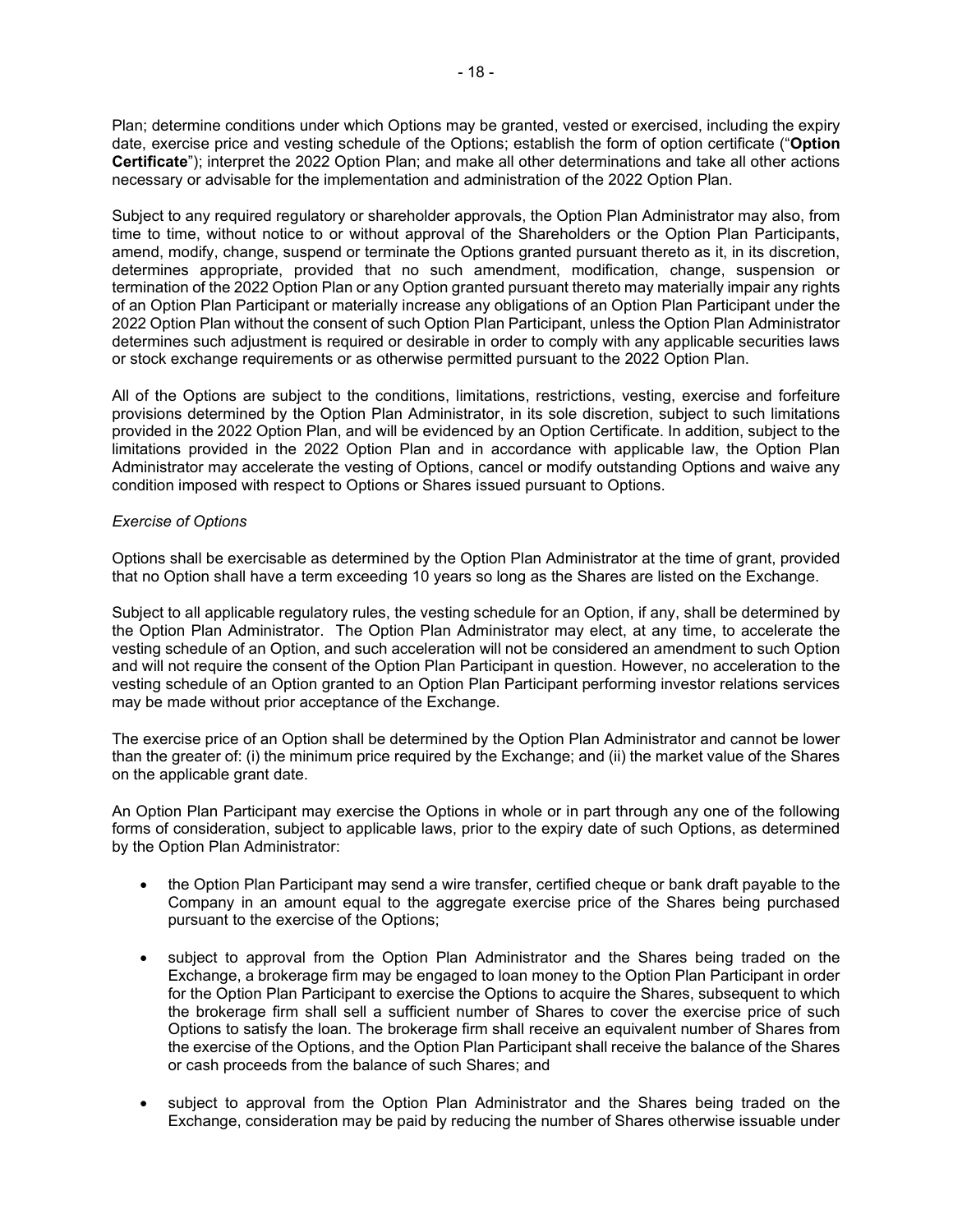the Options, in lieu of a cash payment to the Company, an Option Plan Participant, excluding those providing investor relations services, only receives the number of Shares that is equal to the quotient obtained by dividing: (i) the product of the number of Options being exercised multiplied by the difference between the volume-weighted average trading price of the Shares and the exercise price of the Options, by (ii) the volume-weighted average trading price of the Shares. The number of Shares delivered to the Option Plan Participant may be further reduced to satisfy applicable tax withholding obligations. The number of Options exercised, surrendered or converted, and not the number of Shares issued by the Issuer, must be included in calculating the number of Shares issuable under the 2022 Option Plan and the limits on participation.

If an exercise date for an Option occurs during a trading black-out period imposed by the Company to restrict trades in its securities, then, notwithstanding any other provision of the 2022 Option Plan, the Option shall be exercised no more than ten business days after the trading black-out period is lifted by the Company, subject to certain exceptions.

#### *Termination of Employment or Services and Change in Control*

The following describes the impact of certain events that may, unless otherwise determined by the Option Plan Administrator or as set forth in an Option Certificate, lead to the early expiry of Options granted under the 2022 Option Plan.

| Termination by the Company for cause:                                                               | Forfeiture of all unvested Options. The Option Plan<br>Administrator may determine that all vested<br>Options shall be forfeited, failing which all vested<br>Options shall be exercised in accordance with the<br>2022 Option Plan.                                            |
|-----------------------------------------------------------------------------------------------------|---------------------------------------------------------------------------------------------------------------------------------------------------------------------------------------------------------------------------------------------------------------------------------|
| Voluntary resignation of an Option Plan Participant:                                                | Forfeiture of all unvested Options. Exercise of<br>vested Options in accordance with the 2022 Option<br>Plan.                                                                                                                                                                   |
| Termination by the Company other than for cause:                                                    | Acceleration of vesting of a portion of unvested<br>Options in accordance with a prescribed formula as<br>set out in the 2022 Option Plan. <sup>1</sup> Forfeiture of the<br>remaining unvested Options. Exercise of vested<br>Options in accordance with the 2022 Option Plan. |
| Death or disability of an Option Plan Participant:                                                  | Acceleration of vesting of all unvested Options. <sup>1</sup><br>Exercise of vested Options in accordance with the<br>2022 Option Plan.                                                                                                                                         |
| Termination or voluntary resignation<br>for good reason within 12 months of a<br>change in control: | Acceleration of vesting of all unvested Options. <sup>1</sup><br>Exercise of vested Options in accordance with the<br>2022 Option Plan.                                                                                                                                         |

Notes: (1) Any acceleration of vesting of unvested Options granted to an investor relations service provider is subject to the prior written approval of the Exchange.

Any Options granted to an Option Plan Participant under the 2022 Option Plan shall terminate at a date no later than 12 months from the date such Option Plan Participant ceases to be an Option Plan Participant.

In the event of a triggering event, which includes a change in control, dissolution or winding-up of the Company, a material alteration of the capital structure of the Company and a disposition of substantially all of the Company's assets, the Option Plan Administrator may, without the consent of the Option Plan Participant, cause all or a portion of the Options granted to terminate upon the occurrence of such event.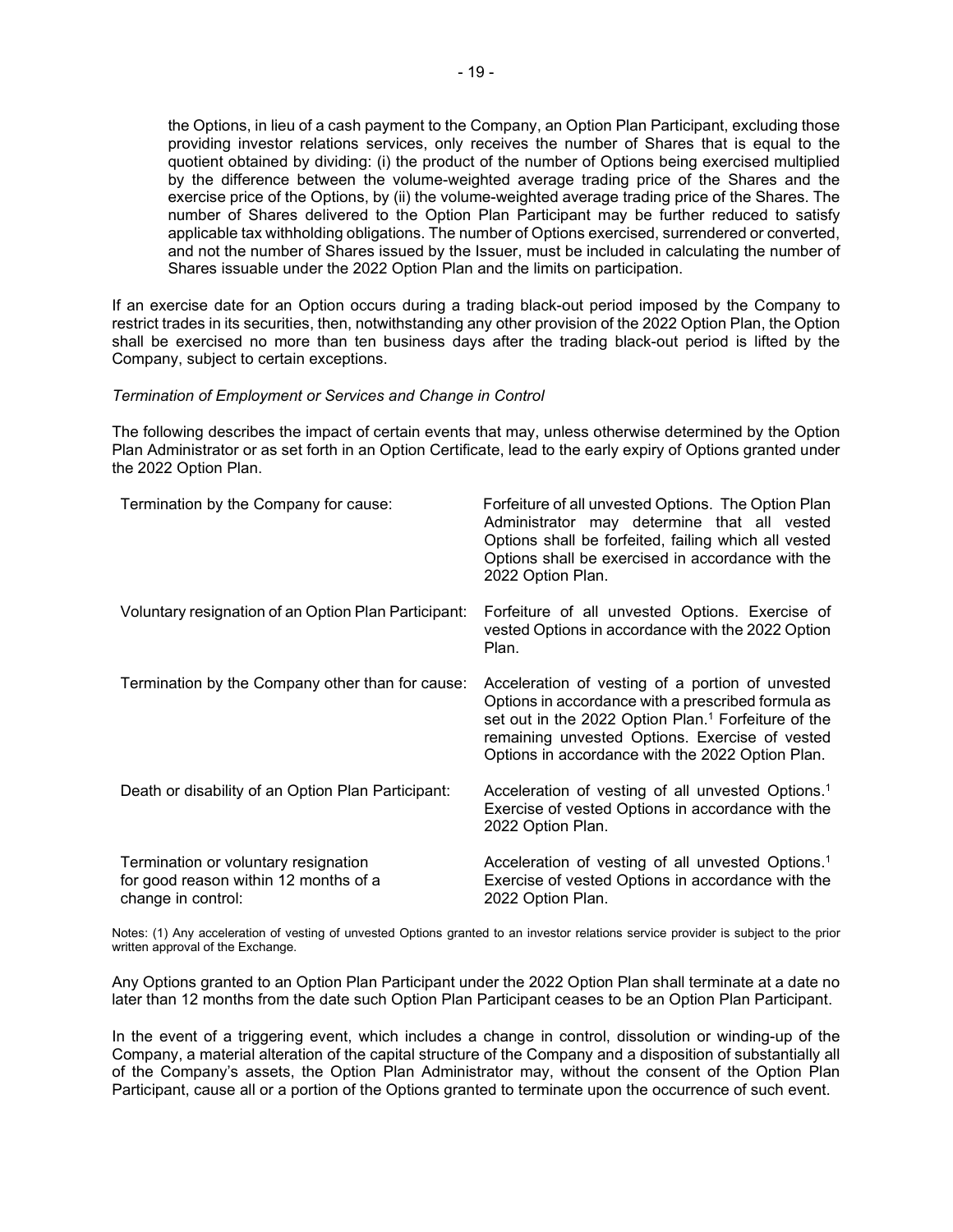# *Amendment or Termination of the 2022 Option Plan*

Subject to any necessary regulatory approvals, the 2022 Option Plan may be suspended or terminated at any time by the Option Plan Administrator, provided that no such suspension or termination shall alter or impact any rights or obligations under an Option previously granted without the consent of the Option Plan Participant.

The following limitations apply to the 2022 Option Plan and all Options thereunder as long as such limitations are required by the Exchange:

- any adjustment to Options, other than in connection with a security consolidation or security split, is subject to prior Exchange acceptance and the issuance of a news release by the Company outlining the terms thereof;
- any amendment to the 2022 Option Plan is subject to prior Exchange acceptance, except for amendments to reduce the number of Shares issuable under the 2022 Option Plan, to increase the exercise price of Options or to cancel Options;
- any amendments made to the 2022 Option Plan shall require regulatory and Shareholder approval and the issuance of a news release by the Company outlining the terms thereof, except for amendments to: (i) fix typographical errors; and (ii) clarify existing provisions of the 2022 Option Plan and which do not have the effect of altering the scope, nature and intent of such provisions; and
- the exercise price of an Option previously granted to an insider must not be reduced, or the extension of the expiry date of an Option held by an insider may not be extended, unless the Company has obtained disinterested shareholder approval to do so in accordance with Exchange policies.

Subject to the foregoing limitations and any necessary regulatory approvals, the Option Plan Administrator may amend any existing Options or the 2022 Option Plan or the terms and conditions of any Option granted thereafter, although the Option Plan Administrator must obtain written consent of the Option Plan Participant (unless otherwise excepted out by a provision of the 2022 Option Plan) where such amendment would materially decrease the rights or benefits accruing to an Option Plan Participant or materially increase the obligations of an Option Plan Participant.

### *Company 2022 Option Plan Resolution*

At the Meeting, the Shareholders of the Company will be asked to consider and approve an ordinary resolution, in substantially the following form, in order to approve the 2022 Option Plan, which resolution requires approval of greater than 50% of the votes cast by the Shareholders who, being entitled to do so, vote, in person or by proxy, on the ordinary resolution at the Meeting:

"BE IT RESOLVED, AS AN ORDINARY RESOLUTION, THAT:

- (a) subject to final acceptance of the TSX Venture Exchange (the "**TSXV**"), the Company's new stock option plan (the "**2022 Option Plan**"), substantially in the form attached as Schedule "C" to the management information circular of Tinka Resources Limited (the "**Company**") dated March 23, 2022, is hereby approved;
- (b) the directors of the Company or any committee of the board of directors of the Company are hereby authorized to grant stock options (each, an "**Option**") pursuant to the 2022 Option Plan to those eligible to receive Options thereunder;
- (c) any one director or officer of the Company is hereby authorized to execute and deliver on behalf of the Company all such documents and instruments and to do all such other acts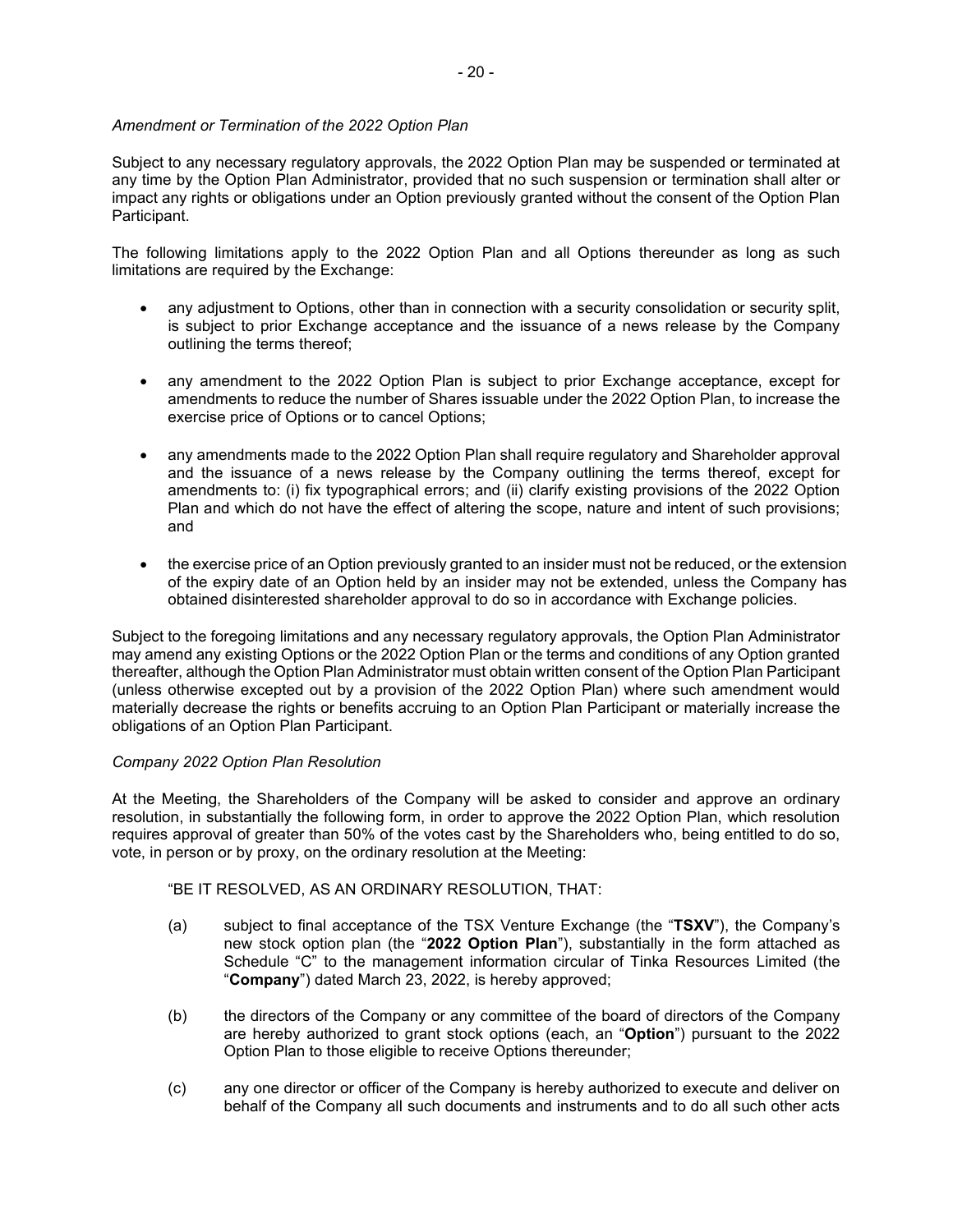and things as in such director's opinion may be necessary to give effect to the matters contemplated by these resolutions; and

(d) notwithstanding that this resolution be passed by the shareholders of the Company, the adoption of the proposed 2022 Option Plan is conditional upon receipt of final approval of the TSXV, and the directors of the Company are hereby authorized and empowered to revoke this resolution, without any further approval of the shareholders of the Company, at any time if such revocation is considered necessary or desirable to the directors."

#### *Recommendation of the Board*

The Board has determined that the 2022 Option Plan is in the best interests of the Company and the Shareholders and unanimously recommends that the Shareholders vote in favour of approving the 2022 Option Plan. **In the absence of any contrary directions, it is the intention of management to vote proxies in the accompanying form FOR the foregoing resolution.** 

The Board reserves the right to amend any terms of the 2022 Option Plan or not to proceed with the 2022 Option Plan at any time prior to the Meeting if the Board determines that it would be in the best interests of the Company and the Shareholders and to do so in light of any subsequent event or development occurring after the date of the Information Circular.

### **ANY OTHER MATTERS**

Management of the Company knows of no matters to come before the Meeting, other than those referred to in the Notice of Meeting accompanying this Information Circular. However, if any other matters properly come before the Meeting, it is the intention of the persons named in the form of proxy accompanying this Information Circular to vote the same in accordance with their best judgment of such matters.

#### **ADDITIONAL INFORMATION**

Additional information regarding the Company and its business activities is available on the Company's profile on the SEDAR website located at www.sedar.com. The Company's financial information is provided in the Company's audited comparative financial statements and related management discussion and analysis for its most recently completed financial year and may be viewed on the SEDAR website at the website noted above. Shareholders of the Company may request copies of the Company's financial statements and related management discussion and analysis by contacting the Company at Tinka Resources Limited, at Suite 1305, 1090 West Georgia Street, Vancouver, British Columbia, Canada, V6E 3V7, attention Mariana Bermudez, Corporate Secretary; or by telephone: 604-685-9316.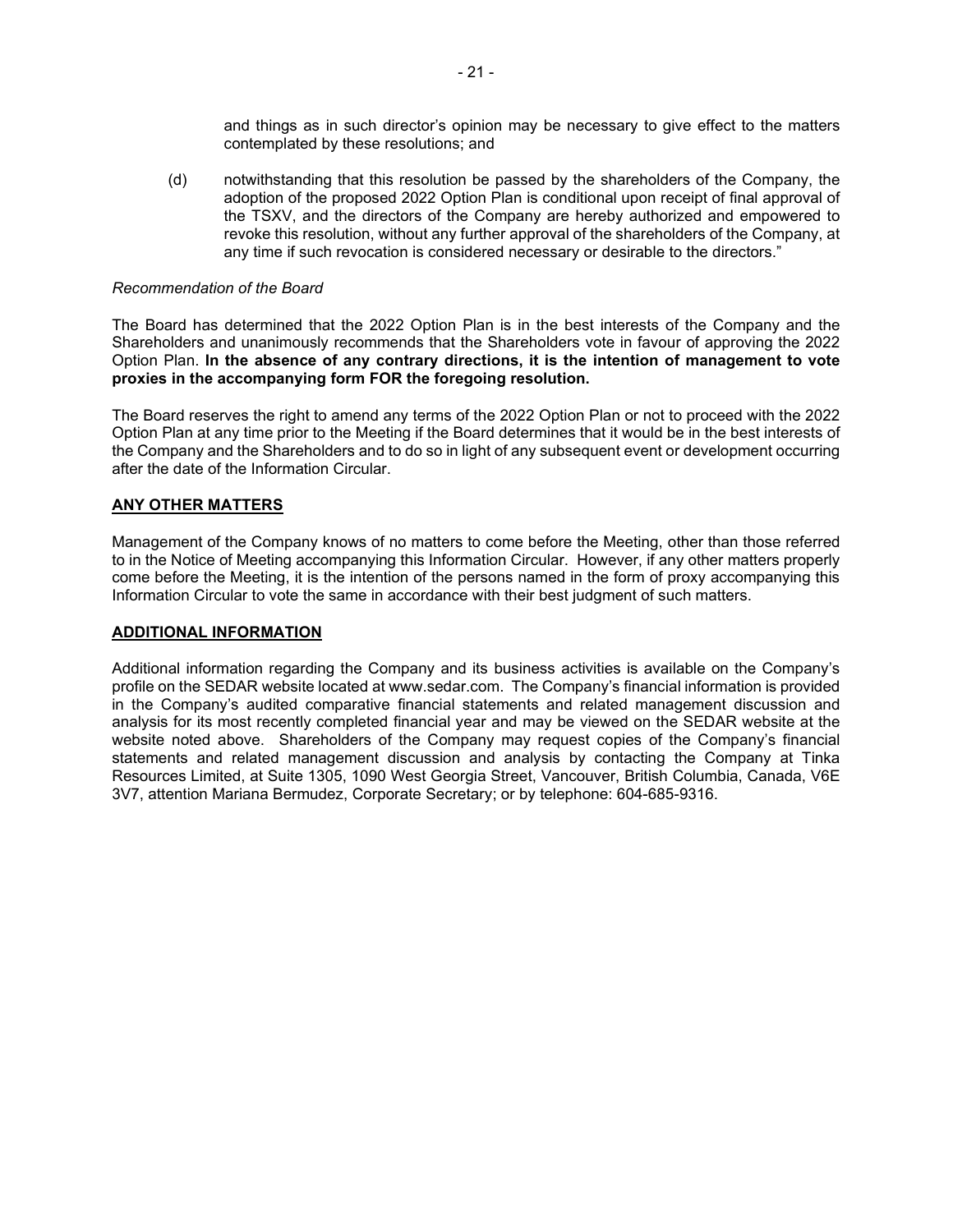### **Schedule "A"**

#### **AUDIT COMMITTEE**

#### **Audit Committee Charter**

The following is the text of the Company's Audit Committee Charter:

#### *"1. Purpose and Objectives*

- *1.1 The Audit Committee will assist the board of directors (the "Board") in fulfilling its responsibilities. The Audit Committee will review the financial reporting process, the system of internal control and management of financial risks, the audit process, and the Company's process for monitoring compliance with laws and regulations. In performing its duties, the Audit Committee will maintain effective working relationships with the Board, management, and the external auditors and monitor the independence of those auditors. To perform his or her role effectively, each Audit Committee member will obtain an understanding of the responsibilities of Audit Committee membership as well as the Company's business, operations and risks.*
- *2. Authority*
- *2.1 The Board authorizes the Audit Committee, within the scope of its responsibilities, to seek any information it requires from any employee and from external parties, to obtain outside legal or professional advice and to ensure the attendance of Company officers at meetings as appropriate.*
- *2.2 The Board will instruct its external auditors to report directly to the Audit Committee.*
- *3. Composition, Procedures and Organization*

### *Membership*

- *3.1 The Audit Committee shall consist of at least three members of the Board, a majority of which are not officers, employees or control persons of the Company or any associates or affiliates of the Company.*
- *3. The Board, at its organizational meeting held in conjunction with each annual general meeting of the shareholders, shall appoint the members of the Audit Committee for the ensuing year. The Board may at any time remove or replace any member of the Audit Committee and may fill any vacancy in the Audit Committee.*
- *3.3 Unless the Board shall have appointed a chair of the Audit Committee or in the event of the absence of the chair, the members of the Audit Committee shall elect a chair from among their number.*
- *3.4 The secretary of the Audit Committee shall be designated from time to time from one of the members of the Audit Committee or, failing that, shall be the Company's corporate secretary, unless otherwise determined by the Audit Committee.*
- *3.5 The Audit Committee shall have access to such officers and employees of the Company and to the Company's external auditors, and to such information respecting the Company, as it considers to be necessary or advisable in order to perform its duties and responsibilities.*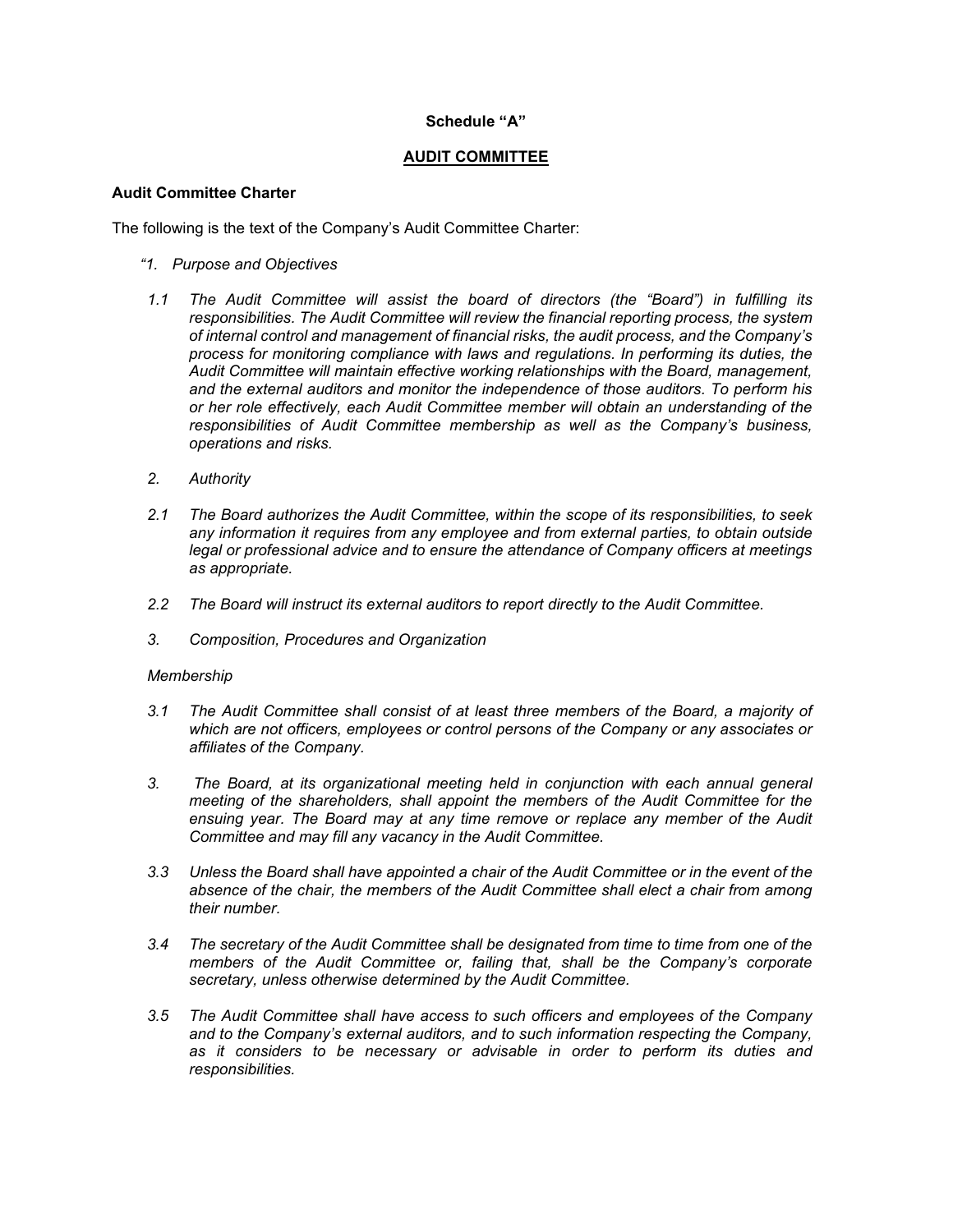#### *Meetings*

- *3.6 The quorum for meetings shall be a majority of the members of the Audit Committee, present in person or by telephone or other telecommunication device that permits all persons participating in the meeting to speak and to hear each other.*
- *3.7 Meetings of the Audit Committee shall be conducted as follows:* 
	- *(a) the Audit Committee shall meet at least four times annually at such times and at such locations as may be requested by the chair of the Audit Committee. Special meetings shall be convened as required. The external auditors or any member of the Audit Committee may request a meeting of the Audit Committee;*
	- *(b) the chair of the Audit Committee shall be responsible for developing and setting the agenda for Audit Committee meetings and determining the time and place of such meetings;*
	- *(c) the Audit Committee may invite such other persons (e.g. the President or Chief Financial Officer) to its meetings, as it deems appropriate; and*
	- *(d) notice of the time and place of every meeting of the Audit Committee shall be given in writing to each member of the Audit Committee a reasonable time before the meeting.*
- *3.8 The proceedings of all meetings of the Audit Committee will be minuted.*

#### *Procedures*

- *3.9 The external auditors shall have a direct line of communication to the Audit Committee through its chair and may bypass management if deemed necessary. The Audit Committee, through its chair, may contact directly any employee in the Company as it deems necessary, and any employee may bring before the Audit Committee any matter involving questionable, illegal or improper financial practices or transactions.*
- *3.10 The Audit Committee shall have authority to engage independent counsel and other advisors as it determines necessary to carry out its duties, to set and pay the compensation*  for any advisors employed by the Audit Committee and to communicate directly with the *external auditors.*
- *4. Roles and Responsibilities*
- *4.1 The overall duties and responsibilities of the Audit Committee shall be as follows:*
	- *(a) to assist the Board in the discharge of its responsibilities relating to the Company's accounting principles, reporting practices and internal controls and its approval of the Company's annual and quarterly consolidated financial statements;*
	- *(b) to establish and maintain a direct line of communication with the Company's external auditors and assess their performance; and*
	- *(c) to ensure that the management of the Company's has designed, implemented and is maintaining an effective system of internal financial controls.*
- *4.2 The duties and responsibilities of the Audit Committee as they relate to the external auditors shall be as follows:*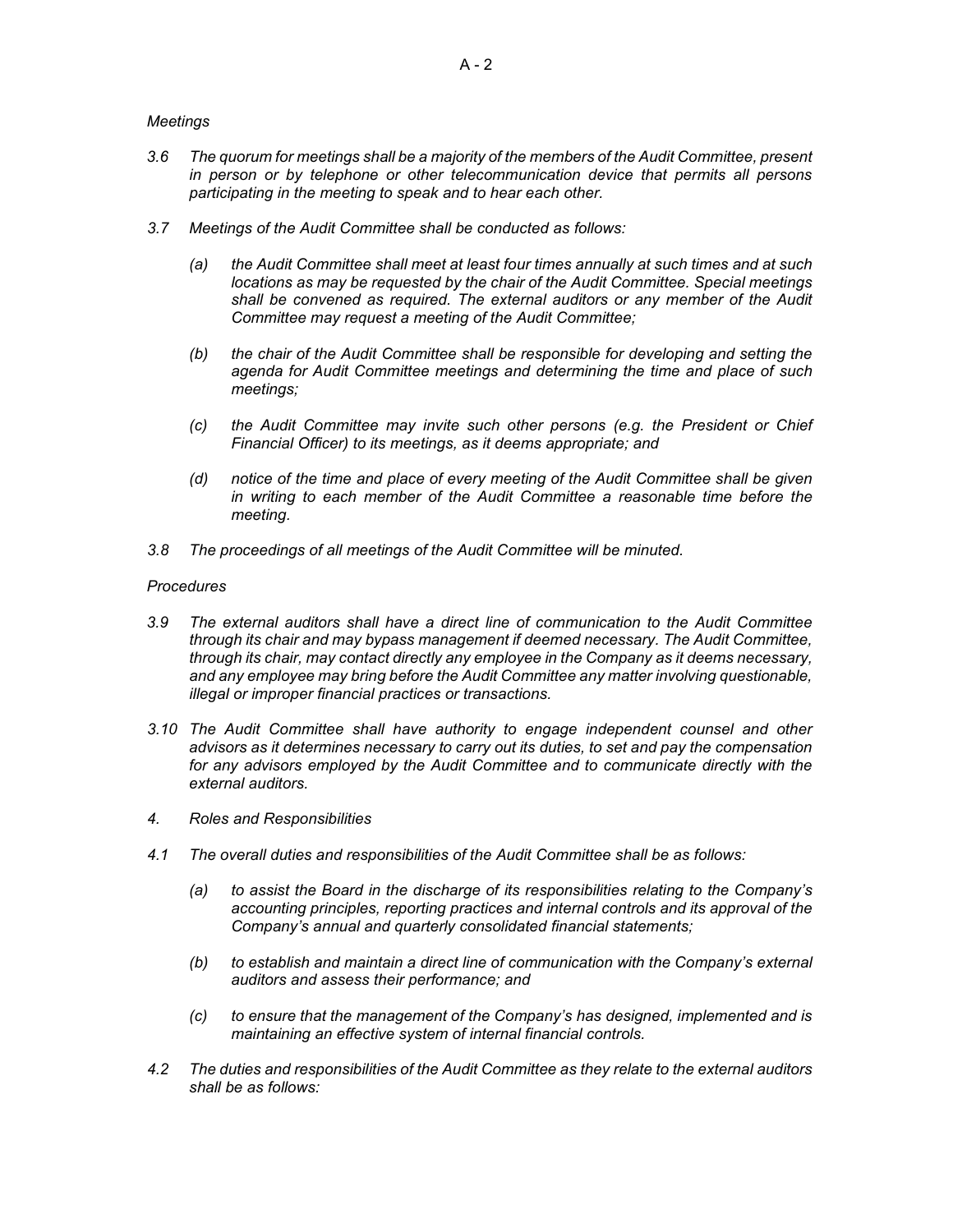- *(a) to recommend to the Board a firm of external auditors to be engaged by the Company, and to verify the independence of such external auditors;*
- *(b) to review and approve the fee, scope and timing of the audit and other related services rendered by the external auditors and ensure no unjustifiable restrictions or limitations have been placed on the scope;*
- *(c) to review the audit plan of the external auditors prior to the commencement of the audit;*
- *(d) to approve in advance the provision of non-audit services provided by the external auditors;*
- *(e) to review with the external auditors, upon completion of their audit:*
	- *(i) the content of their report;*
	- *(ii) scope and quality of the audit work performed;*
	- *(iii) adequacy of the Company's financial and auditing personnel;*
	- *(iv) internal resources used;*
	- *(v) significant transactions outside of the normal business of the Company;*
	- *(vi) significant proposed adjustments and recommendations for improving internal accounting controls, accounting principles or management systems; and*
- *(f) to discuss with the external auditors the quality and not just the acceptability of the Company's accounting principles.*
- *4.3 The duties and responsibilities of the Audit Committee as they relate to the internal control procedures of the Company shall be as follows:*
- *(a) to review the appropriateness and effectiveness of the Company's policies and business practices which impact on the financial integrity of the Company, including those relating to internal auditing, insurance, accounting, information services and systems and financial controls, management reporting and risk management;*
- *(b) to review any unresolved issues between management and the external auditors that could affect the financial reporting or internal controls of the Company; and*
- *(c) to periodically review the Company's financial and auditing procedures and the extent to which recommendations made by the internal audit staff or by the external auditors have been implemented.*
- *4.4 The Audit Committee is also charged with the responsibility to:*
- *(a) review the annual and quarterly financial statements, including Management's Discussion and Analysis with respect thereto, and all annual and interim earnings press releases, prior to public dissemination, including any certification, report, opinion or review rendered by the external auditors and determine whether they are completed and consistent with the information known to the Audit Committee;*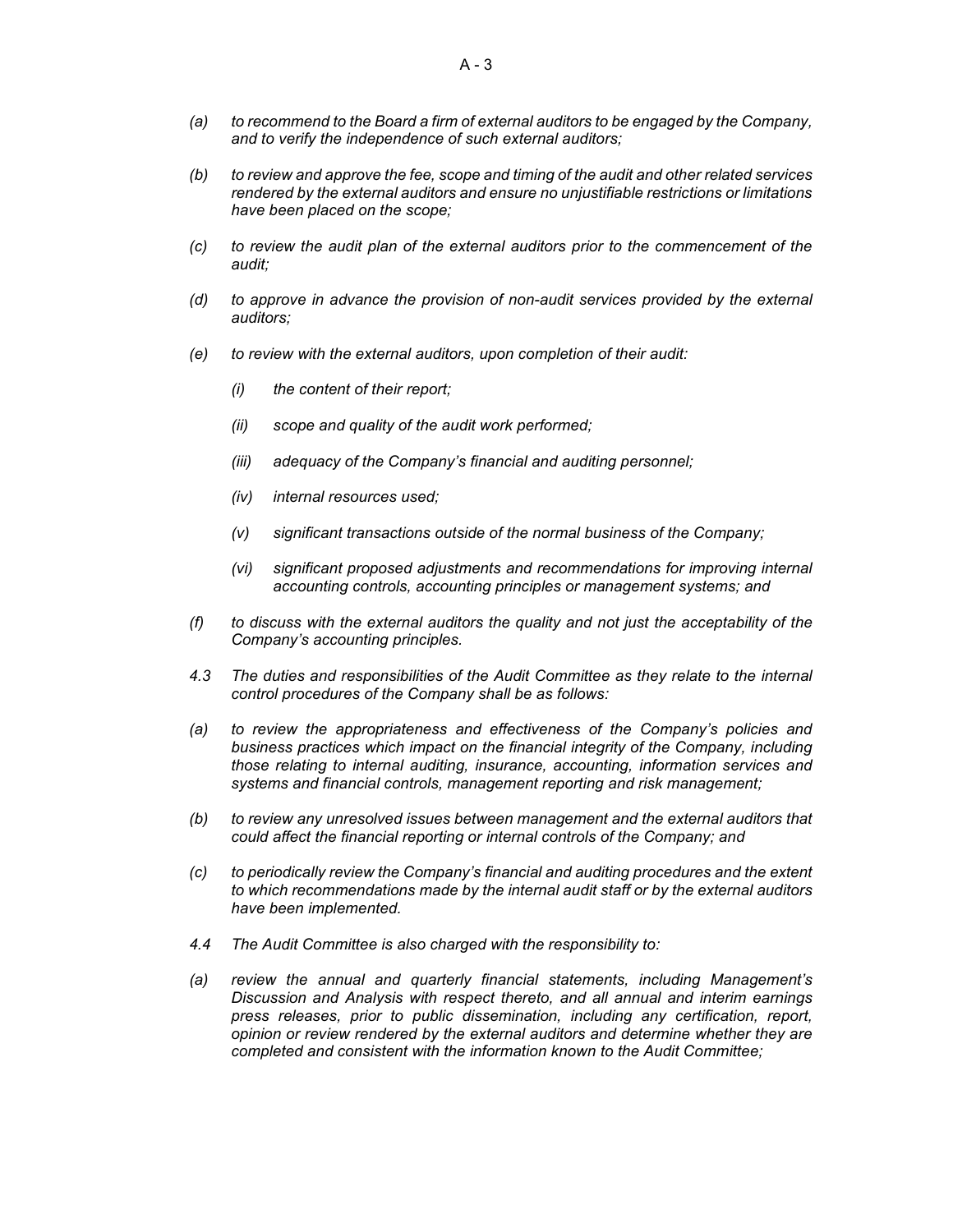- *(b) evaluate the fairness of the interim financial statements and related disclosures including the associated Management's Discussion and Analysis, and obtain explanations from management on whether:*
	- *(i) actual financial results for the interim period varied significantly from budgeted or projected results;*
	- *(ii) generally accepted accounting principles have been consistently applied;*
	- *(iii) there are any actual or proposed changes in accounting or financial reporting practices; and*
	- *(iv) there are any significant or unusual events or transactions which require disclosure and, if so, consider adequacy of that disclosure.*
- *(c) review and approve the financial sections of:*
	- *(i) the annual report to shareholders;*
	- *(ii) the annual information form (if any);*
	- *(iii) prospectuses (if any); and*
	- *(iv) other public reports requiring approval by the Board; and report to the Board with respect thereto;*
- *(d) review the appropriateness of the policies and procedures used in the preparation of the Company's consolidated financial statements and other required disclosure documents, and consider recommendations for any material change to such policies;*
- *(e) review the minutes of any Audit Committee meeting;*
- *(f) review with management, the external auditors and, if necessary, with legal counsel, any litigation, claim or other contingency, including tax assessments that could have a material effect upon the financial position or operating results of the Company and the manner in which such matters have been disclosed in the consolidated financial statements;*
- *(g) review the Company's compliance with regulatory and statutory requirements as they relate to financial statements, tax matters and disclosure of material facts;*
- *(h) review and approve the Company's hiring policies regarding partners, employees and former partners and employees of the present and former external auditors of the Company; and*
- *(i) establish a procedure for:*
	- *(i) the confidential, anonymous submission by employees of the Company of concerns regarding questionable accounting or auditing matters; and*
	- *(ii) the receipt, retention and treatment of complaints received by the Company regarding accounting, internal accounting controls or auditing matters."*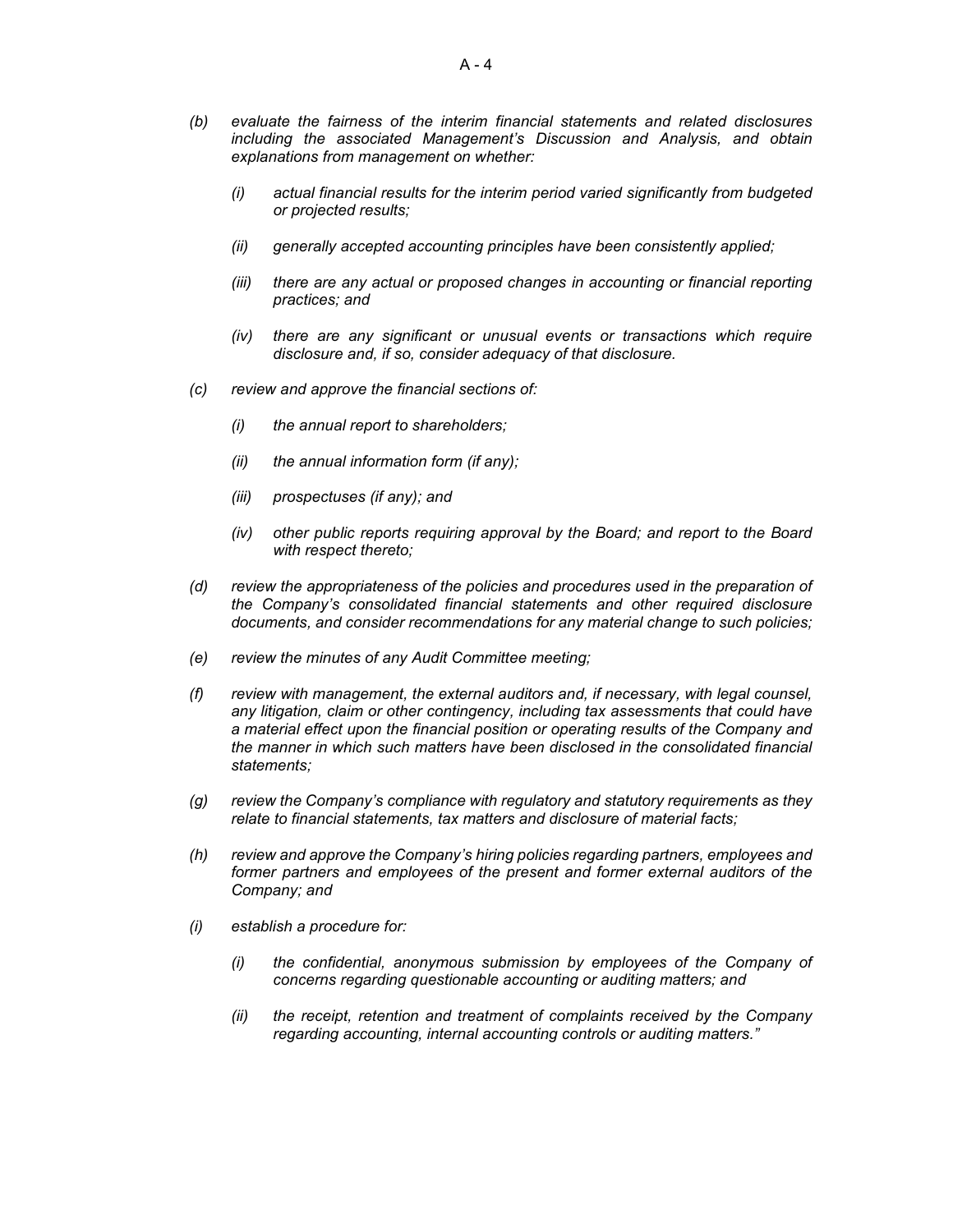# **Composition of the Audit Committee**

| <b>Name</b>              | Independent                    | <b>Financially Literate</b>         |
|--------------------------|--------------------------------|-------------------------------------|
| Benedict McKeown (Chair) | independent $(1)$              | financially literate $(1)$          |
| Mary Little              | independent <sup>(1)</sup>     | financially literate <sup>(1)</sup> |
| Nick DeMare              | not independent <sup>(1)</sup> | financially literate $(1)$          |

The Audit Committee is composed of the following members:

Note:

(1) Within the meaning of NI 52-110.

### **Relevant Education and Experience**

All members of the Audit Committee have the ability to read, analyze and understand the complexities surrounding the issuance of financial statements that present a breadth and level of complexity of accounting issues that are generally comparable to the breadth and complexity of the issues that can reasonably be expected to be raised by the Company's financial statements and have an understanding of internal controls. All members of the Audit Committee intend to maintain their currency by periodically taking continuing education courses.

In addition to each member's general business experience, the education and experience of each Audit Committee member that is relevant to the performance of his or her responsibilities as an Audit Committee member is as follows:

**Nick DeMare** is a Chartered Professional Accountant and Member of B.C. Institute of Chartered Accountants. He has over 30 years of experience in providing management, accounting and administrative services to public companies and serving as a director on the boards of companies. He was formerly engaged in public accounting practices as a Chartered Accountant. He has been the President of Chase from 1991 to present.

**Mary L. Little** has over twenty-five years of experience in the exploration and evaluation of epithermal precious metals deposits, porphyry and sediment-hosted mineral environments, including fifteen years based in Latin America. Ms. Little is a founder of and former president, chief executive officer and director of Mirasol Resources Ltd., a TSXV-listed exploration company, leading Mirasol's growth as a successful prospect generator and its corporate development activities from 2003 until 2014. Ms. Little also serves on the boards of Sandstorm Gold Royalties Ltd., Pure Energy Minerals Limited and Capella Minerals Ltd. Ms. Little holds a M.Sc. degree in Earth Sciences from the University of California and an MBA from the University of Colorado.

**Benedict McKeown** brings strong commercial, financial, strategic and technical experience to the Audit Committee. He has worked across various sectors and in a number of jurisdictions for over 25 years, including in resources such as in iron ore, lithium, precious metals, base metals, and oil and gas. He has served on numerous listed and unlisted company boards as Chairman or nonexecutive director, including Ferrous Resources Limited, Senex Energy Ltd., Jordan Energy & Mining Ltd. and Rincon Lithium Ltd. Mr. McKeown was a partner at Sentient Group for 10 years until May 2017, and was an investment principal at Actis (previously CDC Group) for seven years. Mr. McKeown graduated from Imperial College London with B. Eng (Hons) in Mining Engineering, holds an MBA from IESE Business School in Barcelona and, is in good standing as a Chartered Engineer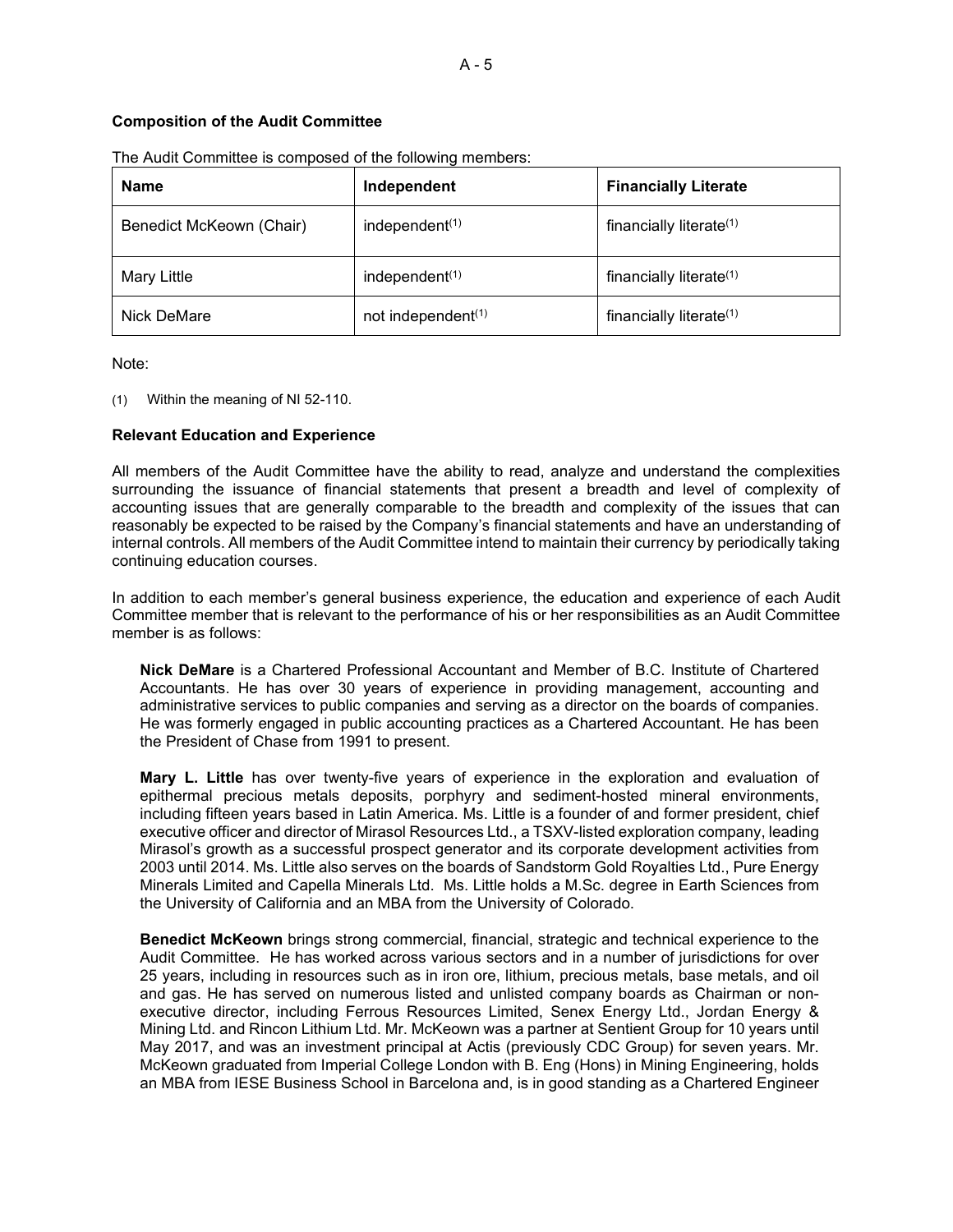through the UK Engineering Council and a Fellow of the UK Institute of Materials, Mining and Metallurgy and a Fellow and Chartered Director of the Institute of Directors of the UK.

#### **Audit Committee Oversight**

At no time since the commencement of the Company's most recently completed financial year was a recommendation of the Audit Committee to nominate or compensate an external auditor not adopted by the Board.

#### **Reliance on Certain Exemptions**

At no time since the commencement of the Company's most recently completed financial year ended September 30, 2021 has the Company relied on the exemption in Section 2.4 of NI 52-110 (De Minimis Non-audit Services), the exemptions in Subsection 6.1.1(4) (Circumstance Affecting the Business or Operations of the Venture Issuer), Subsection 6.1.1(5) (Events Outside Control of Member), Subsection 6.1.1(6) (Death, Incapacity or Resignation) or an exemption from NI 52-110, in whole or in part, granted under Part 8 of NI 52-110 (Exemptions).

The Company is relying on the exemption in Section 6.1 of NI 52-110 which exempts venture issuers, as defined in NI 52-110, from certain reporting obligations under NI 52-110 for its most recently completed financial year ended September 30, 2021.

#### **Pre-Approval Policies and Procedures of Non-Audit Services**

The Audit Committee Charter sets out responsibilities regarding the provision of non-audit services by the Company's external auditors. The Audit Committee is responsible for the pre-approval of all audit services and permissible non-audit services to be provided to the Company by the external auditors, subject to any exceptions provided in NI 52-110.

### **External Auditor Service Fees (By Category)**

The aggregate fees billed by the Company's external auditors in each of the last two financial years for audit fees are as follows:

| <b>Financial Year Ending</b> | Audit Fees <sup>(1)</sup> | <b>Audit Related</b><br>$\text{Fees}^{(2)}$ | Tax Fees $^{(3)}$ | All Other Fees <sup>(4)</sup> |
|------------------------------|---------------------------|---------------------------------------------|-------------------|-------------------------------|
| September 30, 2021           | \$42,000                  | \$6,450                                     |                   |                               |
| September 30, 2020           | \$42,000                  |                                             |                   |                               |

#### NOTES:

- (1) The aggregate audit fees billed.
- (2) The aggregate fees billed for assurance and related services that are reasonably related to the performance of the audit or the review of the Company's financial statements are not included under the heading of "Audit Fees".
- (3) The aggregate fees billed for professional services rendered for tax compliance, tax advice and tax planning, as well as the preparation of corporate income tax returns.
- (4) The aggregate fees billed for products and services other than as set out under the headings "Audit Fees", "Audit Related Fees" and "Tax Fees".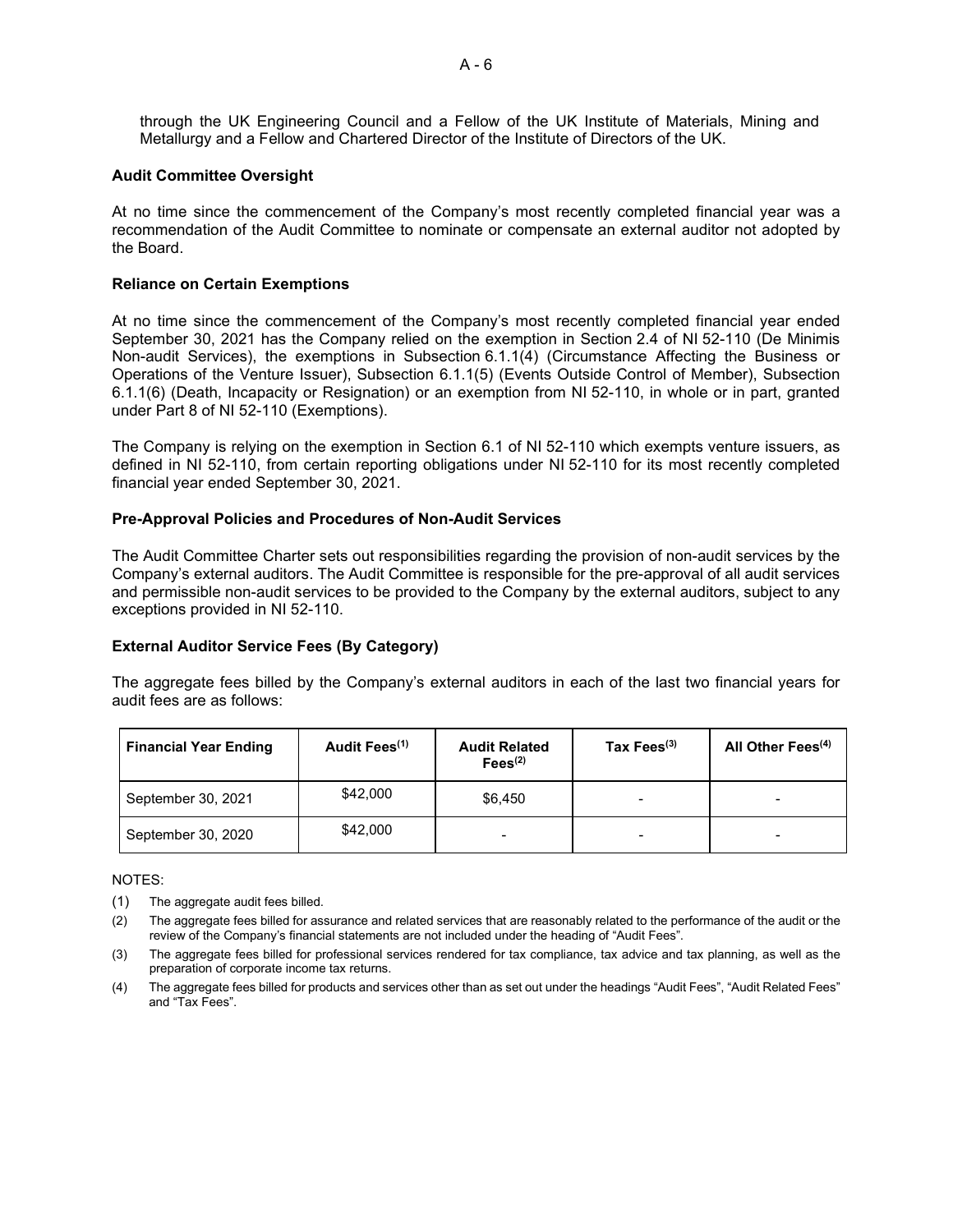#### **Schedule "B"**

#### **CORPORATE GOVERNANCE**

#### **Board of Directors**

Assuming the election of management's nominees for appointment to the Board as described in this Information Circular, the Board will be comprised of six (6) directors: Graham Carman, Benedict McKeown, Nick DeMare, Mary Little, Pieter Britz and Raul Benavides. See "*Election of Directors*".

National Instrument 52-110 – *Audit Committees* ("**NI 52-110**") sets out the standard for director independence. Under NI 52-110, a director is independent if he or she has no direct or indirect material relationship with the Company. A material relationship is a relationship which could, in the view of the board of directors, be reasonably expected to interfere with the exercise of a director's independent judgment. NI 52-110 also sets out certain situations where a director will automatically be considered to have a material relationship with the Company. In applying the definition set out NI 52 – 110, four of the nominees for election will be independent directors, namely: Ms. Little and Messrs. McKeown, Britz and Benavides. Dr. Carman, as CEO and President, is an executive officer and is therefore not independent. Mr. DeMare serves as CFO and receives fees indirectly from the Company for management and accounting services to the Company and is therefore not independent.

All matters to date have been considered and settled by the full Board. Where matters discussed may involve persons having a conflict of interest or potential conflict of interest, that person may not participate in or be permitted to hear the discussion of the matter at any meeting of directors except to disclose material facts and respond to questions. A director having a conflict of interest or potential conflict of interest will be counted in determining the presence of a quorum for purposes of the vote as per the Company's Articles but will not vote on any resolution to approve such matter when the vote is taken. The independent directors may hold meetings at which non-independent directors and members of management are not in attendance, these meetings are usually held immediately after the conclusion of each regularly scheduled Board meeting. The independent directors are able to exercise their responsibilities for independent oversight of management by virtue of forming a majority of the Board.

Meetings of the Board are on an ongoing basis chaired by Mr. McKeown, the Non-Executive Chairman of the Board. In his position as Non-Executive Chairman of the Board, Mr. McKeown provides leadership to the directors, particularly the independent directors. The Non-Executive Chairman serves as a key liaison between the independent directors and the Company, including the non-independent directors and management of the Company.

### **Directorships**

As of March 23, 2022, the following directors of the Company are also serving as directors of other reporting issuers, details of which are as follows:

#### Graham Carman: N/A

Nick DeMare: Aguila American Resources Ltd., American Helium Inc., Cliffmont Resources Ltd., East West Petroleum Corp., Inc., Eat Well Investment Group Inc., Hannan Metals Ltd., Hansa Resources Limited, Kingsmen Resources Ltd., Mirasol Resources Ltd., Rochester Resources Ltd., Salazar Resources Limited and Whitewater Acquisition Corp.

Mary Little: Pure Energy Minerals Limited, Sandstorm Gold Royalties Ltd. and Capella Minerals I td.

Benedict McKeown: N/A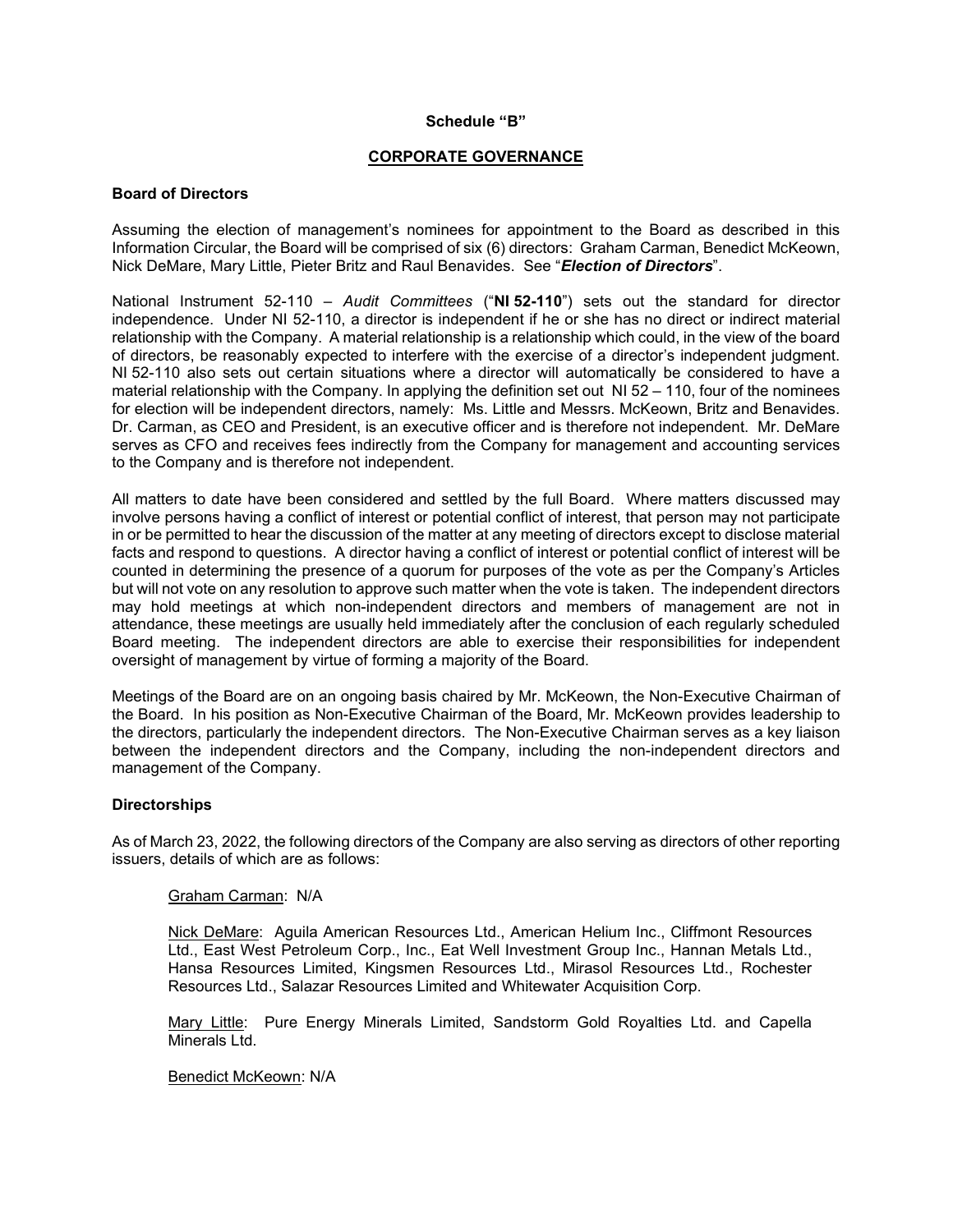#### Pieter Britz: N/A

Raul Benavides: Compañia de Minas Buenaventura SAA, Sociedad Minera El Brocal and Sociedad Minera Cerro Verde.

#### **Orientation and Continuing Education**

The CEO and/or the CFO are responsible for providing an orientation for new directors. Director orientation and on-going training includes presentations by senior management to familiarize directors with the Company's strategic plans, its significant financial, accounting and risk management issues, its compliance programs, its principal officers and its internal and independent auditors. The Board provides individual directors with information regarding fiduciary duties and continuous disclosure obligations. The Board ensures that each director is up-to-date with current information regarding the business of the Company, the role the director is expected to fulfil and basic procedures and operations of the Board. The Board members are given access to management and other employees and advisors, who can answer any questions that may arise. Regular technical presentations are made to the directors to keep them informed of the Company's operations.

#### **Ethical Business Conduct**

The Company does not have a written code of ethical business conduct for its directors, officers and employees. Each director, officer and employee is expected to comply with the Company's governing corporate legislation and relevant securities laws and, where applicable, the terms of their employment agreements.

Directors and officers are required to comply with the relevant provisions of the BCBCA, applicable securities laws and exchange rules and regulations regarding conflicts of interest. If a director is in a conflict of interest or potential conflict of interest as a result of a proposed transaction, that director may participate in or be permitted to hear the discussion of the matter at any meeting of directors but will not vote on any resolution to approve the proposed transaction.

The Board believes that the Company has in place corporate governance practices that are both effective and appropriate to the Company's size and its business operations.

### **Nomination of Directors**

The Board does not have a nominating committee. In recruiting new Board members, the Board considers only persons with a demonstrated record of ethical business conduct. The Board will consider its size each year when it passes a resolution determining the number of directors to be appointed at each annual general meeting of shareholders. The Board has determined that the configuration of six directors is the appropriate number of directors, taking into account the number required to carry out duties effectively while maintaining a diversity of views and experience.

### **Compensation**

The Company has a compensation committee (the "**Compensation Committee**") that currently consists of Graham Carman, Mary Little and Benedict McKeown. The Compensation Committee implemented a written charter which was adopted by the Board on July 30, 2014 and was last reviewed on August 23, 2021. The Compensation Committee's mandate is to, among others:

(a) discharge the Board's responsibilities relating to compensation of the Company's executive officers;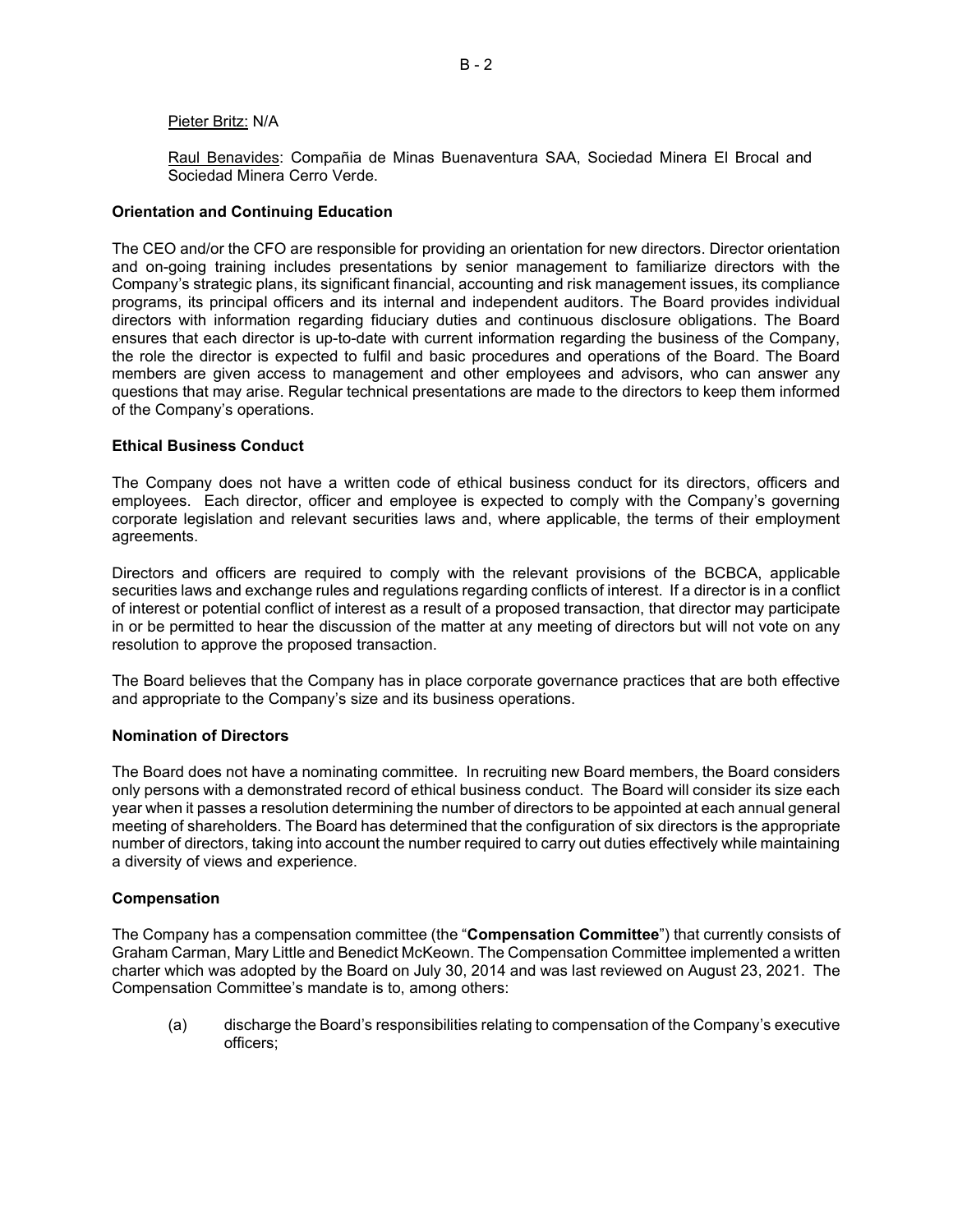- (b) recommend levels of executive compensation that are competitive and motivating in order to attract, hold and inspire the chief executive officer, senior officers and other key employees and for recommending compensation for directors; and
- (c) administer the Company's stock option plan.

The Compensation Committee reviews and makes recommendations to the Board regarding the granting of stock options as well as compensation for executive officers and directors fees, if any, from time to time. Executive officers and directors may be compensated in cash and/or equity for their expert advice and contribution towards the success of the Company. In addition to stock option grants, each director of the Company may be paid \$2,500 per month in their capacity as a director. The form and amount of such cash compensation will be evaluated by the Compensation Committee, which will be guided by the following goals:

- (i) compensation should be commensurate with the time spent by executive officers and directors in meeting their obligations and reflective of the compensation paid by companies similar in size and business to the Company; and
- (ii) the structure of the compensation should be simple, transparent and easy for shareholders to understand. Shareholders will be given the opportunity to vote on all new or substantially revised equity compensation plans for directors as required by regulatory policies.

The Compensation Committee also performs any other duties or responsibilities delegated to the Compensation Committee by the Board from time to time relating to the Company's compensation programs.

### *Director Term Limits*

The Company has not adopted any term limits for directors. The Board considers merit as the key requirement for board appointments. New board appointments are considered based on the Company's needs and the expertise required to support the Company and its stakeholders. Directors are not generally asked to resign but may be asked to not stand for re-election.

### *Representation of Women*

The members of the Board have diverse backgrounds and expertise and were selected on the belief that the Company and its stakeholders would benefit from such a range of talent and expertise. The Company has not adopted a policy relating to the identification and nomination of women directors but has sought to attract diversity at the Board and executive levels pursuant to the recruitment efforts of management of the Company. Candidates are to be considered against objective criteria, having due regard for the benefits of diversity, to reflect the needs of the Board. At present, one of the Company's six director nominees (one of four independent directors) is a woman and one of four executives who report to the Company's Chairman or Chief Executive Officer is a woman. The Company believes in the importance of increased diversity, including the identification and nomination of women to the Board. The Company has not adopted a target regarding the representation of women on the Board or in executive officer positions. Rather, the Board consider highly-qualified candidates and takes into consideration additional diversity criteria including gender, age, nationality, cultural and educational background, business knowledge, sector specific knowledge and other experience, in identifying and selecting candidates for the Board and executive positions, which the Company believes is adequate in assessing gender diversity at the Board and executive levels.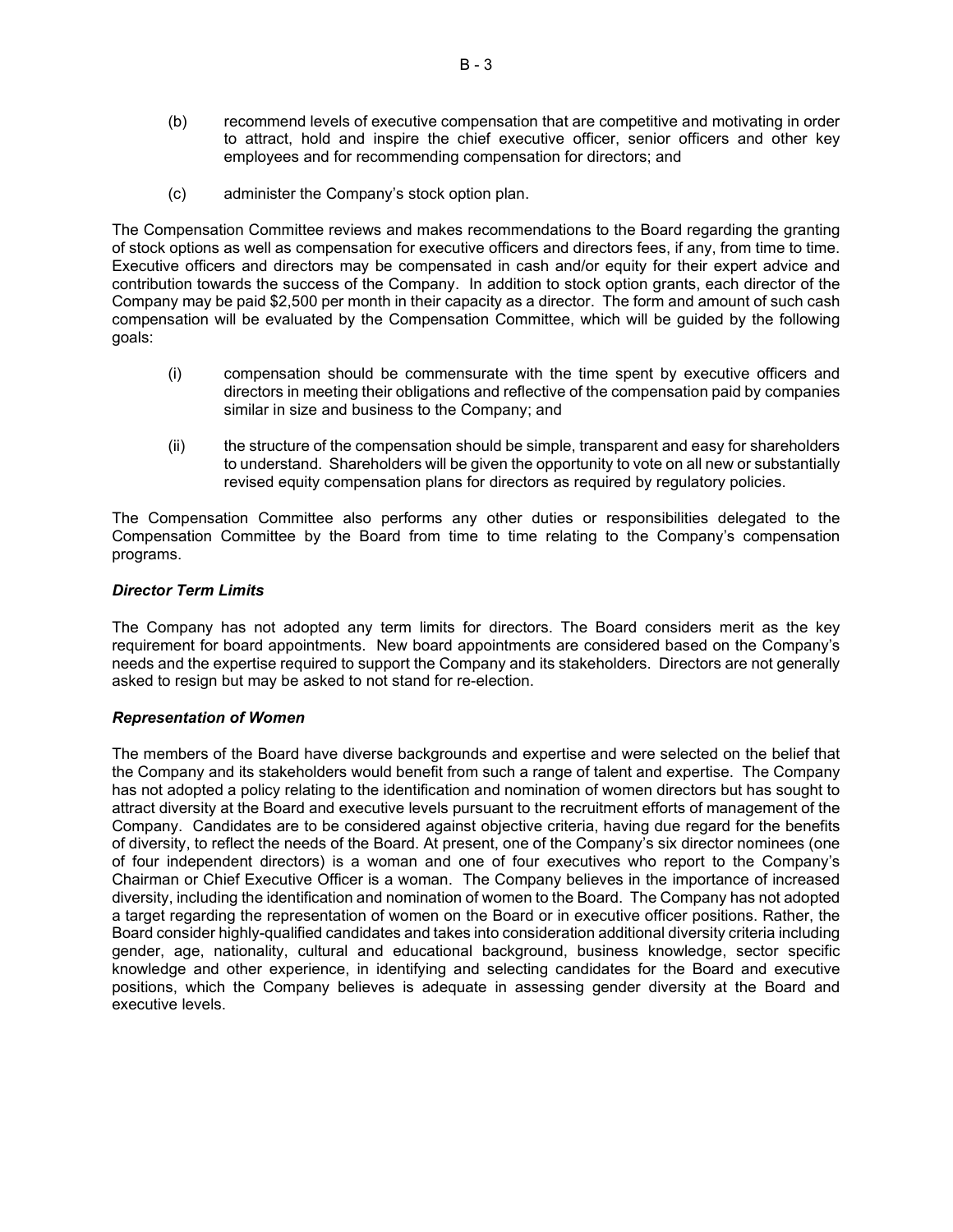# **Health, Safety, Environment and Community Policy ("HSEC Policy")**

The Company has adopted the HSEC Policy to affirm the Company's commitment to protecting the environment as well as the health and safety of its directors, officers, employees, consultants, stakeholders and the communities in which the Company conducts its activities. Pursuant the HSEC Policy, the Company adheres to best practice standards during all stages and all phases of exploration and development activities in the countries in which the Company operates. The Company ensures that the HSEC Policy is made known to everyone working on behalf of the Company and that it is proactively implemented, reviewed, and updated. In addition, the Company will assess its activities and conduct of anyone working on its behalf based on these practice standards. The HSEC Policy may be found on the Company's website at<http://www.tinkaresources.com/corporate/corporate-governance>

### **Other Board Committees**

Other than the Audit and Compensation Committees, the Company has no other standing committees.

#### **Assessment**

The Board does not conduct any formal evaluation of the performance and effectiveness of the members of the Board, the Board as a whole or any committee of the Board. These matters are dealt with on a case by case basis at the Board level.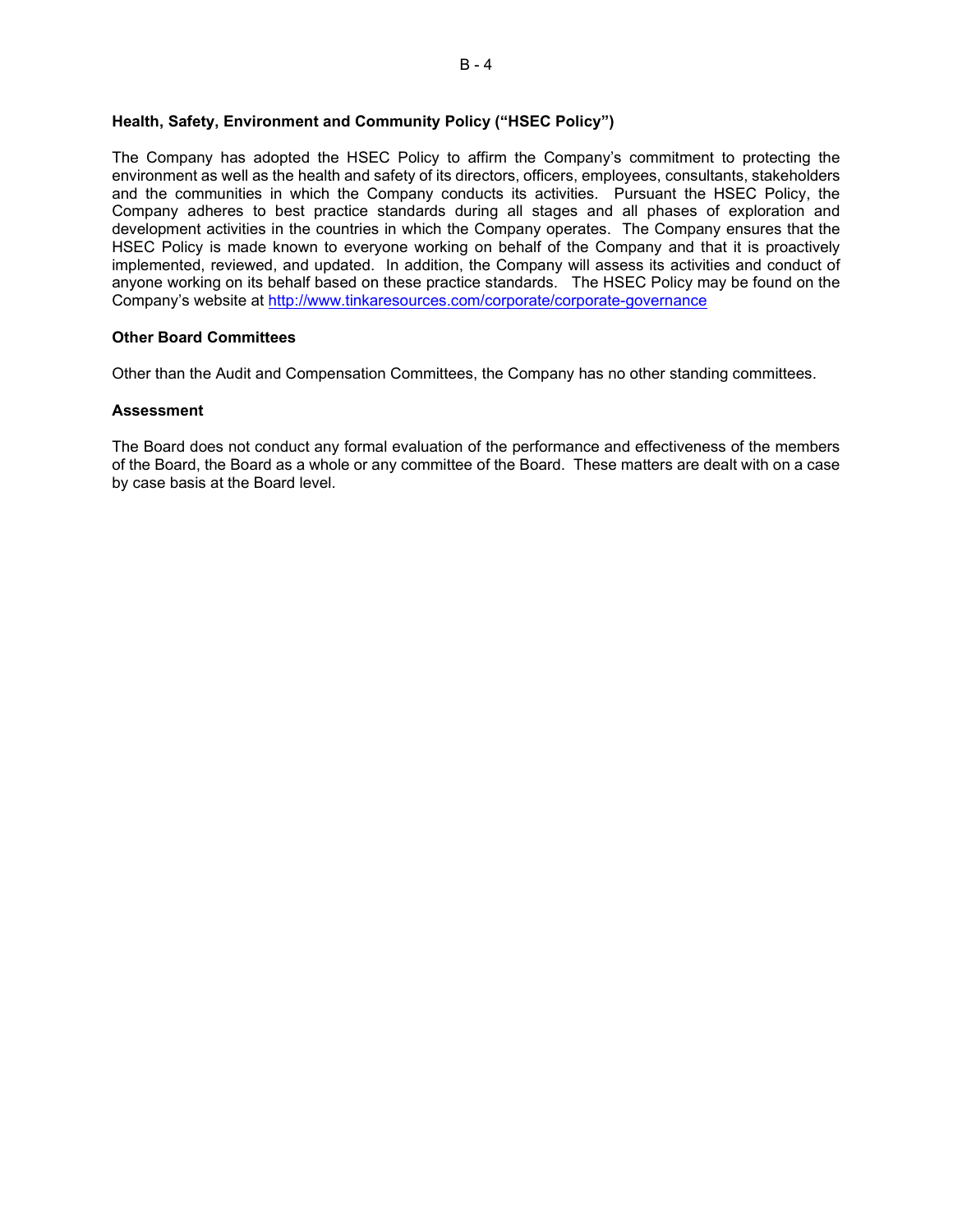**Schedule "C"**

# **TINKA RESOURCES LIMITED**

# **STOCK OPTION PLAN**

**Effective Date: [●]**

Approved by the Board of Directors on March 23, 2022

Approved by the Shareholders on  $\bullet$ .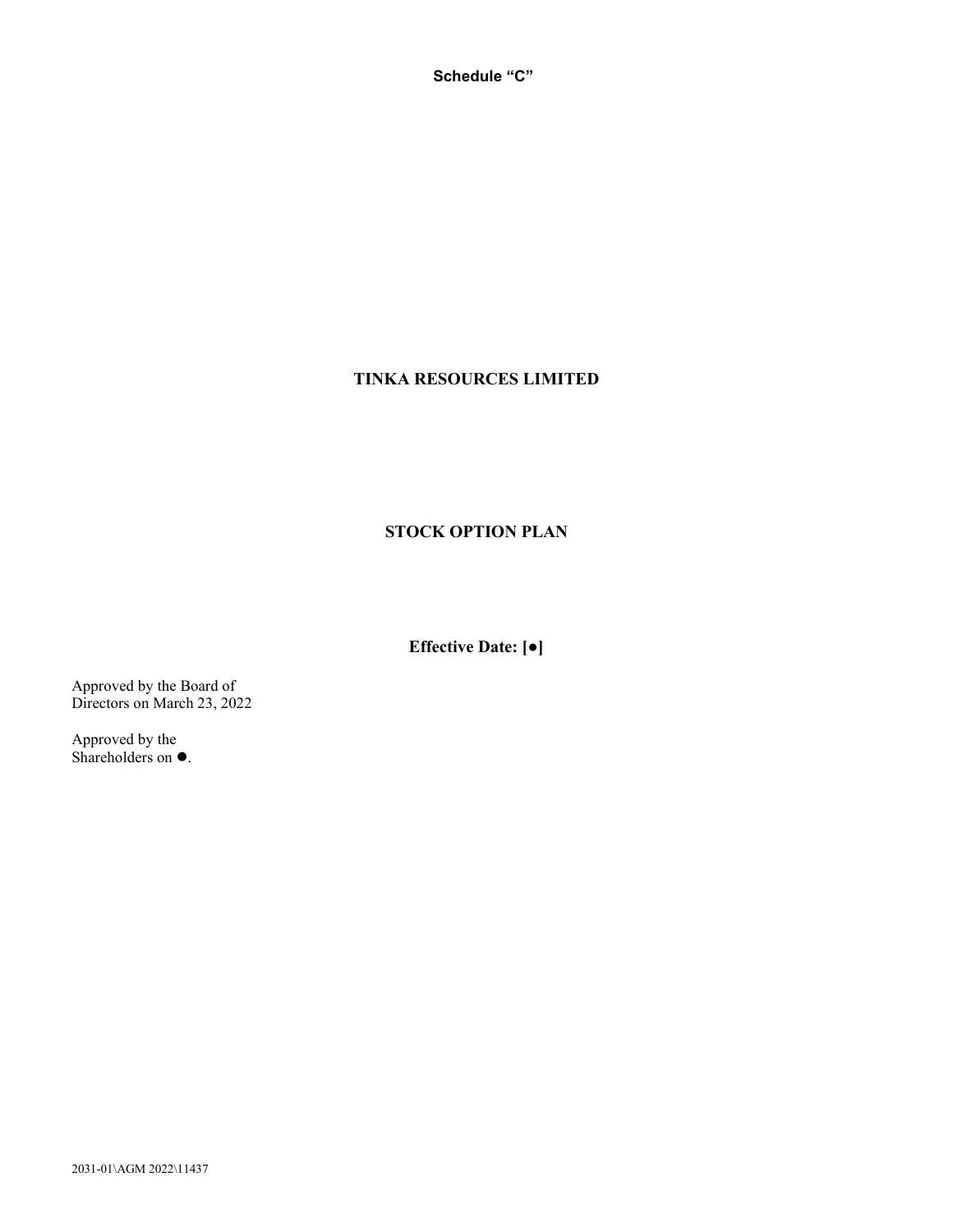| 1.1  |  |
|------|--|
|      |  |
| 2.1  |  |
| 2.2  |  |
|      |  |
| 3.1  |  |
| 3.2  |  |
| 3.3  |  |
| 3.4  |  |
| 3.5  |  |
| 3.6  |  |
| 3.7  |  |
| 3.8  |  |
| 3.9  |  |
| 3.10 |  |
| 3.11 |  |
|      |  |
| 4.1  |  |
| 4.2  |  |
| 4.3  |  |
| 4.4  |  |
| 4.5  |  |
| 4.6  |  |
| 4.7  |  |
| 4.8  |  |
| 4.9  |  |
| 4.10 |  |
|      |  |
| 5.1  |  |
| 5.2  |  |
| 5.3  |  |
| 5.4  |  |
|      |  |
| 6.1  |  |
| 6.2  |  |
| 6.3  |  |
|      |  |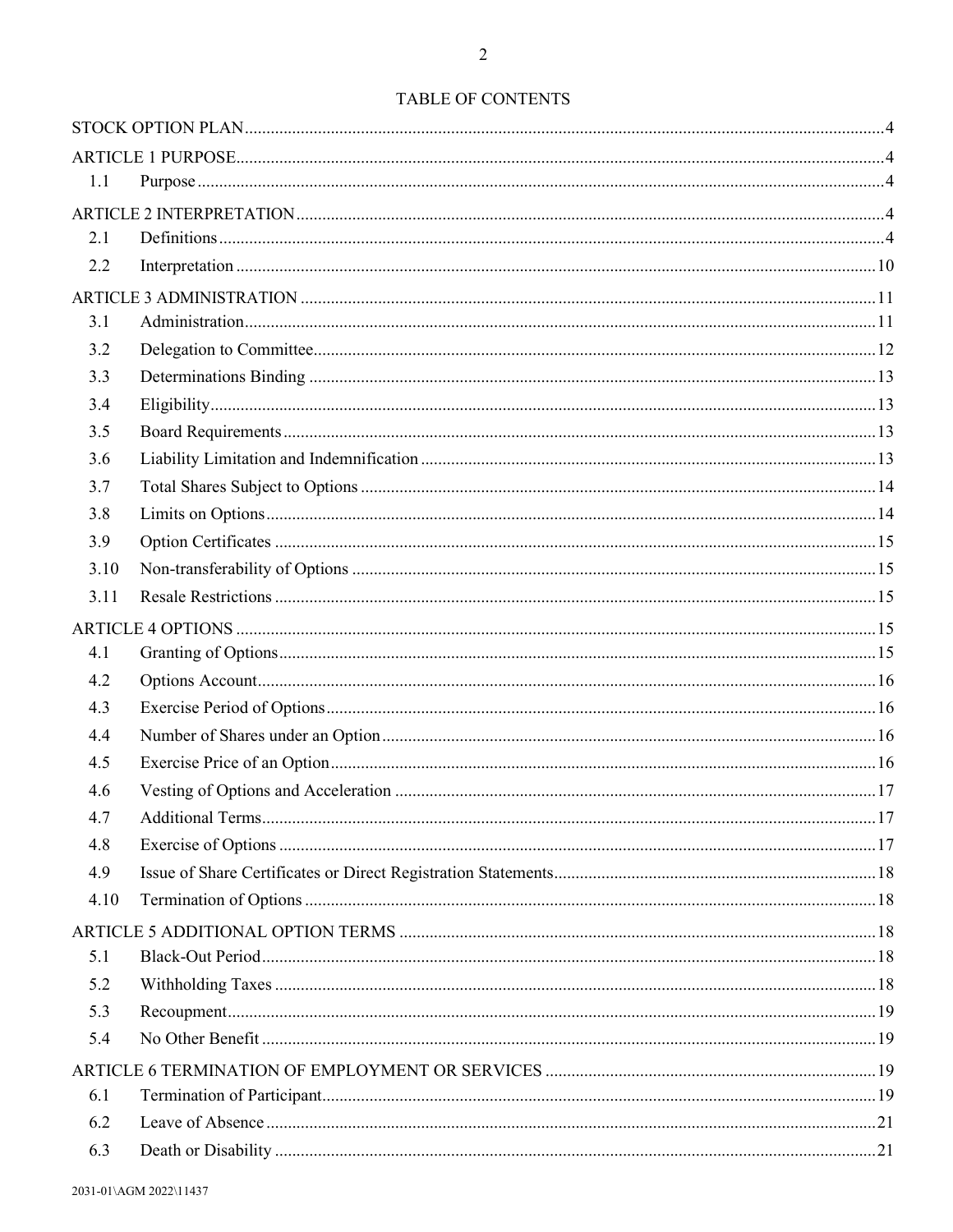| 6.4  |  |
|------|--|
|      |  |
| 7.1  |  |
| 7.2  |  |
| 7.3  |  |
| 7.4  |  |
| 7.5  |  |
| 7.6  |  |
| 7.7  |  |
|      |  |
| 8.1  |  |
| 8.2  |  |
|      |  |
| 9.1  |  |
| 9.2  |  |
| 9.3  |  |
| 9.4  |  |
| 9.5  |  |
| 9.6  |  |
| 9.7  |  |
| 9.8  |  |
| 9.9  |  |
| 9.10 |  |
| 9.11 |  |
| 9.12 |  |
| 9.13 |  |
|      |  |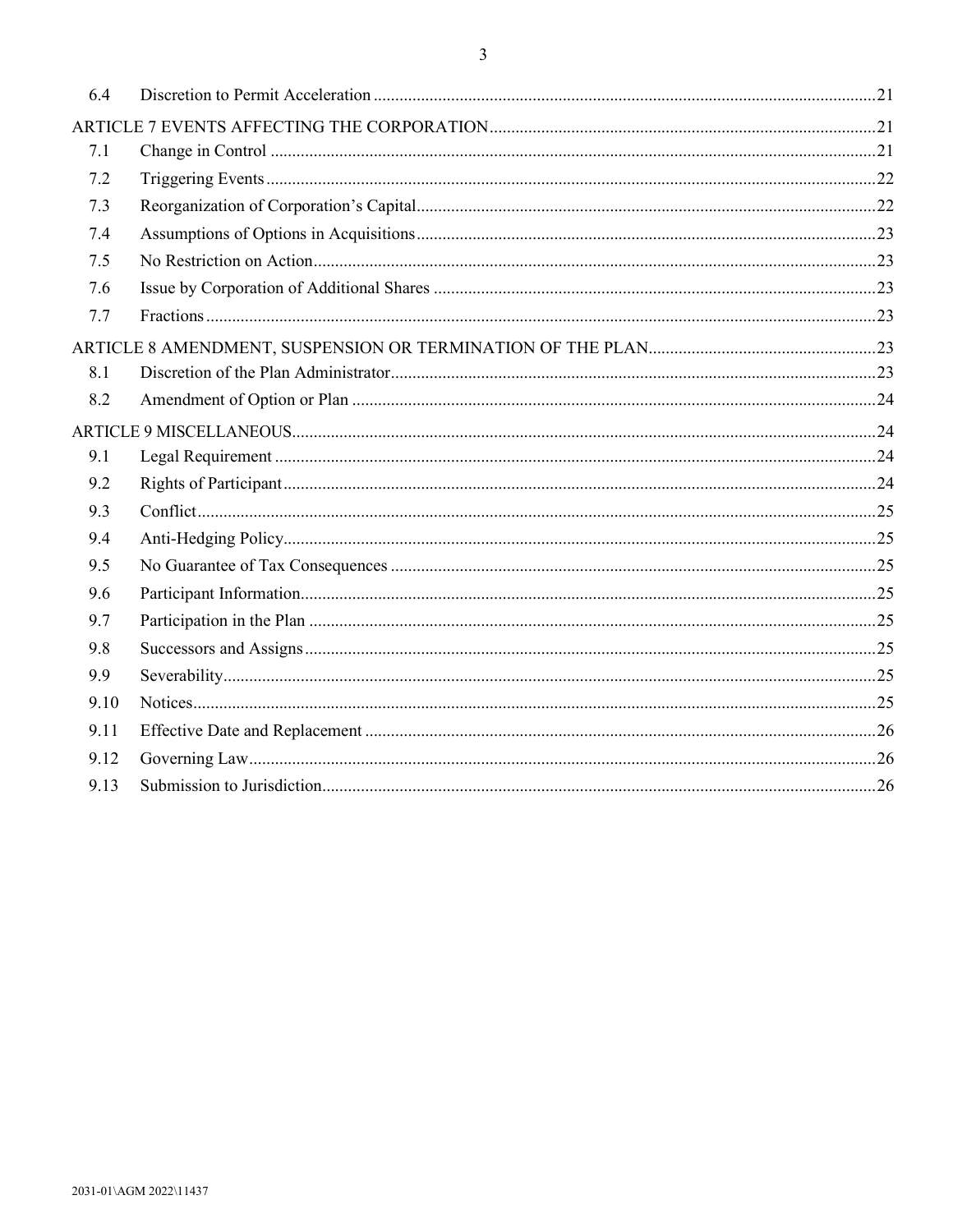# **STOCK OPTION PLAN**

# **ARTICLE 1 PURPOSE**

### <span id="page-38-2"></span><span id="page-38-1"></span><span id="page-38-0"></span>1.1 **Purpose**

The purpose of the Plan is to provide the Corporation with a share-related mechanism to attract, retain and motivate qualified Executives, Employees and Consultants of the Corporation and its Subsidiaries, to reward such of those Executives, Employees and Consultants as may be granted Options under the Plan by the Board from time to time for their contributions toward the long term goals and success of the Corporation and to enable and encourage such Executives, Employees and Consultants to acquire Shares as long term investments and proprietary interests in the Corporation.

# **ARTICLE 2 INTERPRETATION**

### <span id="page-38-4"></span><span id="page-38-3"></span>2.1 **Definitions**

When used herein, unless the context otherwise requires, the following terms have the indicated meanings:

"**Applicable Laws**" means the applicable laws and regulations and the requirements or policies of any governmental, regulatory authority, securities commission and stock exchange having authority over the Corporation or the Plan;

"**Black-Out**" means a restriction formally imposed by the Corporation, pursuant to its internal trading policies as a result of the bona fide existence of undisclosed material information, on all or any of its Participants whereby such Participants are prohibited from exercising, redeeming or settling their Options;

"**Board**" means the board of directors of the Corporation;

"**Business Day**" means a day, other than a Saturday or Sunday, on which the principal commercial banks in the City of Vancouver are open for commercial business during normal banking hours;

"**Cause**" means:

- (a) unless the applicable Option Certificate states otherwise, with respect to any Employee, Officer or Consultant:
	- (i) if such Employee, Officer or Consultant is a party to an employment or service agreement with the Corporation or any of its Subsidiaries and such agreement provides for a definition of Cause, the definition contained therein; or
	- (ii) if no such agreement exists, or if such agreement does not define Cause, any act or omission that would entitle the Corporation to terminate the employment or service agreement of such Employee, Officer or Consultant, without notice or compensation under the common law for just cause, including, without in any way limiting its meaning under the common law: (A) the failure of the Employee, Officer or Consultant to carry out its duties properly or to comply with the rules, policies and practices of the Corporation or any of its Subsidiaries, as applicable; (B) a material breach of any agreement with the Corporation or any of its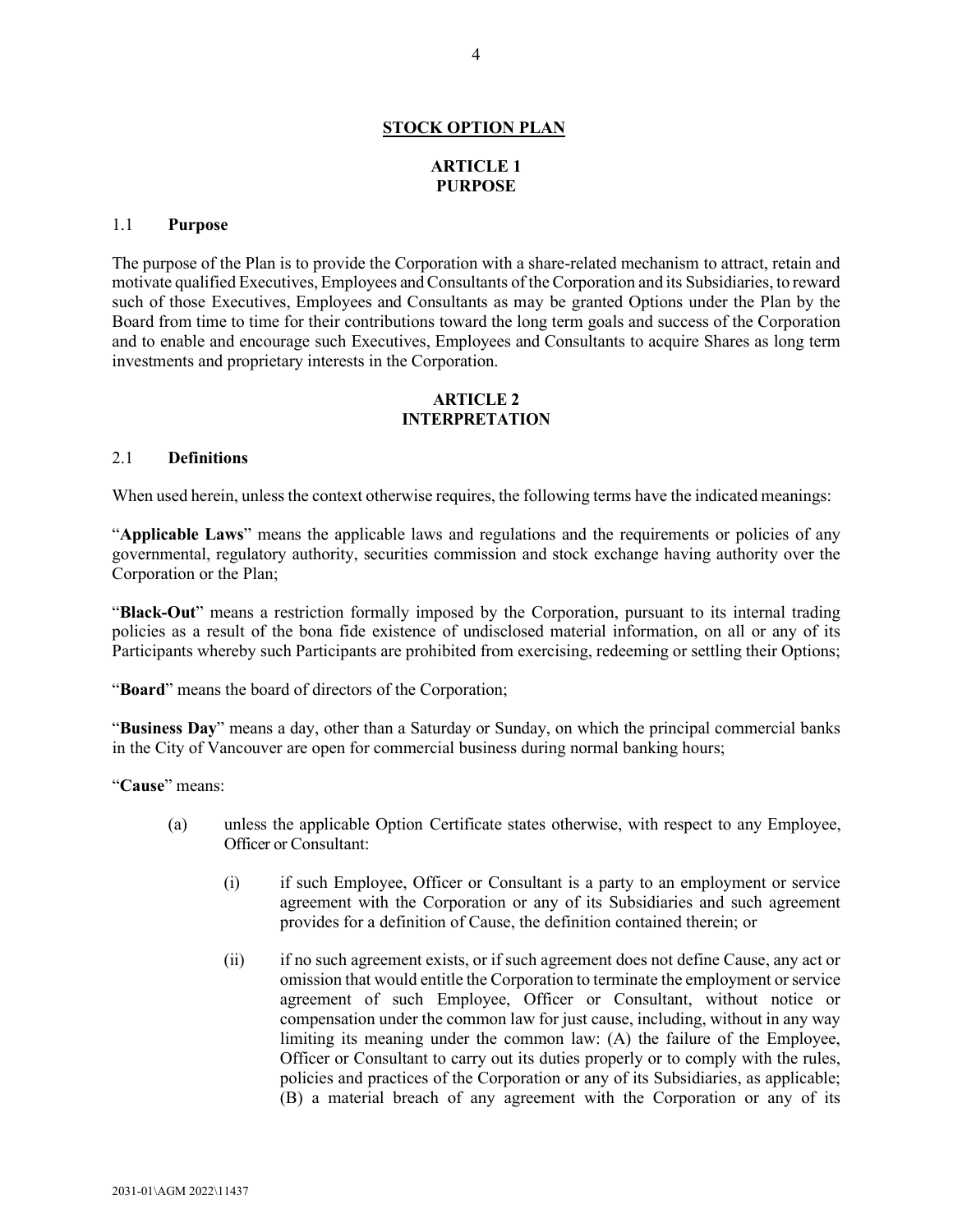Subsidiaries, as applicable, or a material violation of any written policy of the Corporation or any of its Subsidiaries, as applicable; (C) the indictment for or conviction of an indictable offence or any summary offence involving material dishonesty or moral turpitude; (D) a material fiduciary breach with respect to the Corporation or any of its Subsidiaries, as applicable; (E) fraud, embezzlement or similar conduct that results in or is reasonably likely to result in harm to the reputation or business of the Corporation or any of its Subsidiaries; or (F) gross negligence or willful misconduct with respect to the Corporation or any of its Subsidiaries; and

- (b) with respect to any Director, a determination by a majority of the disinterested Board members that the Director has engaged in any of the following:
	- (i) gross misconduct or neglect;
	- (ii) willful conversion of corporate funds;
	- (iii) false or fraudulent misrepresentation inducing the Director's appointment; or
	- (iv) repeated failure to participate in Board meetings on a regular basis despite having received proper notice of the meetings in advance;

"**Change of Business**" has the meaning attributed thereto in Policy 5.2 – *Change of Business and Reverse Takeovers*, as amended from time to time, of the TSXV Manual;

"**Change in Control**" means, unless otherwise defined in the Participant's employment or service agreement or in the applicable Option Certificate, the occurrence of any one or more of the following events:

- (a) the direct or indirect acquisition or conversion from time to time of more than 50% of the issued and outstanding Shares, in aggregate, by a Person or group of Persons acting in concert, other than through an employee share purchase plan or employee share ownership plan;
- (b) a change in the composition of the Board which results in the majority of the directors of the Corporation not being individuals nominated by the Corporation's then incumbent directors; or
- (c) a merger, amalgamation, arrangement or reorganization of the Corporation with one or more corporations as a result of which, immediately following such event, the shareholders of the Corporation as a group, as they were immediately prior to such event, hold less than a majority of the outstanding Voting Shares of the surviving corporation;

"**Committee**" has the meaning set forth in Section [3.2;](#page-46-0)

"**Company**" means a corporation, incorporated association or organization, body corporate, partnership, trust, association or other entity other than an individual;

# "**Consultant**" means:

(a) a Person (other than an Executive or Employee) that: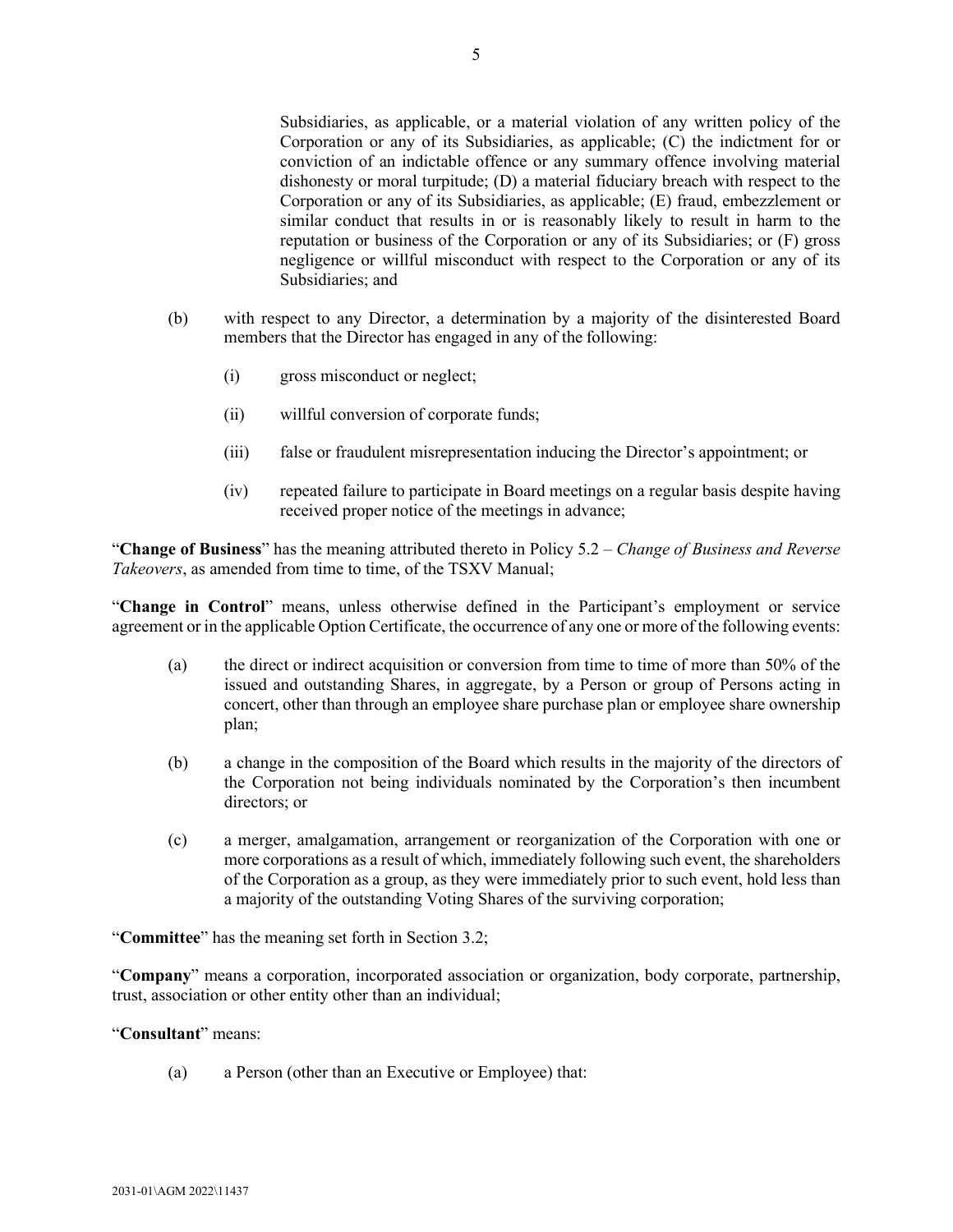- (i) is engaged to provide on an ongoing bona fide basis, consulting, technical, management or other services to the Corporation or to any of its Subsidiaries, other than services provided in relation to a distribution of securities (as defined under Applicable Laws);
- (ii) provides the services under a written contract between the Corporation or any of its Subsidiaries and the individual or the Company, as the case may be; and
- (iii) in the reasonable opinion of the Corporation, spends or will spend a significant amount of time and attention on the affairs and business of the Corporation or of any of its Subsidiaries, or
- (b) an individual (other than a Director, Officer or Employee) employed by a Company providing management services to the Corporation, which services are required for the ongoing successful operation of the business enterprise of the Corporation;

"**Corporate Policies**" means any of the policies of the Corporation;

"**Corporation**" means Tinka Resources Limited;

"**Date of Grant**" means, for any Option, the date specified by the Plan Administrator at the time it grants the Option (which, for greater certainty, shall be no earlier than the date on which the Board meets or otherwise acts for the purpose of granting such Option) or if no such date is specified, the date upon which the Option was granted;

"**Director**" means a director (as defined under Securities Laws) of the Corporation or of any of its Subsidiaries;

"**Disabled**" or "**Disability**" means a physical injury or mental incapacity of a nature which the Plan Administrator determines prevents or would prevent the Participant from satisfactorily performing the substantial and material duties of his or her position with the Corporation or any of its Subsidiaries;

"**Effective Date**" means the date the Plan becomes effective, which shall be upon receipt of all shareholder and regulatory approvals;

"**Employee**" means an individual who:

- (a) is considered an employee of the Corporation or any of its Subsidiaries under the Tax Act and for whom income tax, employment insurance and Canada Pension Plan deductions must be made at source;
- (b) works full-time for the Corporation or any of its Subsidiaries providing services normally provided by an employee and who is subject to the same control and direction by the Corporation or any of its Subsidiaries over the details and methods of work as an employee of the Corporation or of a Subsidiary of the Corporation, as the case may be, but for whom income tax deductions are not made at source; or
- (c) works for the Corporation or any of its Subsidiaries on a continuing and regular basis for a minimum amount of time per week providing services normally provided by an employee and who is subject to the same control and direction by the Corporation or any of its Subsidiaries over the details and methods of work as an employee of the Corporation or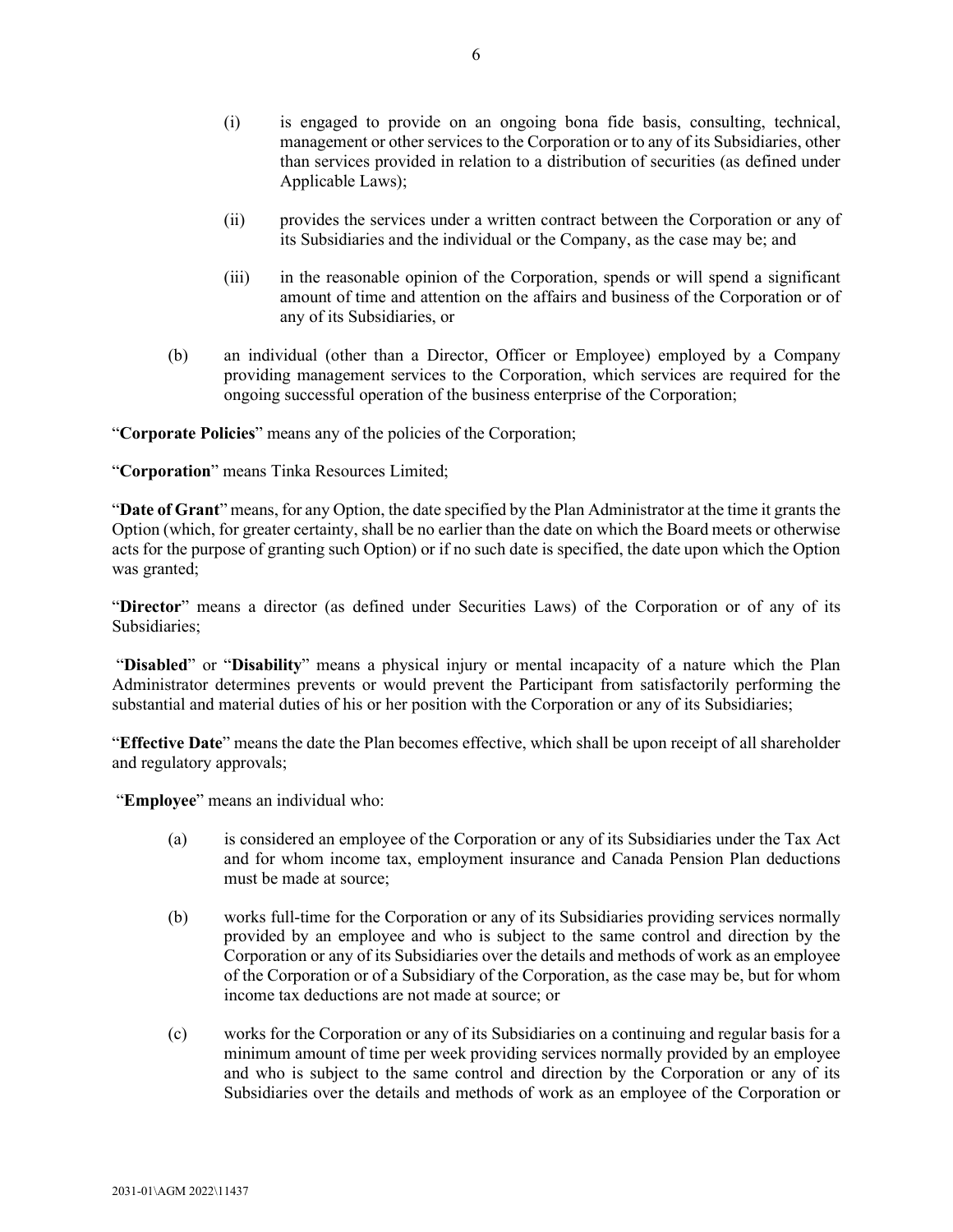any of its Subsidiaries;

"**Exercise Notice**" means the written notice of the exercise of an Option, in the form set out in the Option Certificate (or in such other form as may be approved by the Plan Administrator, duly executed by the Participant;

"**Exercise Period**" means the period during which a particular Option may be exercised and is the period from and including the Grant Date through to and including the Expiry Time on the Expiry Date provided, however, that no Option can be exercised unless and until all necessary Regulatory Approvals have been obtained;

"**Exercise Price**" means the price at which an Option is exercisable as determined in accordance with Section 4.5:

"**Expiry Date**" means the date the Option expires as set out in the Option Certificate or as otherwise determined in accordance with Sections [4.10,](#page-52-1) [5.1,](#page-52-3) [7.2,](#page-56-0) or Articl[e 6;](#page-53-2)

"**Expiry Time**" means the time the Option expires on the Expiry Date, which is 5:00 p.m. local time in Vancouver, British Columbia on the Expiry Date;

"**Exchange**" means the TSXV and any other exchange on which the Shares are or may be listed from time to time;

"**Executive**" means an individual who is a Director or Officer;

"**Good Reason**" means any one or more of the following events occurring following a Change in Control and without the Participant's written consent:

- (a) the Participant is placed in a position of lesser stature than its current position and, is assigned duties that would result in a material change in the nature or scope of powers, authority, functions or duties inherent in such a position immediately prior to the Change in Control;
- (b) a material decrease in the Participant's base salary or a material decrease in the Participant's short-term incentive grants, long-term incentive grants, benefits, vacation or other compensation;
- (c) a requirement that the Participant relocate to a location greater than 40 kilometers from the Participant's primary work location immediately prior to the Change in Control; or
- (d) any action or event that would constitute constructive dismissal of the Participant at common law;

"**Insider**" means:

- (a) a Director or senior officer of the Corporation;
- (b) a Director or senior officer of a Company that is an Insider or a Subsidiary of the Corporation;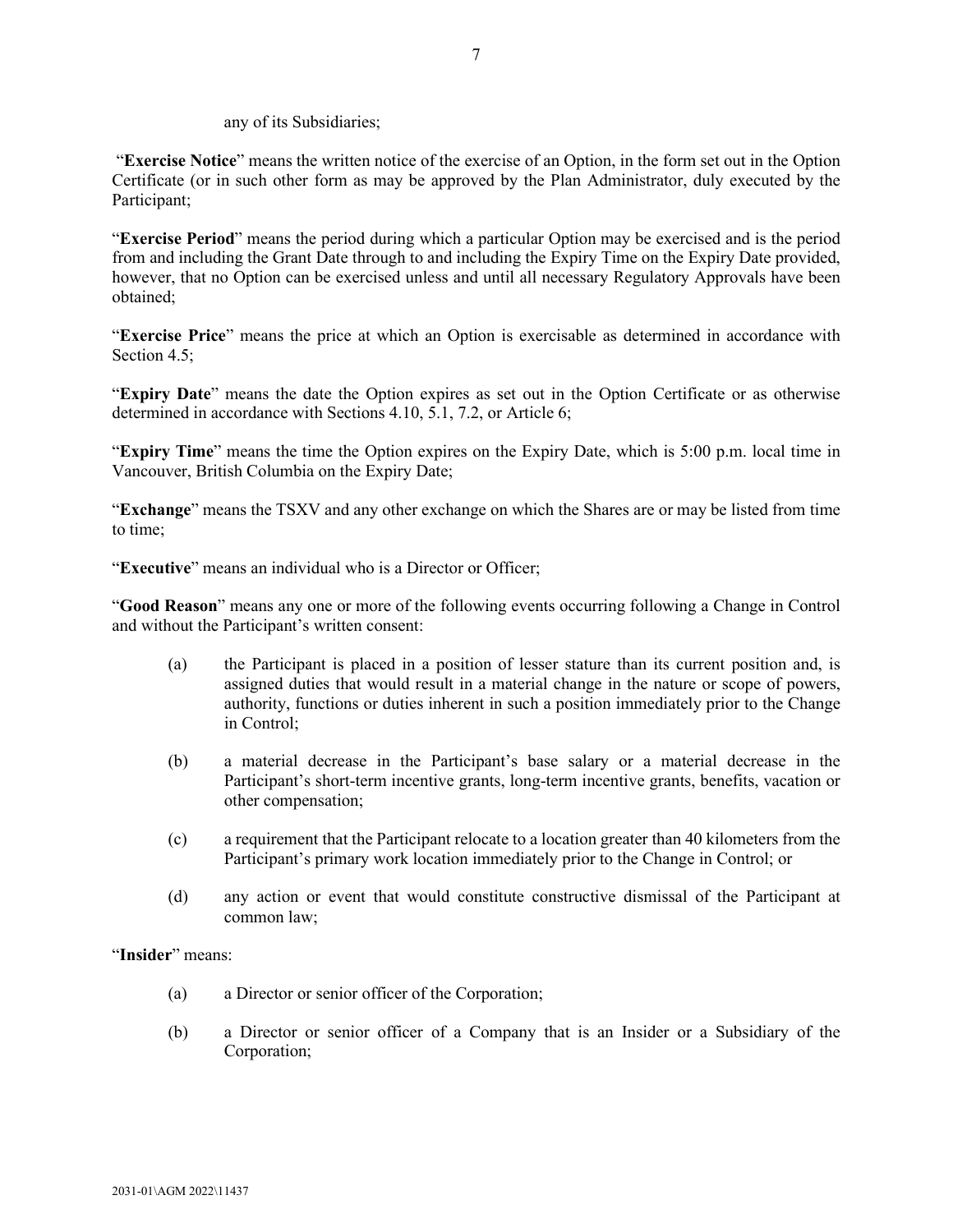- (c) a Person that beneficially owns or controls, directly or indirectly, Voting Shares of the Corporation carrying more than 10% of the voting rights attached to the Voting Shares of the Corporation; or
- (d) the Corporation itself if it holds any of its own securities;

"**Investor Relations Service Providers**" has the meaning attributed thereto in Policy 4.4 – *Security Based Compensation*, as amended from time to time, of the TSXV Manual;

"**Market Price**" means the market value of the Shares as determined in accordance with Section [4.5;](#page-50-3)

"**Officer**" means an officer (as defined under Securities Laws) of the Corporation or of any of its Subsidiaries;

"**Option**" means an incentive share purchase option granted pursuant to the Plan entitling a Participant to purchase Shares of the Corporation;

"**Option Certificate**" means a certificate issued by the Corporation in the form or any one of the forms approved by the Plan Administrator, evidencing the terms and conditions on which an Option has been granted under the Plan and which need not be identical to any other such certificates;

"**Outstanding Options**" has the meaning ascribed to it in Section [3.7;](#page-48-0)

"**Participant**" means an Executive, Employee or Consultant to whom an Option has been granted under the Plan;

"**Person**" includes an individual, sole proprietorship, partnership, unincorporated association, unincorporated syndicate, unincorporated organization, trust, body corporate, and a natural person in his or her capacity as trustee, executor, administrator or other legal representative;

"**Personal Representative**" means: (i) in the case of a deceased Participant, the executor or administrator of the deceased duly appointed by a court or public authority having jurisdiction to do so; and (ii) in the case of a Participant who, for any reason, is unable to manage his or her affairs, the Person entitled by law to act on behalf of such Participant;

"**Plan**" means this Option Plan, as may be amended from time to time;

"**Plan Administrator**" means the Board, or if the administration of the Plan has been delegated by the Board to the Committee pursuant to Section [3.2,](#page-46-0) the Committee;

"**Prior Plan**" means the Corporation's prior stock option plan;

"**Regulatory Approvals**" means any necessary approvals of the Regulatory Authorities as may be required from time to time for the implementation, operation or amendment of the Plan or for the Options granted from time to time hereunder;

"**Regulatory Authorities**" means all Exchanges and all securities commissions or similar securities regulatory bodies having jurisdiction over the Corporation, the Plan or the Options granted from time to time hereunder;

"**Reorganization**" has the meaning attributed thereto in Policy 5.3 – *Acquisitions and Dispositions of Non-Cash Assets*, as amended from time to time, of the TSXV Manual;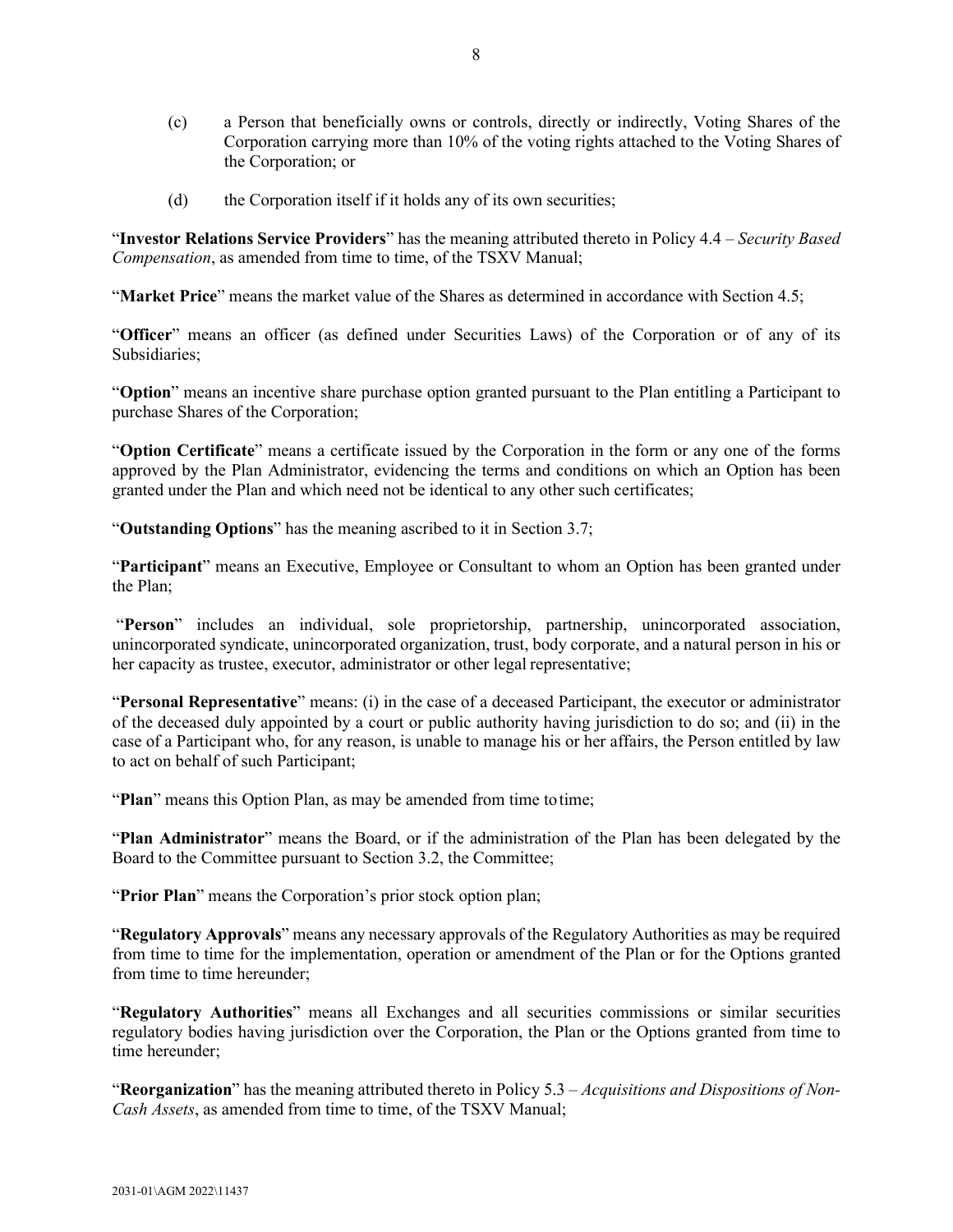"**Reverse Takeover**" has the meaning attributed thereto in Policy 5.2 – *Change of Business and Reverse Takeovers*, as amended from time to time, of the TSXV Manual;

"**Securities Act**" means the *Securities Act* (British Columbia, RSBC 1996, c. 418 as from time to time amended;

"**Security Based Compensation Arrangement**" for the purposes of the Plan means any option, share option plan, share incentive plan, employee share purchase plan where the Corporation provides any financial assistance or matching mechanism, stock appreciation right or any other compensation or incentive mechanism involving the issuance or potential issuance of securities from the Corporation's treasury to Executives, Employees or Consultants, including a share purchase from treasury which is financially assisted by the Corporation by way of a loan guarantee or otherwise, but for greater certainty does not involve compensation arrangements which do not involve the issuance or potential issuance of securities from the Corporation's treasury or arrangements under which compensation arrangements are settled solely in cash and/or securities purchased on the secondary market;

"**Securities Laws**" means securities legislation, securities regulation and securities rules, as amended, and the policies, notices, instruments and blanket orders in force from time to time that are applicable to a Company;

"**Share**" means one (1) common share in the capital of the Corporation as constituted on the Effective Date or after an adjustment contemplated by [Article 7,](#page-55-3) such other shares or securities to which the holder of an Option may be entitled as a result of such adjustment;

"**Shareholder Approval**" means approval by the Corporation's shareholdersin accordance with the polices of the Exchange;

"**Subsidiary**" has the meaning attributed thereto in the Securities Act;

"**Tax Act**" means the *Income Tax Act* (Canada) and its regulations thereunder, as amended from time to time;

"**Termination Date**" means (i) the date designated by the Participant and the Corporation or a Subsidiary of the Corporation in a written employment agreement, or other written agreement between the Participant and Corporation or a Subsidiary of the Corporation, or (ii) if no written agreement exists, the date designated by the Corporation or a Subsidiary of the Corporation, as the case may be, on which a Participant ceases to be an employee of the Corporation or a Subsidiary of the Corporation or ceases to provide services to the Corporation or a Subsidiary of the Corporation, as the case may be, provided that, in the case of termination of employment or termination of services by voluntary resignation by the Participant, such date shall not be earlier than the date notice of resignation was given, and "Termination Date" specifically does not mean the date of termination of any period of reasonable notice that the Corporation or a Subsidiary of the Corporation, as applicable, may be required by law to provide to the Participant;

"**Triggering Event**" means:

- (a) the proposed dissolution, liquidation or wind-up of the Corporation;
- (b) a proposed Change in Control;
- (c) the proposed sale or other disposition of all or substantially all of the assets of the Corporation; or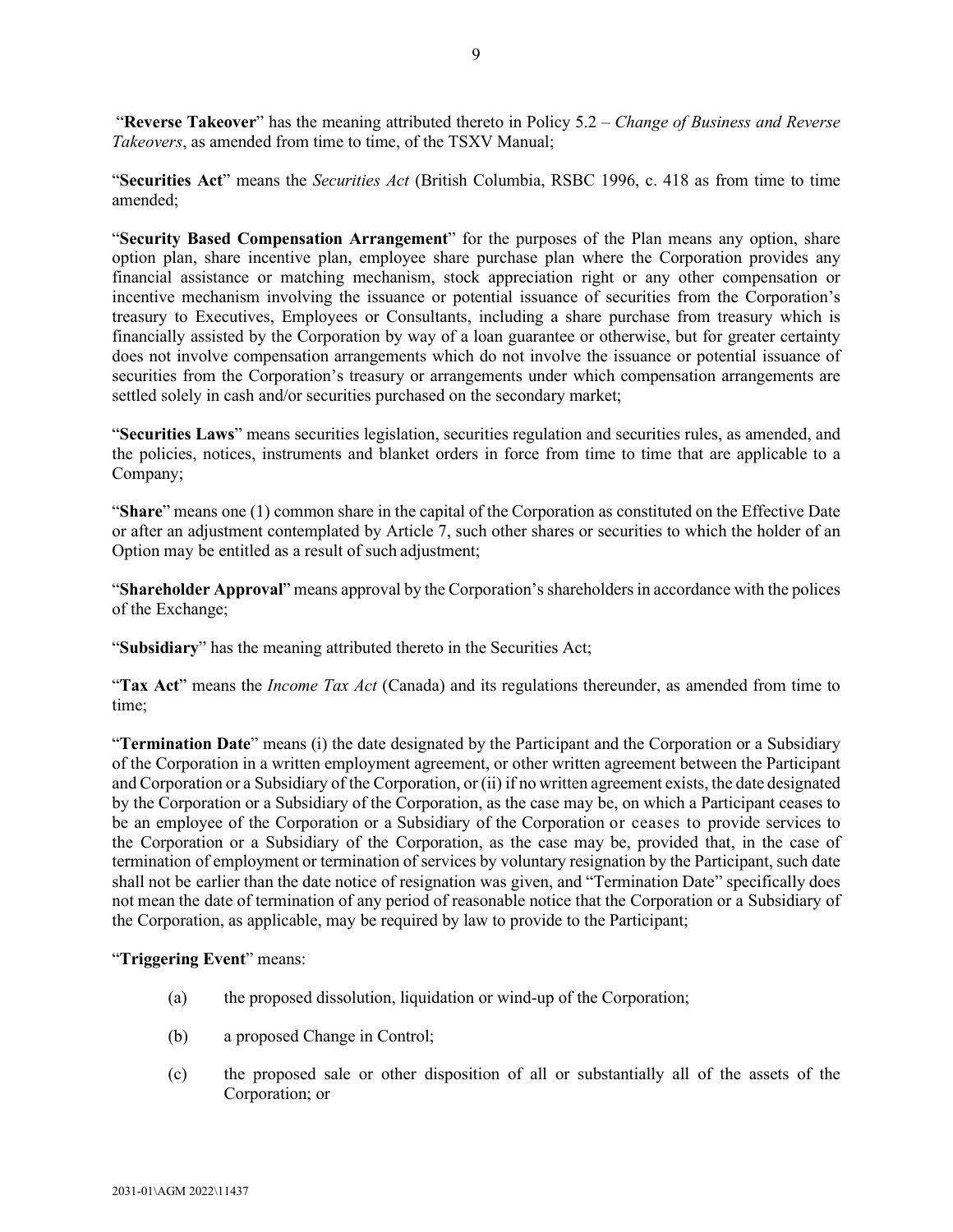(d) a proposed material alteration of the capital structure of the Corporation which, in the opinion of the Plan Administrator, is of such a nature that it is not practical or feasible to make adjustments to the Plan or to the Options granted hereunder to permit the Plan and Options granted hereunder to stay in effect;

"**TSXV**" means the TSX Venture Exchange;

"**TSXV Manual**" means the TSXV Corporate Finance Manual;

"**Vested**" means a portion of the Option granted to the Participant which is available to be exercised by such Participant at any time and from time to time;

"**Voting Share"** means a security of a Company that:

- (a) is not a debt security; and
- (b) carries a voting right either under all circumstances or under some circumstances that have occurred and are continuing; and

"**VWAP**" means the volume-weighted average trading price of the Shares on the TSXV calculated by dividing the total value by the total volume of the Shares traded for the five trading days immediately preceding the exercise of the subject Option, provided that the TSXV may exclude internal crosses and certain other special terms trades from the calculation.

# <span id="page-44-0"></span>2.2 **Interpretation**

- (a) Whenever the Plan Administrator exercises discretion in the administration of the Plan, the term "discretion" means the sole and absolute discretion of the Plan Administrator.
- (b) As used herein, the terms "Article", "Section" and "clause" mean and refer to the specified Article, Section and clause of the Plan, respectively.
- (c) Words importing the singular include the plural and vice versa and words importing any gender include any other gender.
- (d) Unless otherwise specified, time periods within or following which any payment is to be made or act is to be done shall be calculated by excluding the day on which the period begins, including the day on which the period ends, and abridging the period to the immediately preceding Business Day in the event that the last day of the period is not a Business Day. In the event an action is required to be taken or a payment is required to be made on a day which is not a Business Day such action shall be taken or such payment shall be made by the immediately preceding Business Day.
- (e) Unless otherwise specified, all references to money amounts are to Canadian currency.
- (f) The headings used herein are for convenience only and are not to affect the interpretation of the Plan.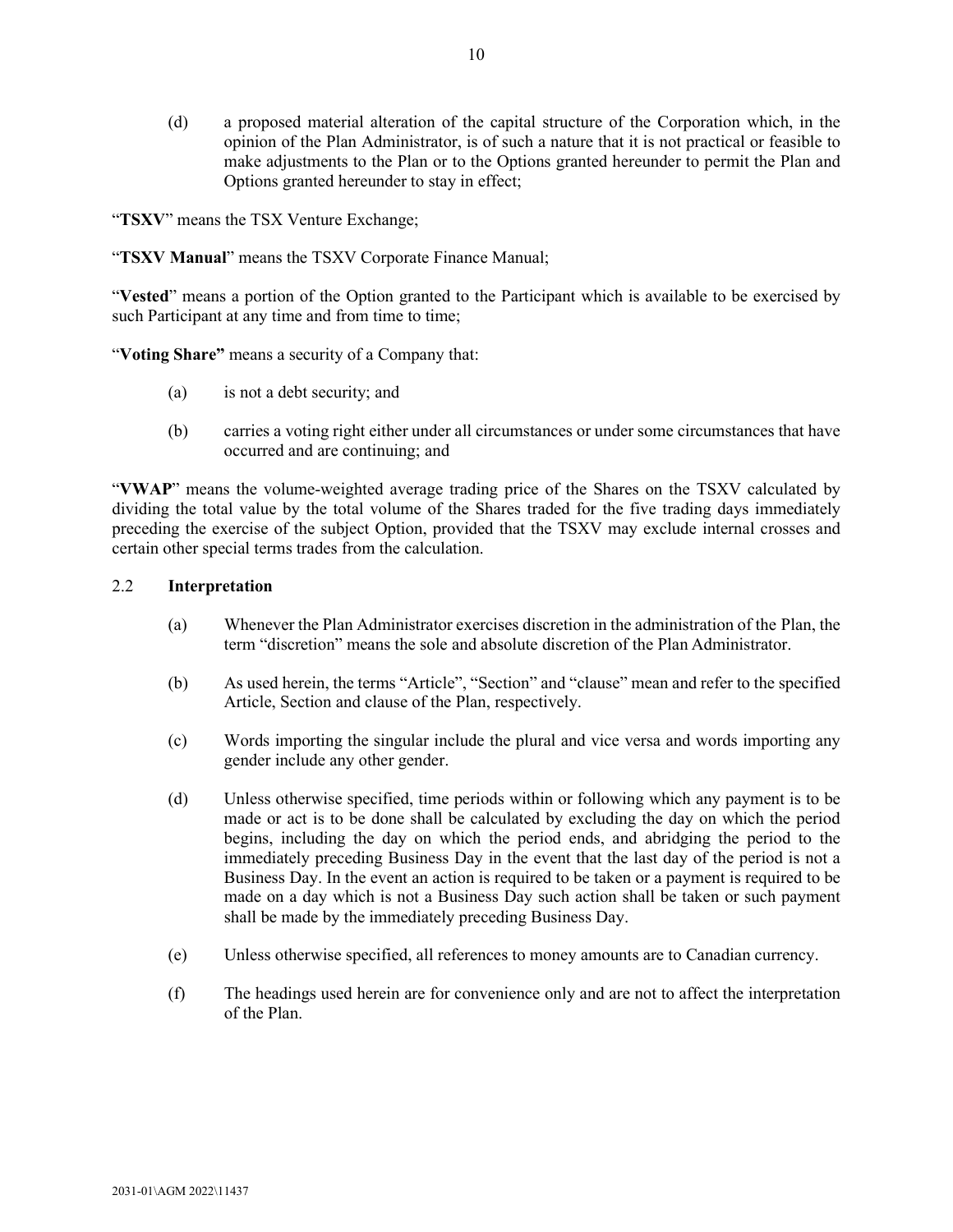#### **ARTICLE 3 ADMINISTRATION**

### <span id="page-45-1"></span><span id="page-45-0"></span>3.1 **Administration**

Subject to and consistent with the terms of the Plan, Applicable Laws and the provisions of any charter adopted by the Board with respect to the powers, authority and operation of the Committee (as amended from time to time), the Plan will be administered by the Plan Administrator, and the Plan Administrator has sole and complete authority, in its discretion, without limitation, to:

- (a) determine the Persons who are eligible to be Participants in accordance with Section [3.4;](#page-47-1)
- (b) make grants of Options under the Plan relating to the issuance of Shares in such amounts, to such Participants and, subject to the provisions of the Plan, on such terms and conditions as it determines including without limitation:
	- (i) the time or times at which Options may be granted, including the applicable Date of Grant
	- (ii) the conditions under which an Option or any portion thereof may be granted to a Participant including, without limitation, the Expiry Date, Exercise Price and vesting schedule (which need not be identical with the terms of any other Option):
	- (iii) the consequences of a termination with respect to an Option;
	- (iv) the number of Shares subject to each Option;
	- (v) whether restrictions or limitations are to be imposed on the Shares issuable pursuant to grants of any Option, and the nature of such restrictions or limitations, if any; and
	- (vi) any acceleration of exercisability or vesting, or waiver of termination regarding any Option, based on such factors as the Plan Administrator may determine;
- (c) establish the form or forms of the Option Certificate and Exercise Notice;
- (d) amend the terms of any Option, subject to and in accordance with the terms and conditions of the Plan;
- (e) cancel, amend, adjust or otherwise change any Option under such circumstances as the Plan Administrator may consider appropriate in accordance with the provisions of the Plan, including but not limited to:
	- (i) allowing non-Vested Options to be treated as Vested upon termination of employment or service of a Participant, as to any or all of termination, death or Disability;
	- (ii) providing that the Options with respect to certain classes, types or groups of Participants will have different acceleration, forfeiture, termination, continuation or other terms than other classes, types or groups of Participants;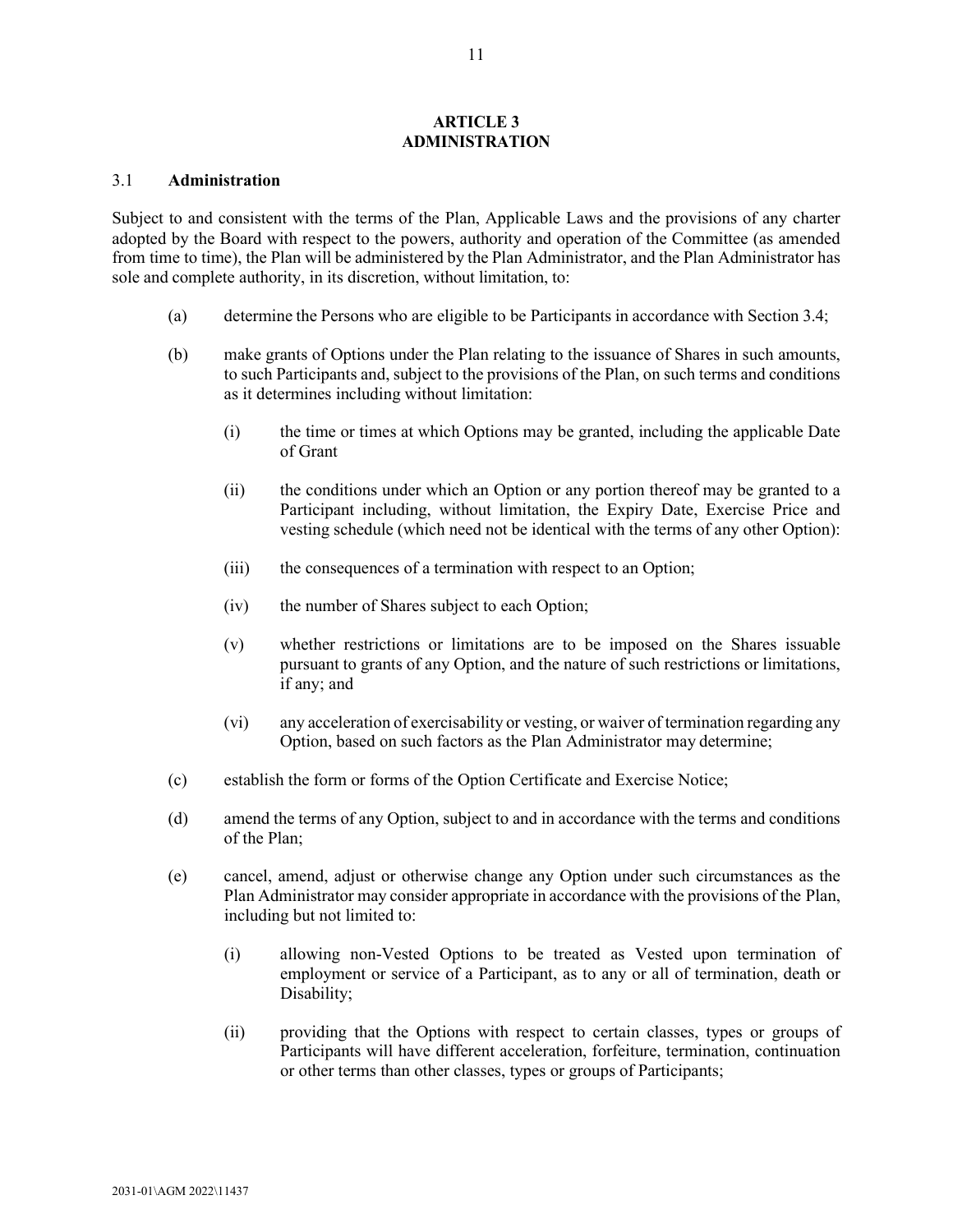- (iii) providing for the continuation of any Option for such period which is not longer than 12 months from the Termination Date or 12 months from the date of death or Disability of the Participant, and upon such terms and conditions as are determined by the Plan Administrator in the event that a Participant ceases to be an Executive, Employee or Consultant, as the case may be;
- (iv) providing that Vested Options may be exercised for periods longer or different from those set forth in the Plan, subject to the applicable rules of the Exchange; and
- (v) setting any other terms for the exercise or termination of an Option upon termination of employment or service;
- (f) construe and interpret the Plan and all Option Certificates;
- (g) determine all questions arising in connection with the administration, interpretation and application of the Plan, including all questions relating to the Market Price of the Shares;
- (h) correct any defect, supply any information or reconcile any inconsistency in the Plan in such manner and to such extent as shall be deemed necessary or advisable to carry out the purposes of the Plan;
- (i) determine whether, to what extent, and under what circumstances an Option may be exercised in cash, through a cashless exercise or through net exercise pursuant to Section [4.8;](#page-51-2)
- (j) determine the duration and purposes of leaves of absence from employment or engagement by the Corporation which may be granted to Participants without constituting a termination of employment or engagement for purposes of the Plan;
- (k) authorize Persons to execute such documents and instruments as may be necessary to carry out the purposes of the Plan and grants of Options from time to time hereunder;
- (l) prescribe, amend, and rescind rules and regulations relating to the administration of the Plan; and
- (m) make all other determinations and take all other actions necessary or advisable for the implementation and administration of the Plan.

### <span id="page-46-0"></span>3.2 **Delegation to Committee**

- (a) The initial Plan Administrator shall be the Board.
- (b) To the extent permitted by Applicable Law, the Board may, from time to time, delegate to a committee of the Corporation (the "**Committee**"), consisting of not less than two of its members, all or any of the powers conferred on the Plan Administrator pursuant to the Plan, including the power to sub-delegate to any specified Directors or Officers all or any of the powers delegated by the Board. From time to time, the Board may increase the size of the Committee and appoint additional members, remove members (with or without cause) and appoint new members in their place, fill vacancies however caused, or remove all members of the Committee and thereafter directly administer the Plan.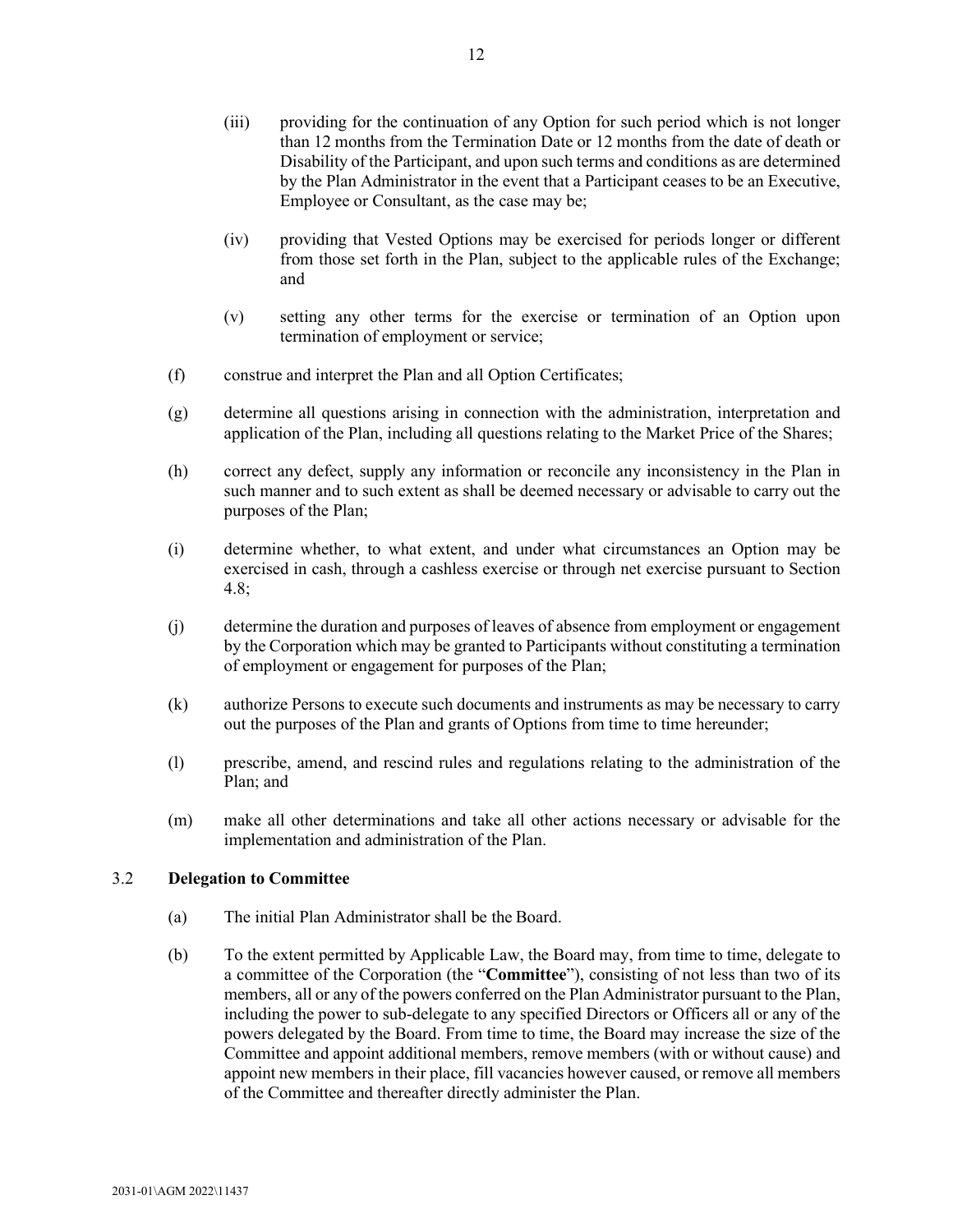(c) In the event the Board delegates to the Committee all or any of the powers conferred on the Plan Administrator pursuant to the Plan, the Committee or any sub-delegate will exercise the powers delegated to it in the manner and on the terms authorized by the delegating party. Any decision made or action taken by the Committee or any sub-delegate arising out of or in connection with the administration or interpretation of the Plan in this context is final and conclusive and binding on the Corporation and all affiliates of the Corporation, all Participants and all other Persons.

# <span id="page-47-0"></span>3.3 **Determinations Binding**

Any decision made or action taken by the Board, the Committee or any sub-delegate to whom authority has been delegated pursuant to Sectio[n 3.2](#page-46-0) arising out of or in connection with the administration interpretation of the Plan is final, conclusive and binding on all affected Persons, including the Corporation and any of its Subsidiaries, the affected Participants and their Personal Representatives, any shareholder of the Corporation and all other Persons.

# <span id="page-47-1"></span>3.4 **Eligibility**

Subject to the discretion of the Plan Administrator, all Executives, Employees and Consultants are eligible to participate in the Plan. Participation in the Plan is voluntary and eligibility to participate does not confer upon any Executive, Employee or Consultant any right to receive any grant of an Option pursuant to the Plan. In addition, in order to be eligible to receive Options, in the case of Employees and Consultants, the Option Certificate to which they are a party must contain a representation of the Corporation and of such Employee or Consultant, as the case may be, that such Employee or Consultant is a bona fide Employee or Consultant of the Corporation or a Subsidiary of the Corporation, as the case may be.

For clarity, Investor Relations Service Providers may not be granted any other Security Based Compensation Arrangements except for Options under the Plan.

# <span id="page-47-2"></span>3.5 **Board Requirements**

Any Option granted under the Plan shall be subject to the requirement that, if at any time the Corporation shall determine that the listing, registration or qualification of the Shares issuable pursuant to such Option upon any securities exchange or under any Applicable Laws of any jurisdiction, or the consent or approval of the Exchange and any securities commissions or similar securities regulatory bodies having jurisdiction over the Corporation is necessary as a condition of, or in connection with, the grant or exercise of such Option or the issuance or purchase of Shares thereunder, such Option may not be accepted or exercised in whole or in part unless such listing, registration, qualification, consent or approval shall have been effected or obtained on conditions acceptable to the Board. Nothing herein shall be deemed to require the Corporation to apply for or to obtain such listing, registration, qualification, consent or approval. Participants shall, to the extent applicable, cooperate with the Corporation in complying with such legislation, rules, regulations and policies.

# <span id="page-47-3"></span>3.6 **Liability Limitation and Indemnification**

No member of the Board or the Committee shall be liable for any action or determination taken or made in good faith in the administration, interpretation, construction or application of the Plan or any Option Certificate or any Option granted hereunder.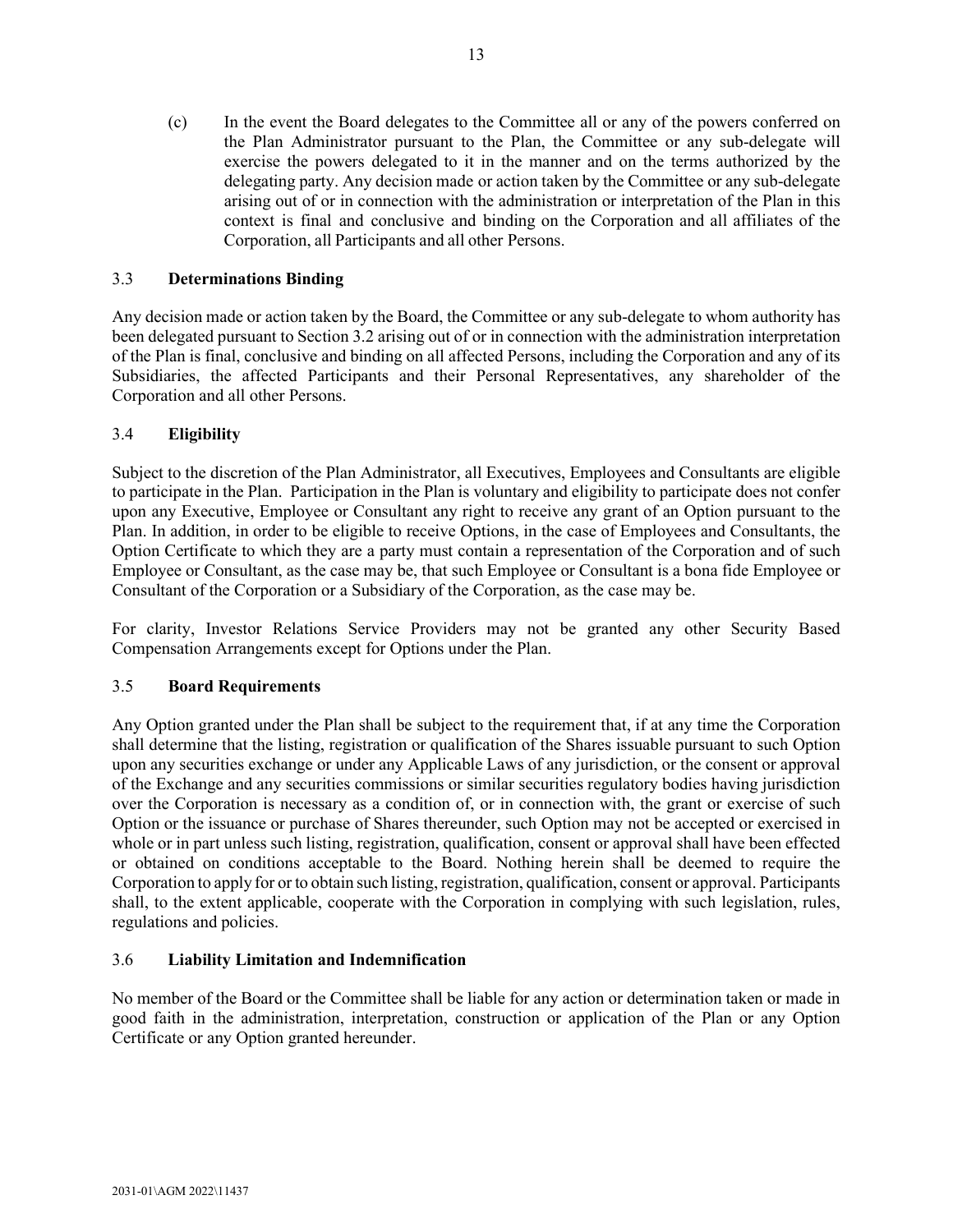# <span id="page-48-0"></span>3.7 **Total Shares Subject to Options**

Subject to adjustment pursuant to [Article 7,](#page-55-3) the number of Shares hereby reserved for issuance to Participants under the Plan shall not exceed 10% of the number of Shares which are issued and outstanding on the particular date of grant of Options. There are **13,720,000** Options (the "**Outstanding Options**") outstanding on the date hereof which were granted under the Prior Plan, which will remain in full force and effect in accordance with their terms. The number of Shares issuable upon exercise of the Outstanding Options shall be included in the calculation of the maximum number of Shares issuable pursuant to Options. Any Shares subject to an Option which has been granted under the Plan and which has been cancelled, terminated, surrendered, forfeited or expired without having been exercised as provided for in the Plan shall again be available under the Plan.

# <span id="page-48-1"></span>3.8 **Limits on Options**

Notwithstanding anything in the Plan, if the Corporation is listed on the TSXV, the following limitations shall apply to the Plan and all Options thereunder so long as such limitations are required by the TSXV:

- (a) unless disinterested Shareholder Approval is obtained in accordance with the policies of the TSXV (or unless permitted otherwise by the policies of the TSXV):
	- (i) themaximum number of Sharesthat may be issued to any one Participant(and where permitted pursuant to the policies of the TSXV, any Company that is wholly-owned by the Participant) under the Plan, together with all of the Corporation's other Security Based Compensation Arrangements, within a 12-month period, may not exceed 5% of the issued Shares calculated on the Date of Grant;
	- (ii) the maximum number of Shares that may be issued to Insiders (as a group) under the Plan, together with all of the Corporation's other Security Based Compensation Arrangements, within a 12-month period, may not exceed 10% of the issued Shares calculated on the Date of Grant; and
	- (iii) the maximum number of Shares that may be issued to Insiders (as a group) under the Plan, together with all of the Corporation's other Security Based Compensation Arrangements, may not exceed 10% of the issued Shares at any time;
- (b) the maximum number of Shares that may be issued to any one Consultant under the Plan, together with all of the Corporation's other Security Based Compensation Arrangements, within a 12-month period, may not exceed 2% of the issued Shares calculated on the Date of Grant;
- (c) the maximum number of Shares issuable pursuant to Options which may be granted within any 12-month period to Investor Relations Service Providers (as a group) must not exceed 2% of the issued Shares calculated on the Date of Grant;
- <span id="page-48-2"></span>(d) Options granted to Investor Relations Service Providers must vest in stages over 12 months with no more than 25% of the Options vesting in any three month period; and
- (e) any Options granted to a Participant who ceases to be a Participant under the Plan for any reason whatsoever shall terminate at a date no later than 12 months from the date such Participant ceases to be a Participant under the Plan.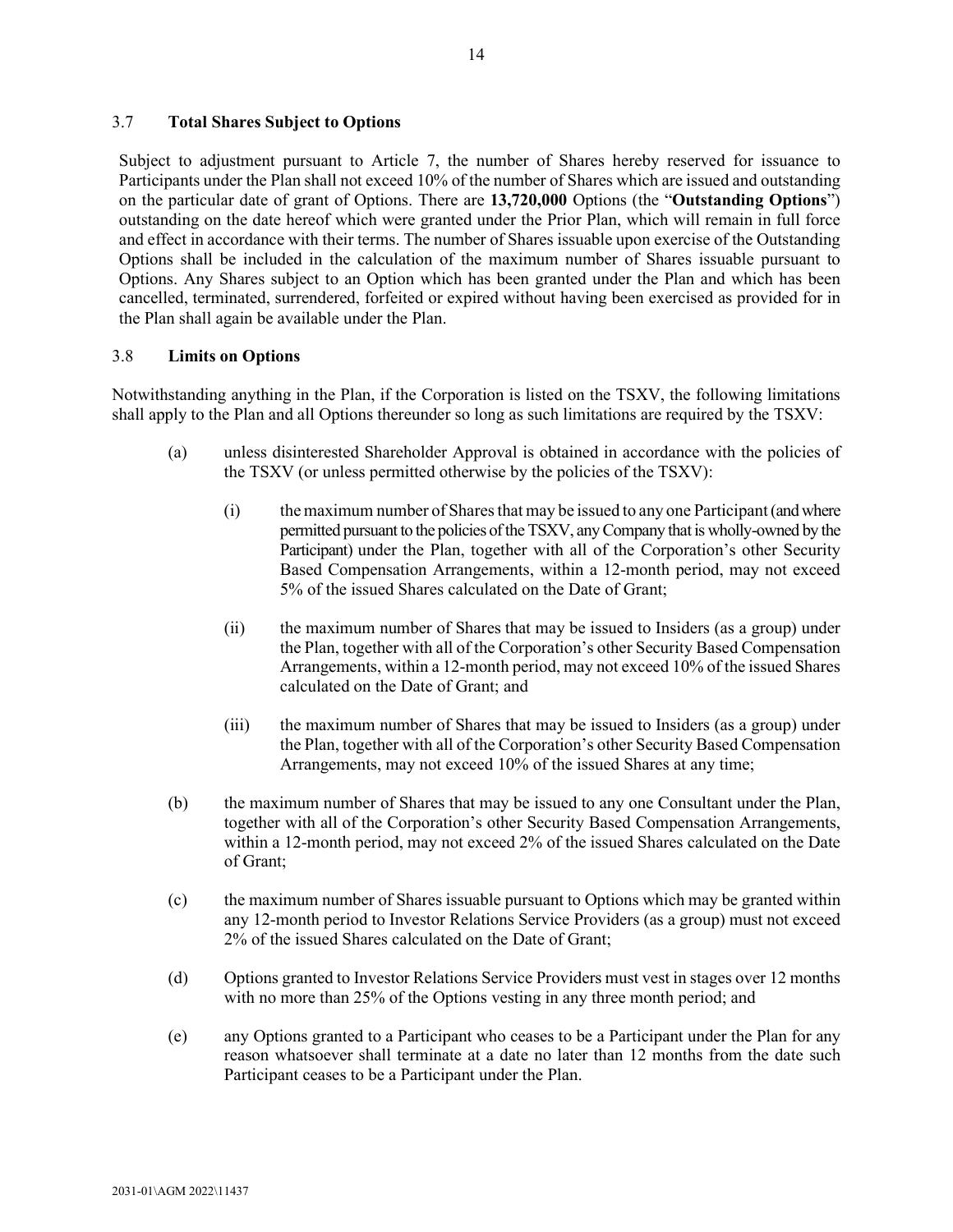# <span id="page-49-0"></span>3.9 **Option Certificates**

Each Option under the Plan will be evidenced by an Option Certificate. Each Option Certificate will be subject to the applicable provisions of the Plan and will contain such provisions as are required by the Plan and any other provisions that the Plan Administrator may direct.

# <span id="page-49-1"></span>3.10 **Non-transferability of Options**

Except to the extent that certain rights may pass to a beneficiary or Personal Representative upon death of a Participant by will or as required by law, no Option is assignable or transferable.

# <span id="page-49-2"></span>3.11 **Resale Restrictions**

Any Shares issued by the Corporation upon exercise or settlement of an Option are subject to any resale and trading restrictions in effect pursuant to Applicable Laws and the policies of the Exchange, and the Corporation shall be entitled to place any restriction or legend on any certificates representing such Shares accordingly. Any Option Certificate will bear the following legend, if required pursuant to the policies of the TSXV:

"Without prior written approval of the TSX Venture Exchange and compliance with all applicable securities legislation, the securities represented by this certificate, and any securities issued upon exercise hereof, may not be sold, transferred, hypothecated or otherwise traded on or through the facilities of the TSX Venture Exchange or otherwise in Canada or to or for the benefit of a Canadian resident until [**NTD: The date that is four months and one day after the date of the grant of the Option will be inserted**]."

Any certificate representing Shares issued pursuant to an exercise of an Option before the date that is four month and one day after the date of grant of an Option will bear the following legend, if required pursuant to the policies of the TSXV:

"Without prior written approval of the TSX Venture Exchange and compliance with all applicable securities legislation, the securities represented by this certificate may not be sold, transferred, hypothecated or otherwise traded on or through the facilities of the TSX Venture Exchange or otherwise in Canada or to or for the benefit of a Canadian resident until [**NTD: The date that is four months and one day after the date of the grant of the Option will be inserted**]."

# **ARTICLE 4 OPTIONS**

### <span id="page-49-4"></span><span id="page-49-3"></span>4.1 **Granting of Options**

The Plan Administrator may, from time to time, subject to Corporate Policies, the provisions of the Plan and such other terms and conditions as the Plan Administrator may determine, grant Options to any Participant, and in doing so, may, without limitation, in its discretion, (a) designate the Participants who may receive Options under the Plan, (b) fix the number of Options to be granted to each Participant and the date or dates on which such Options shall be granted, and (c) determine the relevant conditions and vesting schedules in respect of any Options.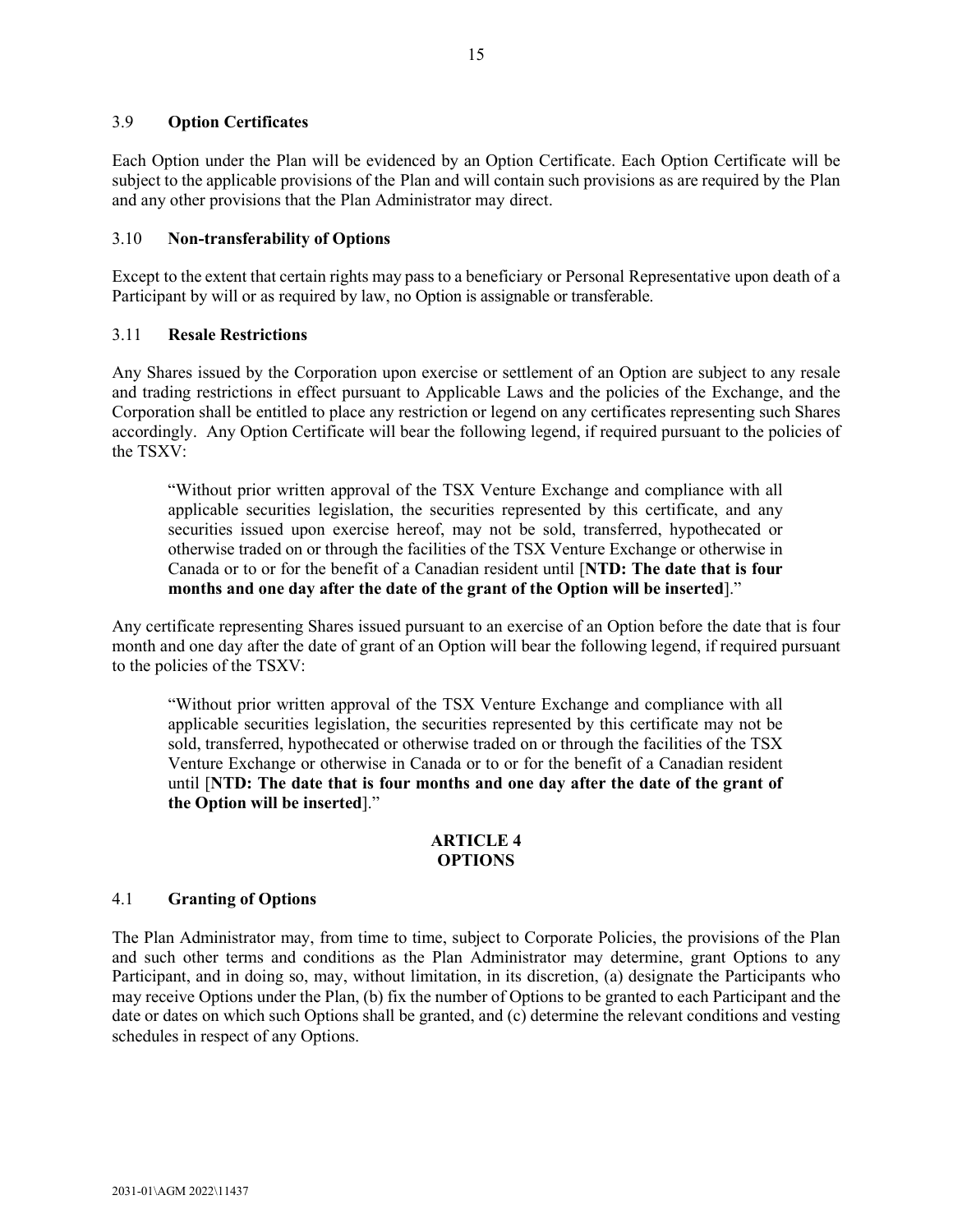# <span id="page-50-0"></span>4.2 **Options Account**

All Options received by a Participant shall be credited to an account maintained for the Participant on the books of the Corporation as of the Date of Grant. The terms and conditions of each Option grant shall be evidenced by an Option Certificate.

# <span id="page-50-1"></span>4.3 **Exercise Period of Options**

Subject to Sections [4.10,](#page-52-1) [5.1,](#page-52-3) and [7.4](#page-57-0) and Article [6,](#page-53-2) the Date of Grant and the Expiry Date of an Option shall be the dates fixed by the Plan Administrator at the time the Option is granted and shall be set out in the Option Certificate issued in respect of such Option, provided that the duration of such Option will not exceed the maximum term permitted by each organized trading facility on which the Shares are listed, being 10 years for the TSXV from the Date of Grant of such Option (subject to extension where the Expiry Date is within a Black-Out period pursuant to Sectio[n 5.1\)](#page-52-3).

# <span id="page-50-2"></span>4.4 **Number of Shares under an Option**

The number of Shares which may be purchased pursuant to an Option shall be determined by the Plan Administrator and shall be set out in the Option Certificate issued in respect of the Option.

# <span id="page-50-3"></span>4.5 **Exercise Price of an Option**

The Exercise Price at which a Participant may purchase a Share upon the exercise of an Option shall be determined by the Plan Administrator and shall be set out in the Option Certificate issued in respect of the Option. The Exercise Price shall not be less than the Market Price of the Shares as of the Date of Grant. The Market Price of the Shares for a particular Date of Grant shall be determined as follows:

- (a) for each organized trading facility on which the Shares are listed, Market Price will be:
	- (i) the closing trading price of the Shares on the day immediately preceding the issuance of the news release announcing the grant of the Option, or
	- (ii) if, in accordance with the policies of the TSXV, the Corporation is not required to issue a news release to announce the grant and exercise price of the Option, the closing trading price of the Shares on the day immediately preceding the Date of Grant,

and may be less than this price if it is within the discounts permitted by the applicable Regulatory Authorities;

- (b) if the Shares are listed on more than one organized trading facility, the Market Price shall be the Market Price as determined in accordance with subparagraph (a) above for the primary organized trading facility on which the Shares are listed, as determined by the Plan Administrator, subject to any adjustments as may be required to secure all necessary Regulatory Approvals;
- (c) if the Shares are listed on one or more organized trading facilities but have not traded during the ten trading days immediately preceding the Grant Date, then the Market Price will be, subject to any adjustments as may be required to secure all necessary Regulatory Approvals, such value as is determined by the Plan Administrator; and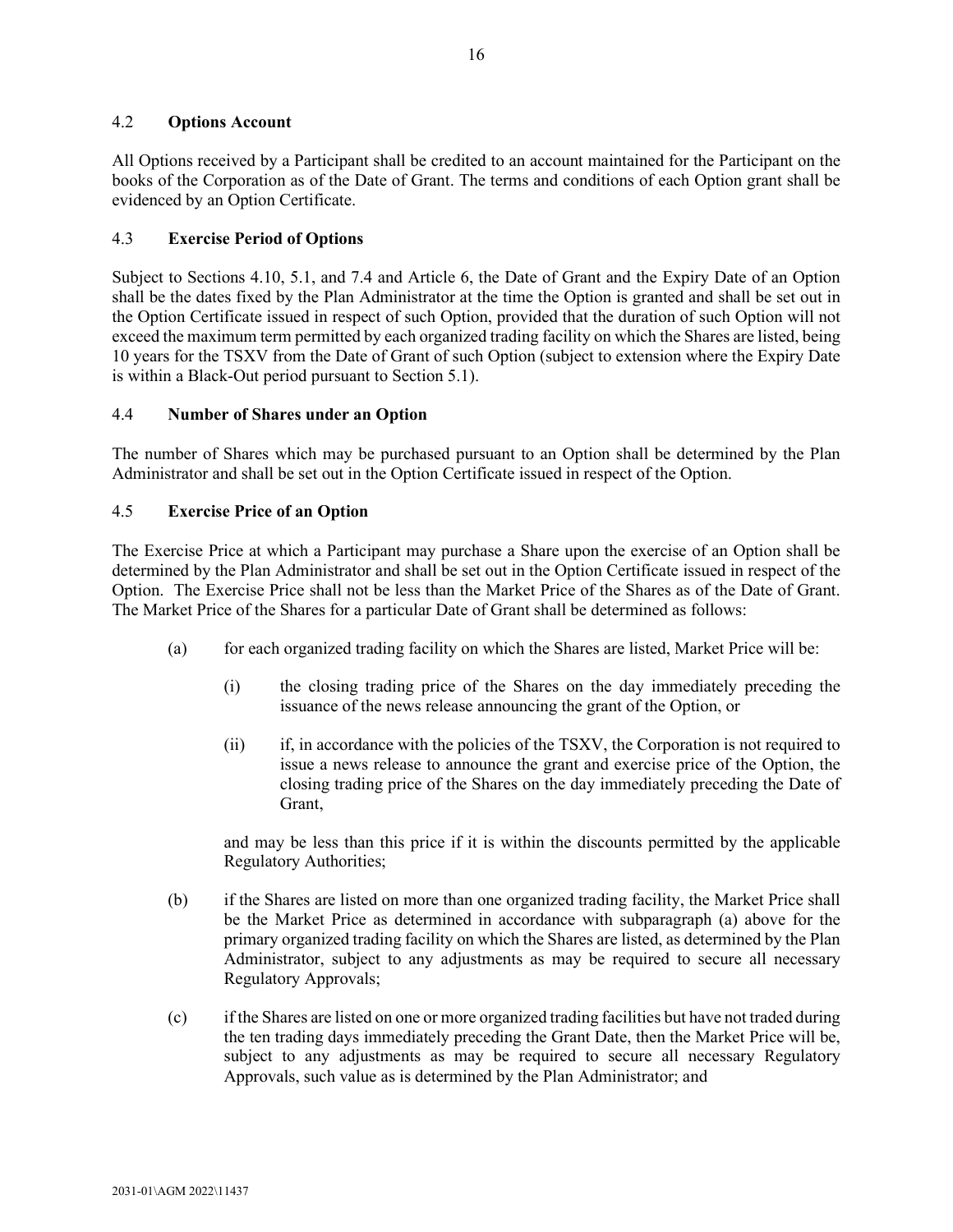(d) if the Shares are not listed on any organized trading facility, then the Market Price will be, subject to any adjustments as may be required to secure all necessary Regulatory Approvals, such value as is determined by the Plan Administrator to be the fair value of the Shares, taking into consideration all factors that the Plan Administrator deems appropriate, including, without limitation, recent sale and offer prices of the Shares in private transactions negotiated at arms' length.

Notwithstanding anything else contained herein, in no case will the Market Price be less than the minimum prescribed by each of the organized trading facilities that would apply to the Corporation on the Date of Grant in question.

# <span id="page-51-0"></span>4.6 **Vesting of Options and Acceleration**

Subject to the limitations in Section [3.8](#page-48-1) and all Applicable Laws, the vesting schedule for an Option, if any, shall be determined by the Plan Administrator and shall be set out in the Option Certificate issued in respect of the Option. The Plan Administrator may elect, at any time, to accelerate the vesting schedule of one or more Options including, without limitation, on a Triggering Event, and such acceleration will not be considered an amendment to the Option in question requiring the consent of the Participant under Section [8.2](#page-58-0) of the Plan. Notwithstanding the foregoing, if the Corporation is listed on the TSXV, no acceleration to the vesting schedule of one or more Options granted to an Investor Relations Service Provider can be made without the prior written acceptance of the TSXV.

# <span id="page-51-1"></span>4.7 **Additional Terms**

Subject to all Applicable Laws and all necessary Regulatory Approvals, the Plan Administrator may attach additional terms and conditions to the grant of a particular Option, such terms and conditions to be set out in a the Option Certificate. The Option Certificates will be issued for convenience only, and in the case of a dispute with regard to any matter in respect thereof, the provisions of the Plan and the records of the Corporation shall prevail over the terms and conditions in the Option Certificate.

# <span id="page-51-2"></span>4.8 **Exercise of Options**

An Option may be exercised only by the Participant or the Personal Representative of any Participant. A Participant or the Personal Representative of any Participant may exercise an Option in whole or in part at any time and from time to time during the Exercise Period up to the Expiry Time on the Expiry Date by delivering to the Plan Administrator the required Exercise Notice, the applicable Option Certificate and one of following forms of consideration, subject to Applicable Laws:

- (a) *Cash Exercise* Consideration may be paid by a Participant sending a wire transfer, certified cheque or bank draft payable to the Corporation in an amount equal to the aggregate Exercise Price of the Shares then being purchased pursuant to the exercise of the Option.
- (b) *Cashless Exercise* Subject to approval from the Plan Administrator and further subject to the Shares being traded on the Exchange, consideration may be paid by a Participant as follows: (i) a brokerage firm loans money to the Participant in order for the Participant to exercise Options to acquire the underlying Shares (the "**Loan**"); (ii) the brokerage firm then sells a sufficient number of Shares to cover the Exercise Price of the Options that were exercised by the Participant in order to repay the Loan; and (iii) the brokerage firm receives an equivalent number of Shares from the exercise of the Options and the Participant receives the balance of the Shares or the cash proceeds from the balance of such Shares.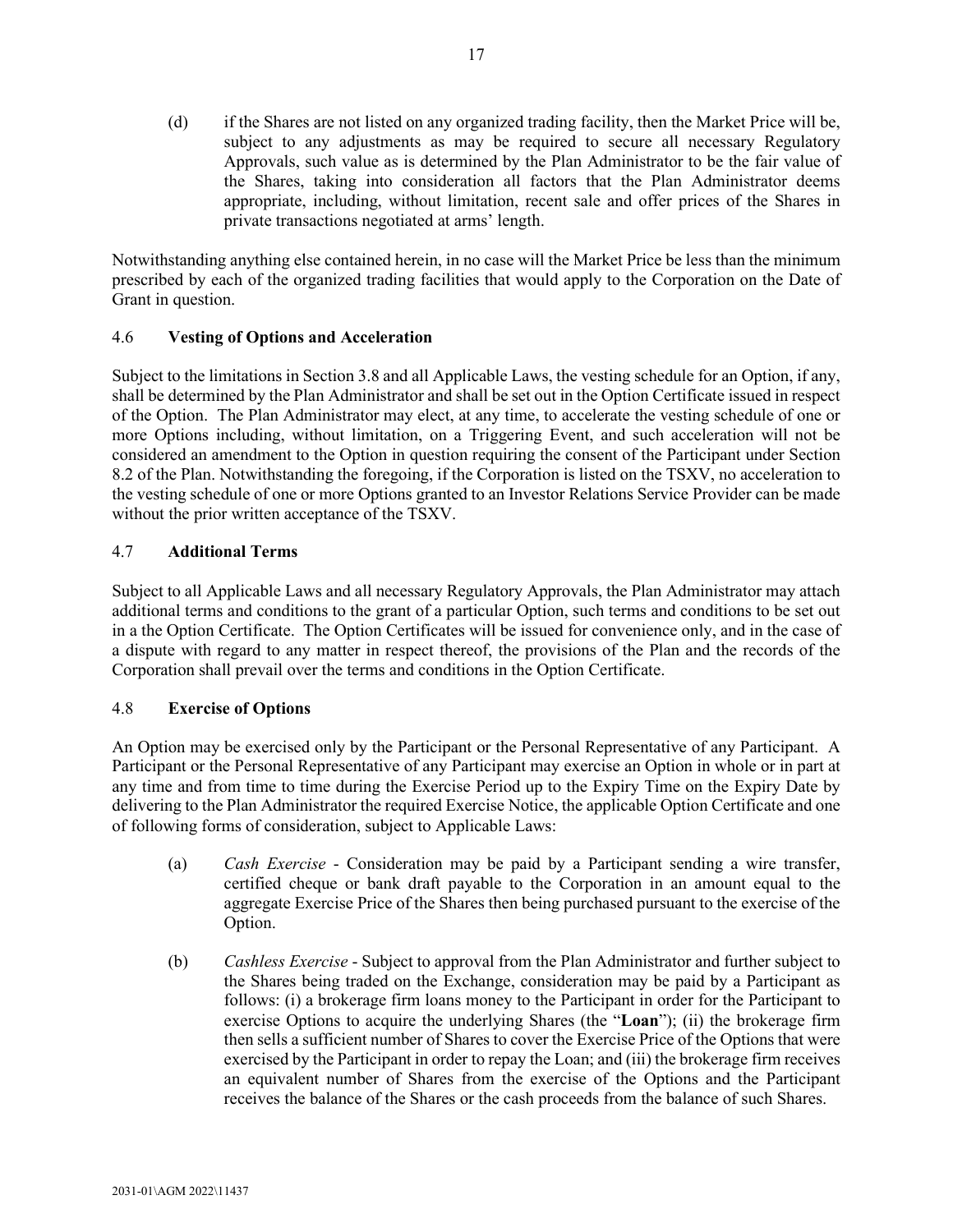<span id="page-52-5"></span>(c) *Net Exercise* - Subject to approval from the Plan Administrator and further subject to the Shares being traded on the Exchange, consideration may be paid by reducing the number of Shares otherwise issuable under the Options such that, in lieu of a cash payment to the Corporation, a Participant, excluding Investor Relations Service Providers, only receives the number of Shares that is equal to the quotient obtained by dividing: (i) the product of the number of Options being exercised multiplied by the difference between the VWAP of the underlying Shares and the Exercise Price of the subject Options, by (ii) the VWAP of the underlying Shares. The number of Shares delivered to the Participant may be further reduced to satisfy applicable tax withholding obligations pursuant to Section [5.2.](#page-52-4) In the event of a net exercise, the number of Options exercised, surrendered or converted, and not the number of Shares issued, must be included in calculating the limits set forth in Sections [3.7](#page-48-0) and [3.8.](#page-48-1)

# <span id="page-52-0"></span>4.9 **Issue of Share Certificates or Direct Registration Statements**

As soon as reasonably practicable following the receipt of the Exercise Notice, the Plan Administrator shall cause to be delivered to the Participant a certificate or direct registration statement for the Shares so purchased. If the number of Shares so purchased is less than the number of Shares subject to the Option Certificate surrendered, the Plan Administrator shall also provide a new Option Certificate for the balance of Shares available under the Option, being the number of Shares subject to the Option Certificate surrendered less the number of Shares purchased and, if applicable, the number of Options exercised, surrendered or converted in accordance with Section [4.8\(c\),](#page-52-5) to the Participant concurrent with delivery of the certificate or direct registration statement for the Shares.

# <span id="page-52-1"></span>4.10 **Termination of Options**

Subject to such other terms or conditions that may be attached to Options granted hereunder, a Participant may exercise an Option in whole or in part at any time and from time to time during the Exercise Period. Any Option or part thereof not exercised within the Exercise Period shall terminate and become null, void and of no effect as of the Expiry Time on the Expiry Date. The Expiry Date of an Option shall be the earlier of the date so fixed by the Plan Administrator at the time the Option is granted as set out in the Option Certificate and the date established, if applicable, pursuant to Article [6.](#page-53-2)

# **ARTICLE 5 ADDITIONAL OPTION TERMS**

# <span id="page-52-3"></span><span id="page-52-2"></span>5.1 **Black-Out Period**

If the Expiry Date for an Option occurs during the Black-Out period, then, notwithstanding any other provision of the Plan, the Option shall be extended no more than ten Business Days after the date the Black-Out is lifted by the Corporation, unless the delayed expiration would result in tax penalties or the Participant or the Corporation is subject to a cease trade order in respect of the Corporation's securities.

### <span id="page-52-4"></span>5.2 **Withholding Taxes**

The granting, vesting or exercise of each Option under the Plan is subject to the condition that if at any time the Plan Administrator determines, in its discretion, that the satisfaction of withholding tax or other withholding liabilities is necessary or desirable in respect of such grant, vesting or exercise, such action is not effective unless such withholding has been effected to the satisfaction of the Plan Administrator. In such circumstances, the Plan Administrator may require that a Participant pay to the Corporation the minimum amount as the Corporation or a Subsidiary of the Corporation is obliged to remit to the relevant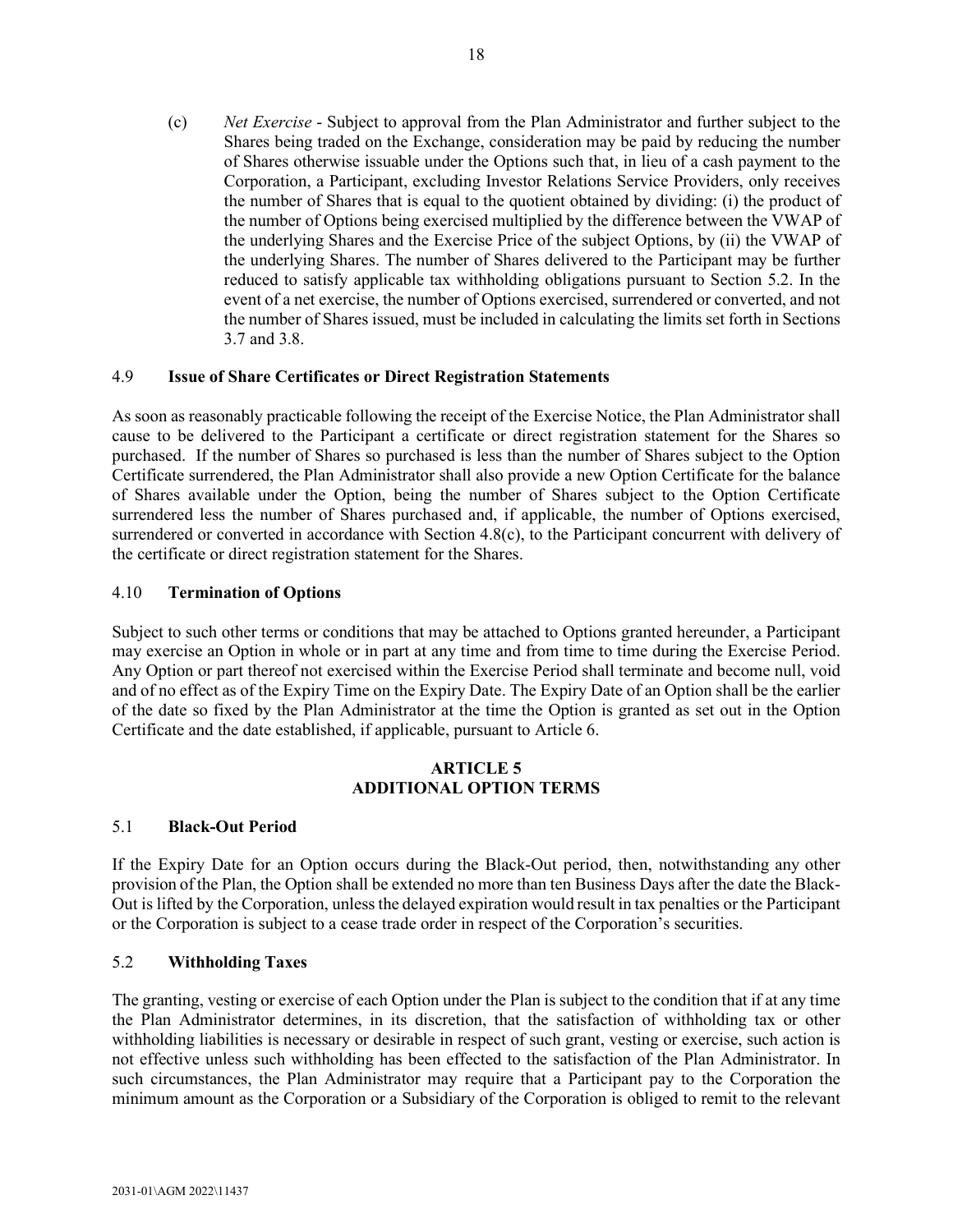taxing authority in respect of the granting, vesting or exercise of the Option. Any such additional payment is due no later than the date on which such amount with respect to the Option is required to be remitted to the relevant tax authority by the Corporation or a Subsidiary of the Corporation, as the case may be. Alternatively, and subject to any requirements or limitations under applicable law, the Corporation may (a) withhold such amount from any remuneration or other amount payable by the Corporation or a Subsidiary of the Corporation to the Participant, (b) require the sale of a number of Shares issued upon exercise or vesting of such Option and the remittance to the Corporation of the net proceeds from such sale sufficient to satisfy such amount or (c) enter into any other suitable arrangements for the receipt of such amount.

Participants (or their beneficiaries) shall be responsible for all taxes with respect to any Options granted under the Plan, whether arising as a result of the grant or payment in respect of the Option or otherwise. The Corporation, the Plan Administrator and the Board make no guarantees to any Person regarding the tax treatment of an Option or issuances of Shares and none of the Corporation, the Board, the Plan Administrator or any of the Executives, Employees, Consultants, agents, advisors or representatives of the Corporation or the Subsidiary of the Corporation shall have any liability to a Participant with respect thereto.

# <span id="page-53-0"></span>5.3 **Recoupment**

Notwithstanding any other terms of the Plan, Options may be subject to potential cancellation, recoupment, rescission, payback or other action in accordance with the terms of any clawback, recoupment or similar policy adopted by the Corporation or a Subsidiary of the Corporation and in effect at the Date of Grant of the Option, or as otherwise required by law or the rules of the Exchange. The Plan Administrator may at any time waive the application of this Section [5.3](#page-53-0) to any Participant or category of Participants.

# <span id="page-53-1"></span>5.4 **No Other Benefit**

- (a) No amount will be paid to, or in respect of, a Participant under the Plan to compensate for a downward fluctuation in the price of a Share or the value of any Option granted, nor will any other form of benefit be conferred upon, or in respect of, a Participant for such purpose.
- (b) The Corporation makes no representations or warranties to Participants with respect to the Plan or any Options whatsoever. Participants are expressly advised that the value of any Options issued pursuant to the Plan will fluctuate as the trading price of the Shares fluctuates.
- (c) In seeking the benefits of participation in the Plan, the Participant shall exclusively accept all risks associated with a decline in the trading price of the Shares and all other risks associated with the holding of any Options.

# **ARTICLE 6 TERMINATION OF EMPLOYMENT OR SERVICES**

# <span id="page-53-3"></span><span id="page-53-2"></span>6.1 **Termination of Participant**

Subject to [Article 7](#page-55-3) and unless otherwise determined by the Plan Administrator or as set forth in an Option Certificate:

(a) where a Participant's employment or services are terminated by the Corporation or a Subsidiary of the Corporation for Cause, then each Option held by the Participant that has not Vested as of the Termination Date is immediately forfeited and cancelled as of the Termination Date. The Plan Administrator, in its discretion, shall determine the effect of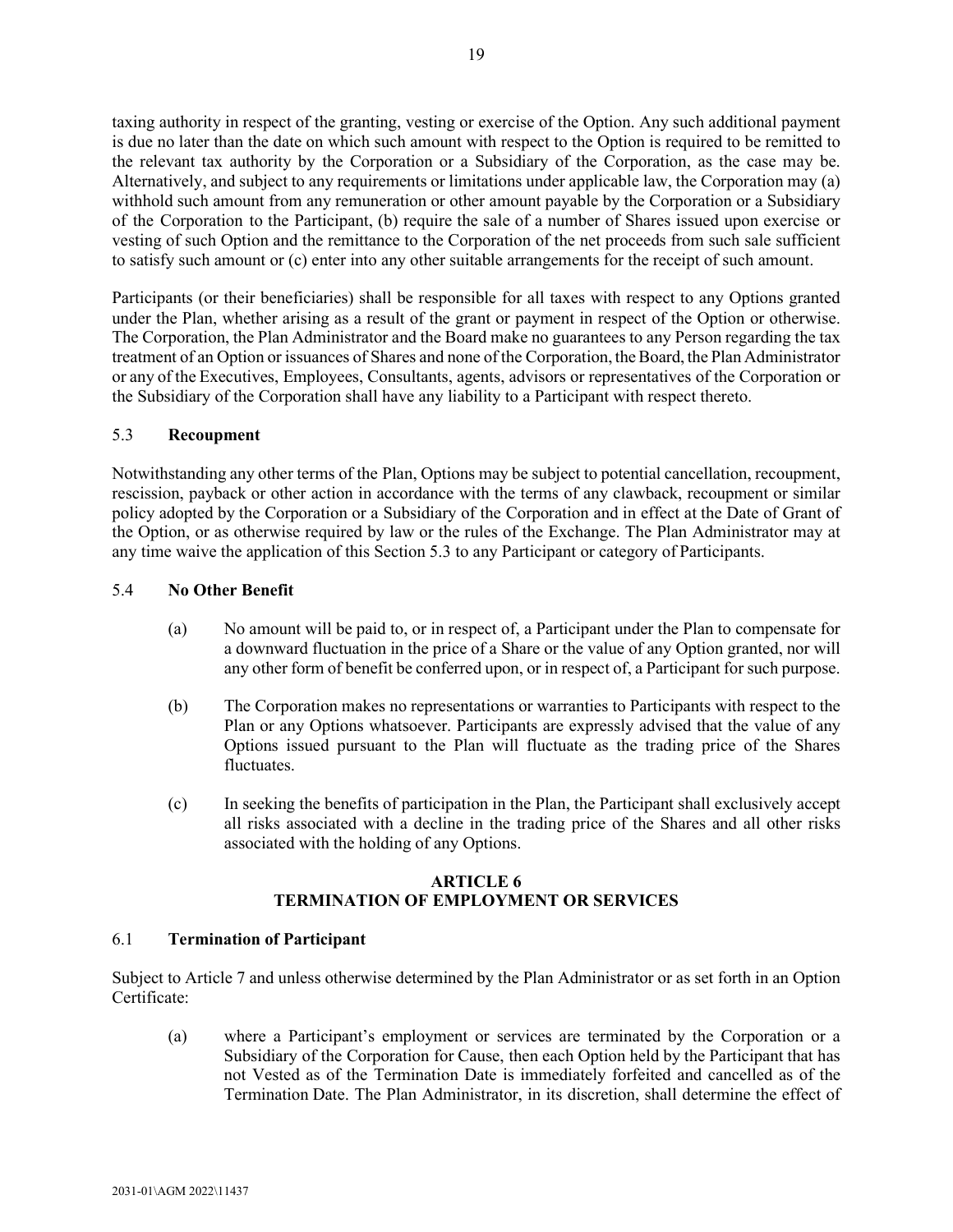all matters and questions relating to whether a Participant has been discharged for Cause. In addition, where a Participant's employment orservices are terminated by the Corporation or a Subsidiary of the Corporation for Cause, the Plan Administrator may, in its discretion, determine that all Options held by the Participant that have Vested as of the Termination Date shall immediately become forfeited, cancelled, null and void, failing which, all Options held by the Participant that have Vested as of the Termination Date shall be exercisable in accordance with Section [4.8](#page-51-2) at any time during the period that terminates on the earlier of: (i) the Expiry Date; (ii) a date determined by the Plan Administrator in its discretion; and (iii) the first anniversary of the Termination Date. Any Option that remains unexercised shall be immediately forfeited upon the termination of such period;

- (b) where a Participant ceases to hold office or his or her position, as applicable, by reason of voluntary resignation by the Participant, then each Option held by the Participant that has not Vested as of the Termination Date is immediately forfeited and cancelled as of the Termination Date. All Options held by the Participant that have Vested as of the Termination Date shall be exercisable in accordance with Section [4.8](#page-51-2) at any time during the period that terminates on the earlier of: (i) the Expiry Date; (ii) a date determined by the Plan Administrator in its discretion; and (iii) the first anniversary of the Termination Date. Any Option that remains unexercised shall be immediately forfeited upon the termination of such period;
- <span id="page-54-0"></span>(c) where a Participant's employment or services are terminated by the Corporation or a Subsidiary of the Corporation without Cause (whether such termination occurs with or without any or adequate reasonable notice, or with or without any or adequate compensation in lieu of such reasonable notice); then:
	- (i) subject to Section [4.6,](#page-51-0) a portion of any Options held by the Participant that are not yet Vested shall immediately vest, with such portion to be equal to the number of unvested Options multiplied by a fraction the numerator of which is the number of days between the Date of Grant and the Termination Date and the denominator of which is the number of days between the Date of Grant and the date the unvested Options were originally scheduled to vest. For clarity and by way of example, if a Participant's employment is terminated 400 days following the Date of Grant and unvested Options were originally scheduled to vest 600 days from the Date of Grant, two-thirds of the unvested Options will immediately vest;
	- (ii) subject to Section [6.1\(c\)\(i\)](#page-54-0)**,** any Options held by the Participant that are not yet Vested at the Termination Date after the application of Section [6.1\(c\)\(i\)](#page-54-0) shall be immediately forfeited to the Corporation; and
	- (iii) any Options held by the Participant that have Vested as of the Termination Date or Vested pursuant to Section [6.1\(c\)\(i\)](#page-54-0) shall be settled in accordance with Section [4.8](#page-51-2) at any time during the period that terminates on the earlier of: (i) the Expiry Date; (ii) a date determined by the Plan Administrator in its discretion; and (iii) the first anniversary of the Termination Date. Any Option that remains unexercised shall be immediately forfeited upon the termination of such period;
- (d) notwithstanding that such date may be prior to the Termination Date, a Participant's eligibility to receive further grants of Options under the Plan ceases as of the date that: (i) the Corporation or a Subsidiary of the Corporation, as the case may be, provides the Participant with written notification that the Participant's employment or services are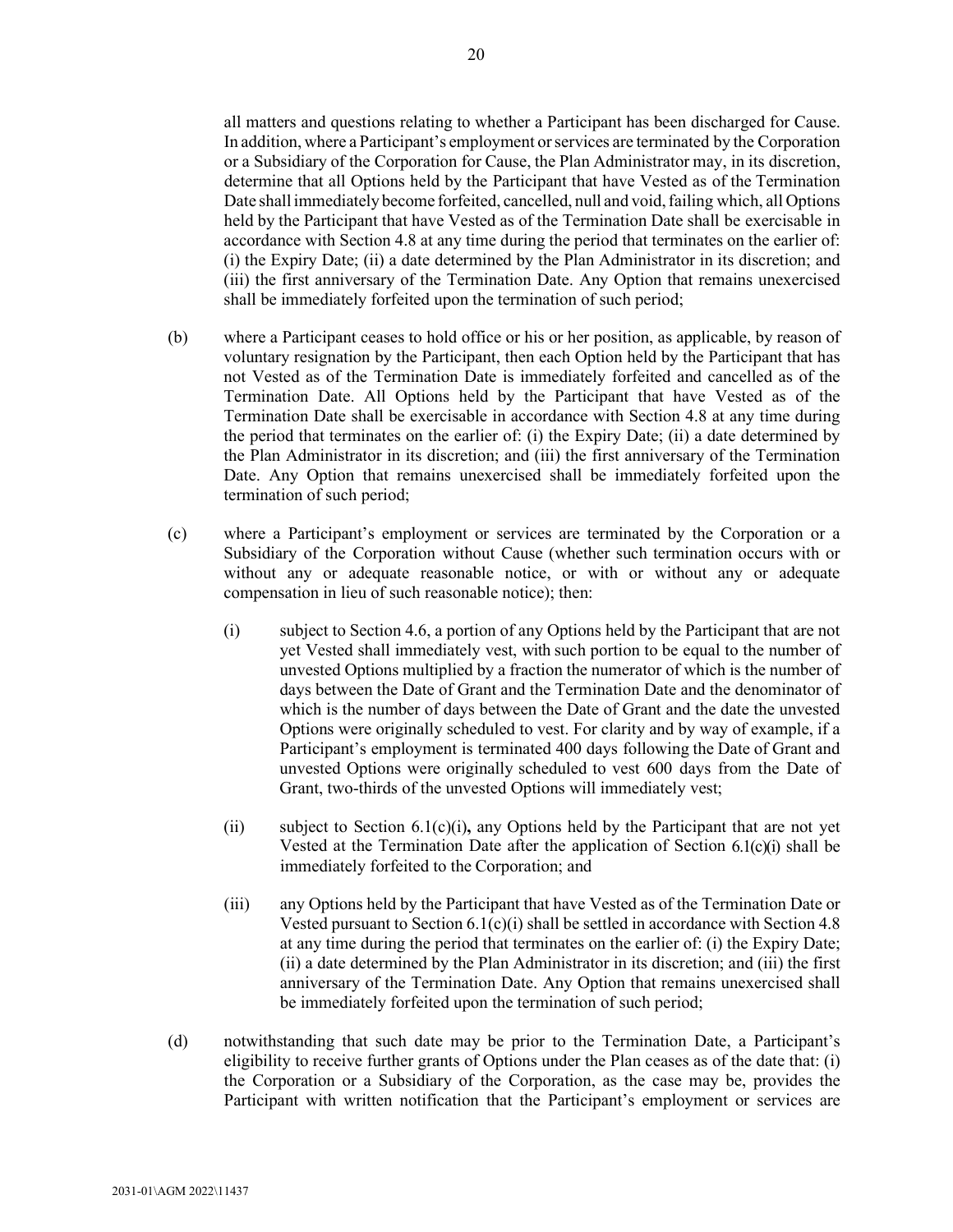terminated in the circumstances contemplated by this Section [6.1,](#page-53-3) or (ii) the Participant provides the Corporation or a Subsidiary of the Corporation, as the case may be, with written notification of the Participant's voluntary resignation;

(e) unless the Plan Administrator, in its discretion, otherwise determines, at any time and from time to time, Options shall not be affected by a change of employment agreement or arrangement, or directorship within or among the Corporation or a Subsidiary of the Corporation for so long as the Participant continues to be an Executive, Employee or Consultant, as applicable, of the Corporation or a Subsidiary of the Corporation.

# <span id="page-55-0"></span>6.2 **Leave of Absence**

If a Participant is on sick leave or other bona fide leave of absence, such Participant shall continue to be deemed a "Participant" for the purposes of an outstanding Option during the period of such leave, provided that it does not exceed 90 days (or such longer period as may be determined by the Plan Administrator in its discretion). If the period of leave exceeds 90 days (or such longer period as may be determined by the Plan Administrator in its discretion), the relationship shall be deemed to have been terminated by the Participant voluntarily on the 91st day (or the first day immediately following any period of leave in excess of 90 days as approved by the Plan Administrator) of such leave, unless the Participant's right to reemployment or reengagement of services with the Corporation or a Subsidiary of the Corporation, as applicable, is guaranteed by statute or contract.

# <span id="page-55-1"></span>6.3 **Death or Disability**

Subject to Section [4.6,](#page-51-0) where a Participant's employment or services are terminated by reason of the death of the Participant or the Participant becomes Disabled, then each Option held by the Participant that has not Vested as of the date of the death or Disability, as applicable, of such Participant shall vest on such date, and be exercisable in accordance with Section [4.8](#page-51-2) at any time during the period that terminates on the earlier of: (i) the Expiry Date; and (ii) first anniversary of the date of the death or Disability of the Participant. Any Option that remains unexercised shall be immediately forfeited upon the termination of such period. A Participant's eligibility to receive further grants of Options under the Plan ceases as of the date of the death or Disability of the Participant.

# <span id="page-55-2"></span>6.4 **Discretion to Permit Acceleration**

Notwithstanding the provisions of this Article [6,](#page-53-2) subject to Sections [3.8\(d\)](#page-48-2) an[d 4.6](#page-51-0) and any necessary Regulatory Approvals, the Plan Administrator may, in its discretion, at any time prior to, or following the events contemplated in Article [6,](#page-53-2) permit the acceleration of vesting of any or all Options, all in the manner and on the terms as may be authorized by the Plan Administrator, and if such discretion is taken and the vesting of any or all Options occurs, then such Options will be exercised in accordance with Section [4.8.](#page-51-2)

# **ARTICLE 7 EVENTS AFFECTING THE CORPORATION**

# <span id="page-55-4"></span><span id="page-55-3"></span>7.1 **Change in Control**

<span id="page-55-5"></span>Except as may be set forth in an employment agreement or other written agreement between the Corporation or a Subsidiary of the Corporation and the Participant and subject to any necessary Regulatory Approvals:

(a) Unless determined otherwise by the Plan Administrator, if within 12 months following the completion of a transaction resulting in a Change in Control, (i) a Participant's employment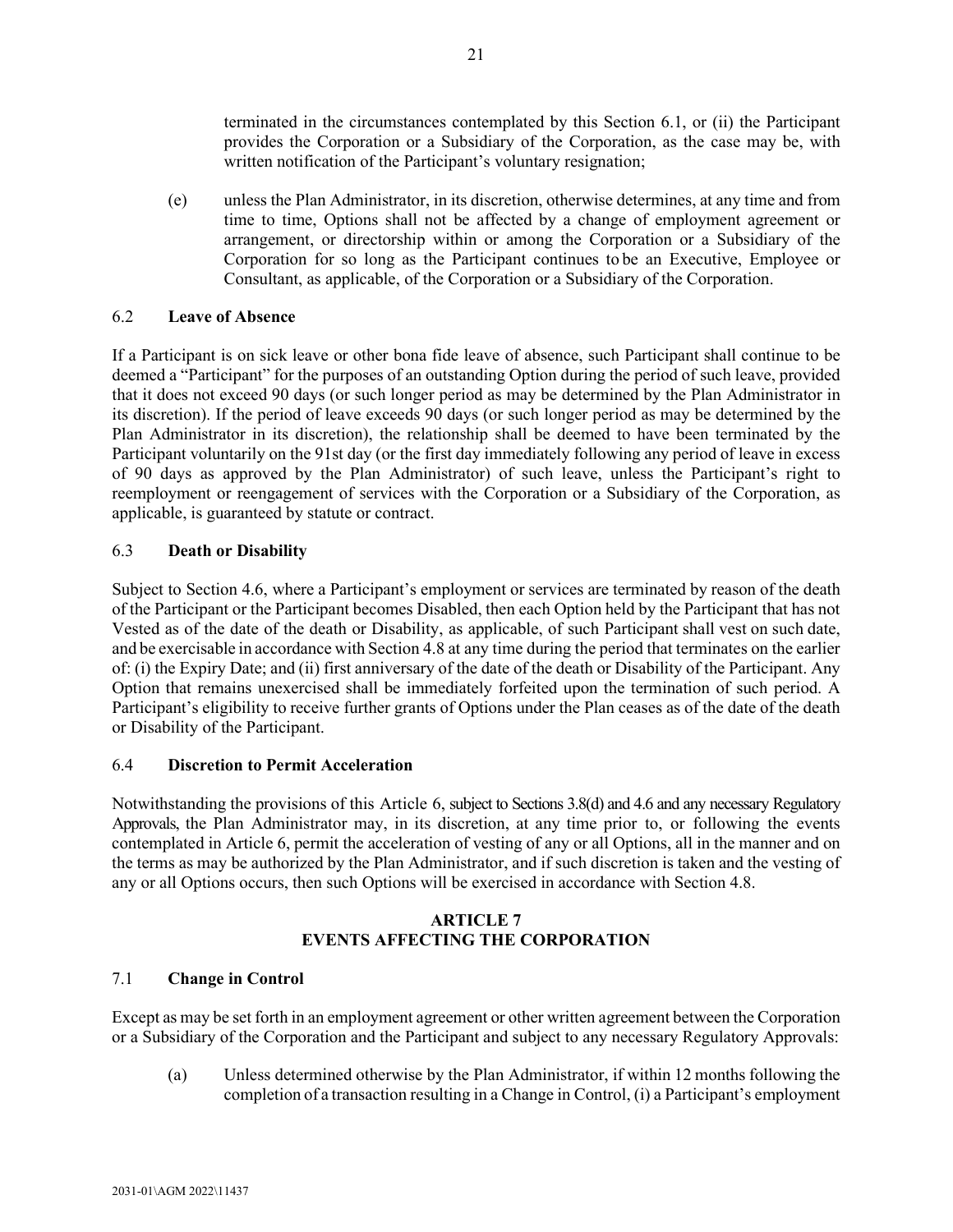or directorship is terminated by the Corporation or a Subsidiary of the Corporation without Cause or (ii) a Participant resigns for Good Reason, without any action by the Plan Administrator, the vesting of all Options held by such Participant shall immediately accelerate and vest on the date of such Participant's termination or resignation for Good Reason and the Options shall be exercisable in accordance with Section [4.8](#page-51-2) at any time during the period that terminates on the earlier of: (i) the Expiry Date; (ii) a date determined by the Plan Administrator in its discretion; and (iii) the first anniversary of the Termination Date. Any Option that remains unexercised shall be immediately forfeited upon the termination of such period.

(b) Notwithstanding Section [7.1\(a\),](#page-55-5) the Plan Administrator may, without the consent of any Participant, and subject to prior TSXV acceptance pursuant to Section [8.2\(a\),](#page-58-4) as applicable, take such steps as it deems necessary or desirable in connection with a Change in Control, including, without limitation, to cause: (i) the conversion or exchange of any outstanding Options into or for, rights or other securities of substantially equivalent value (or greater value), as determined by the Plan Administrator in its discretion, in any entity participating in or resulting from a Change in Control; (ii) outstanding Options to vest and become realizable, or payable; (iii) restrictions applicable to an Option to lapse, in whole or in part prior to or upon consummation of such Change in Control, and, to the extent the Plan Administrator determines, terminate upon or immediately prior to the effectiveness of such Change in Control; (iv) the termination of an Option in exchange for an amount of cash and/or property, if any, equal to the amount that would have been attained upon the settlement of such Option or realization of the Participant's rights as of the date of the occurrence of the transaction (and, for the avoidance of doubt, if as of the date of the occurrence of the transaction the Plan Administrator determines in good faith that no amount would have been attained upon the settlement of such Option or realization of the Participant's rights, then such Option may be terminated by the Corporation without payment); (v) the replacement of such Option with other rights or property selected by the Board in its discretion; or (vi) any combination of the foregoing. In taking any of the actions permitted under this Section [7.1\(a\),](#page-55-5) the Plan Administrator will not be required to treat all Options similarly in the transaction.

# <span id="page-56-0"></span>7.2 **Triggering Events**

Subject to any necessary Regulatory Approvals and notwithstanding any other provisions of the Plan or any Option Certificate, the Plan Administrator may, without the consent of the Participant in question cause all or a portion of any of the Options granted under the Plan to terminate upon the occurrence of a Triggering Event, provided that the Corporation must give written notice to the Participant in question not less than 10 days prior to the consummation of a Triggering Event so as to permit the Participant the opportunity to exercise the Vested portion of the Options prior to such termination. Upon the giving of such notice and subject to any necessary Regulatory Approvals, all Options or portions thereof granted under the Plan which the Corporation proposes to terminate shall become immediately exercisable notwithstanding any contingent vesting provision to which such Options may have otherwise been subject.

# <span id="page-56-1"></span>7.3 **Reorganization of Corporation's Capital**

Should the Corporation effect a subdivision or consolidation of Shares or any similar capital reorganization or a payment of a stock dividend (other than a stock dividend that is in lieu of a cash dividend), or should any other change be made in the capitalization of the Corporation that does not constitute a Change in Control, or in the event of an amalgamation, combination, arrangement, merger or other transaction or reorganization involving the Corporation and occurring by exchange of Shares, by sale or lease of assets or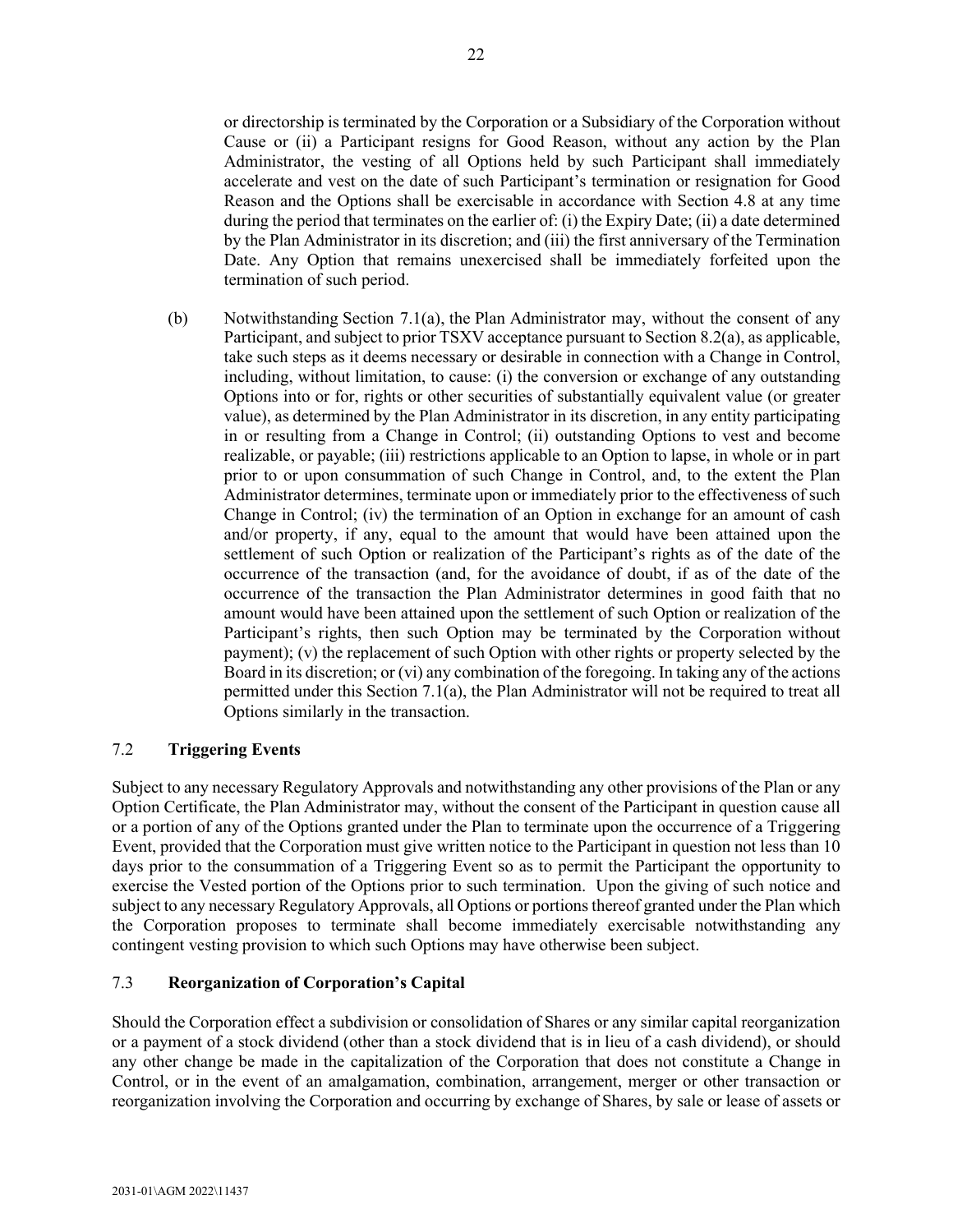otherwise, that does not constitute a Change in Control, that would warrant the amendment or replacement of any existing Options in order to adjust the number of Shares that may be acquired on the vesting of outstanding Options and/or the terms of any Option in order to preserve proportionately the rights and obligations of the Participants holding such Options, the Plan Administrator may, subject to the prior approval of the Exchange, if required, authorize such steps to be taken as it may consider to be equitable and appropriate to that end, including, but not limited to, permitting the immediate vesting of any unvested Options and amending the Exercise Price payable per Share.

# <span id="page-57-0"></span>7.4 **Assumptions of Options in Acquisitions**

Notwithstanding any other provision of the Plan, in connection with a Reverse Takeover, a Change of Business, a Reorganization or an acquisition pursuant to Policy 5.3 – *Acquisitions and Dispositions of Non-Cash Assets* of the TSXV Manual, subject to prior TSXV acceptance, security based compensation of a target Company may be cancelled and replaced with substantially equivalent Options under the Plan without shareholder approval, provided that the rules of the TSXV are complied with.

# <span id="page-57-1"></span>7.5 **No Restriction on Action**

The existence of the Plan and of any Options granted hereunder shall not affect, limit or restrict in any way the right or power of the Corporation, the Board or the Corporation's shareholders to make or authorize any adjustment, recapitalization, reorganization or other change in the Corporation's capital structure or its business, or any amalgamation, combination, merger or consolidation involving the Corporation or to create or issue any bonds, debentures, shares or other securities of the Corporation or the rights and conditions attaching thereto or to affect the dissolution or liquidation of the Corporation or any sale or transfer of all or any part of its assets or business, or any other corporate act or proceeding, whether of a similar nature or otherwise. No Participant or any other Person shall have any claim against any member of the Committee or the Corporation or any Employees, Officers or agents of the Corporation as a result of any such action.

# <span id="page-57-2"></span>7.6 **Issue by Corporation of Additional Shares**

Except as expressly provided in this [Article 7,](#page-55-3) neither the issue by the Corporation of shares of any class or securities convertible into or exchangeable for shares of any class, nor the conversion or exchange of such shares or securities, affects, and no adjustment by reason thereof is to be made with respect to the number of Shares that may be acquired as a result of a grant of Options.

# <span id="page-57-3"></span>7.7 **Fractions**

No fractional Shares will be issued pursuant to an Option. Accordingly, if, as a result of any adjustment under this [Article 7,](#page-55-3) a Participant would become entitled to a fractional Share, the Participant has the right to acquire only the adjusted number of full Shares (rounded down to the nearest whole number) and no payment or other adjustment will be made with respect to the fractional Shares, which shall be disregarded.

# **ARTICLE 8 AMENDMENT, SUSPENSION OR TERMINATION OF THE PLAN**

# <span id="page-57-5"></span><span id="page-57-4"></span>8.1 **Discretion of the Plan Administrator**

Subject to any Regulatory Approvals, including, where required, the approval of the TSXV and to Section [8.2,](#page-58-0) the Plan Administrator may, from time to time, without notice to or approval of the Participants or of the shareholders of the Corporation, amend, modify, change, suspend or terminate the Plan or any Options granted pursuant to the Plan as it, in its discretion, determines appropriate, provided, however, that, no such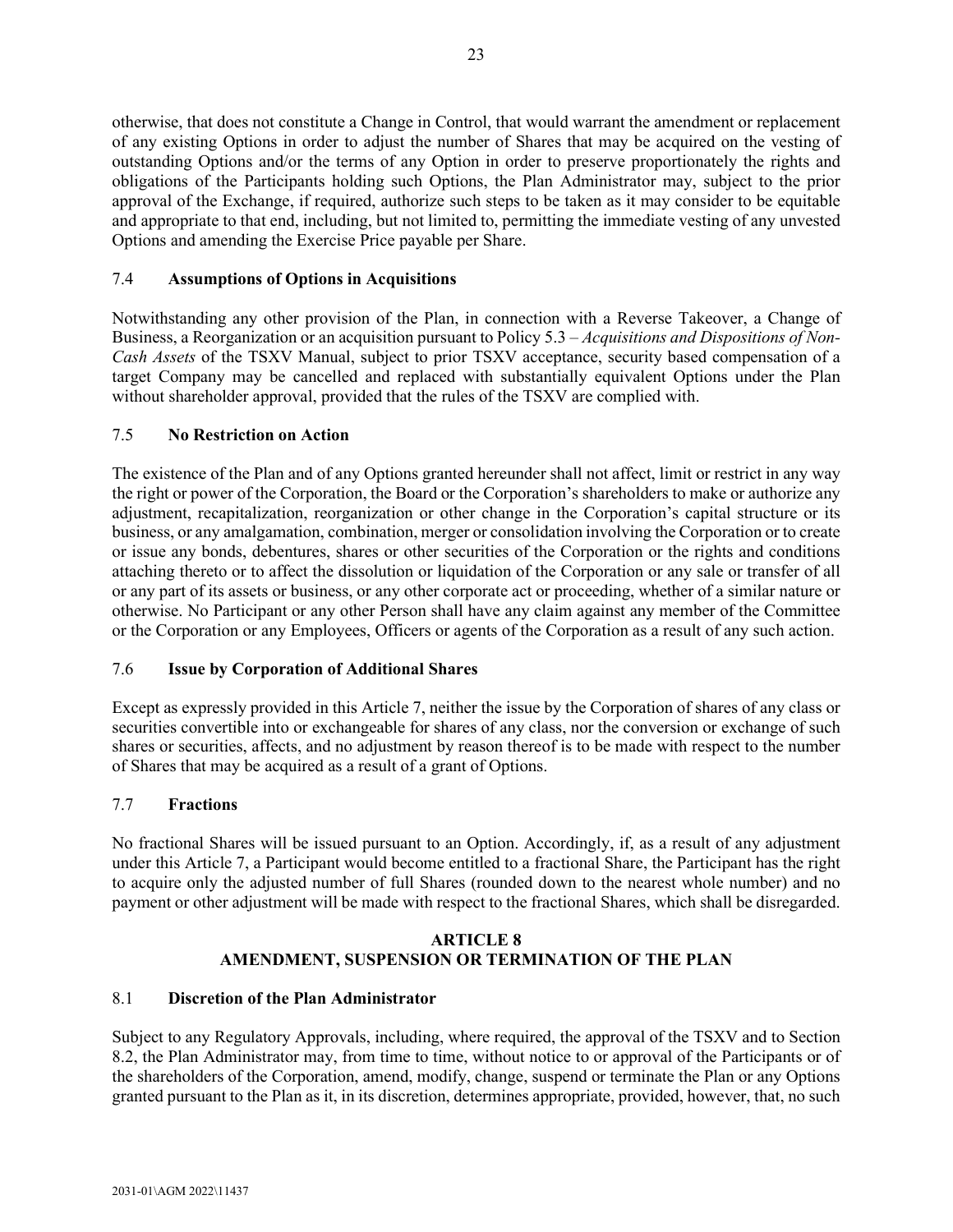amendment, modification, change, suspension or termination of the Plan or any Options granted hereunder may materially impair any rights of a Participant or materially increase any obligations of a Participant under the Plan without the consent of the Participant, unless the Plan Administrator determines such adjustment is required or desirable in order to comply with any Applicable Laws or Exchange requirements or as otherwise set out in the Plan.

# <span id="page-58-0"></span>8.2 **Amendment of Option or Plan**

<span id="page-58-4"></span>Notwithstanding Section [8.1](#page-57-5) and subject to any rules of the Exchange, if the Corporation is listed on the TSXV, the following limitations shall apply to the Plan and all Options thereunder so long as such limitations are required by the TSXV:

- (a) any adjustment to Options, other than in connection with a security consolidation or security split, is subject to the prior acceptance of the TSXV and the issuance of a news release by the Corporation outlining the terms thereof;
- (b) any amendment to the Plan is subject to the prior acceptance of the TSXV, except for amendments to: (i) reduce the number of Shares that may be issued under the Plan, (ii) increase the Exercise Price of Options, or (iii) cancel Options;
- (c) subject to any rules of the TSXV, approval of shareholders of the Corporation shall be required for any amendment to the Plan except for amendments to: (i) fix typographical errors, and (ii) clarify existing provisions of the Plan and which do not have the effect of altering the scope, nature and intent of such provisions; and
- (d) any reduction in the Exercise Price of an Option, or extension to the Expiry Date of an Option, held by an Insider at the time of the proposed amendment is subject to disinterested shareholder approval in accordance with the policies of the TSXV and the issuance of a news release by the Corporation outlining the terms thereof.

# **ARTICLE 9 MISCELLANEOUS**

# <span id="page-58-2"></span><span id="page-58-1"></span>9.1 **Legal Requirement**

The Corporation is not obligated to grant any Options, issue any Shares or other securities, make any payments or take any other action if, in the opinion of the Plan Administrator, in its discretion, such action would constitute a violation by a Participant or the Corporation of any provision of any applicable statutory or regulatory enactment of any government or government agency or the requirements of any Exchange upon which the Shares may then be listed.

# <span id="page-58-3"></span>9.2 **Rights of Participant**

No Participant has any claim or right to be granted an Option and the granting of any Option is not to be construed as giving a Participant a right to remain as an Executive, Employee or Consultant of the Corporation or a Subsidiary of the Corporation. Neither the Participant nor such Participant's Personal Representatives shall have any rights whatsoever as a shareholder of the Corporation in respect of Shares issuable pursuant to any Option until the allotment and issuance to such Participant or the liquidator, executor or administrator, as the case may be, of the estate of such Participant, of certificates representing such Shares (or in the case of Shares issued in uncertificated form, receipt of evidence of a book position on the register of the shareholders of the Corporation maintained by the transfer agent and registrar of the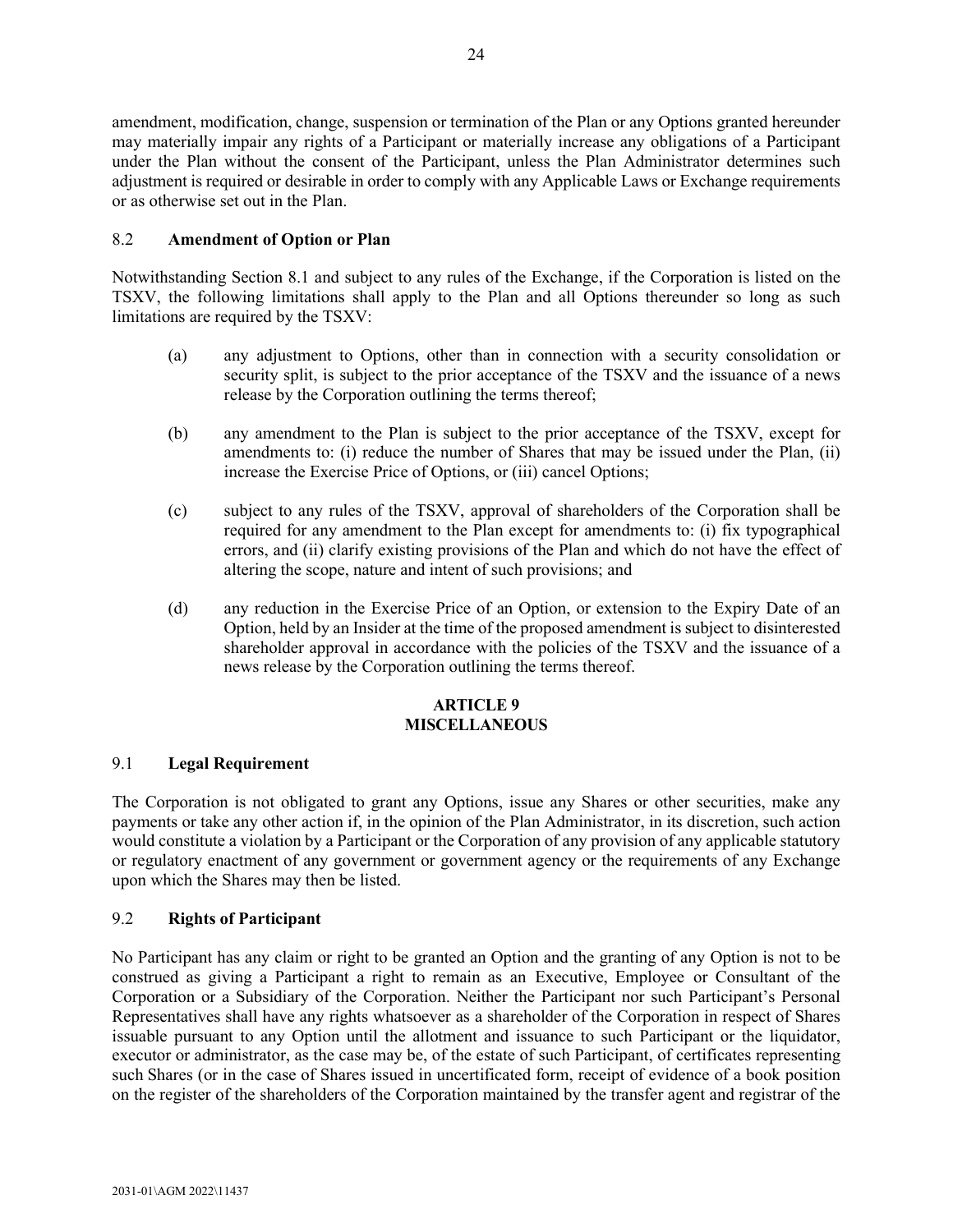<span id="page-59-0"></span>Corporation).

# 9.3 **Conflict**

In the event of any conflict between the provisions of the Plan and the provisions of an Option Certificate, an employment agreement or another written agreement between the Corporation or a Subsidiary of the Corporation and a Participant, the provisions of the Plan shall govern.

# <span id="page-59-1"></span>9.4 **Anti-Hedging Policy**

By accepting the Option, each Participant acknowledges that he or she is restricted from purchasing financial instruments such as prepaid variable forward contracts, equity swaps, collars, or units of exchange funds that are designed to hedge or offset a decrease in market value of Options.

# <span id="page-59-2"></span>9.5 **No Guarantee of Tax Consequences**

Neither the Plan Administrator nor the Corporation makes any commitment or guarantee that any specific tax treatment will apply or be available to the Participants.

# <span id="page-59-3"></span>9.6 **Participant Information**

Each Participant shall provide the Corporation with all information (including personal information) required by the Corporation in order to administer the Plan. Each Participant acknowledges that information required by the Corporation in order to administer the Plan may be disclosed to any custodian appointed in respect of the Plan and other third parties, and may be disclosed to such Persons (including Persons located in jurisdictions other than the Participant's jurisdiction of residence), in connection with the administration of the Plan. Each Participant consents to such disclosure and authorizes the Corporation to make such disclosure on the Participant's behalf.

# <span id="page-59-4"></span>9.7 **Participation in the Plan**

The participation of any Participant in the Plan is entirely voluntary and not obligatory and shall not be interpreted as conferring upon such Participant any rights or privileges other than those rights and privileges expressly provided in the Plan. In particular, participation in the Plan does not constitute a condition of employment or engagement nor a commitment on the part of the Corporation to ensure the continued employment or engagement of such Participant.

# <span id="page-59-5"></span>9.8 **Successors and Assigns**

<span id="page-59-6"></span>The Plan shall be binding on all successors and assigns of the Corporation and its affiliates.

# 9.9 **Severability**

The invalidity or unenforceability of any provision of the Plan shall not affect the validity or enforceability of any other provision and any invalid or unenforceable provision shall be severed from the Plan.

# <span id="page-59-7"></span>9.10 **Notices**

All written notices to be given by the Participant to the Corporation shall be delivered by (a) hand or courier, with all fees and postage prepaid, addressed using the information specified below, or designated otherwise by the Corporation in writing; or (b) email to the email address that the parties regularly use to correspond with one another or to any other email address specified by the Corporation in writing to the Participant: